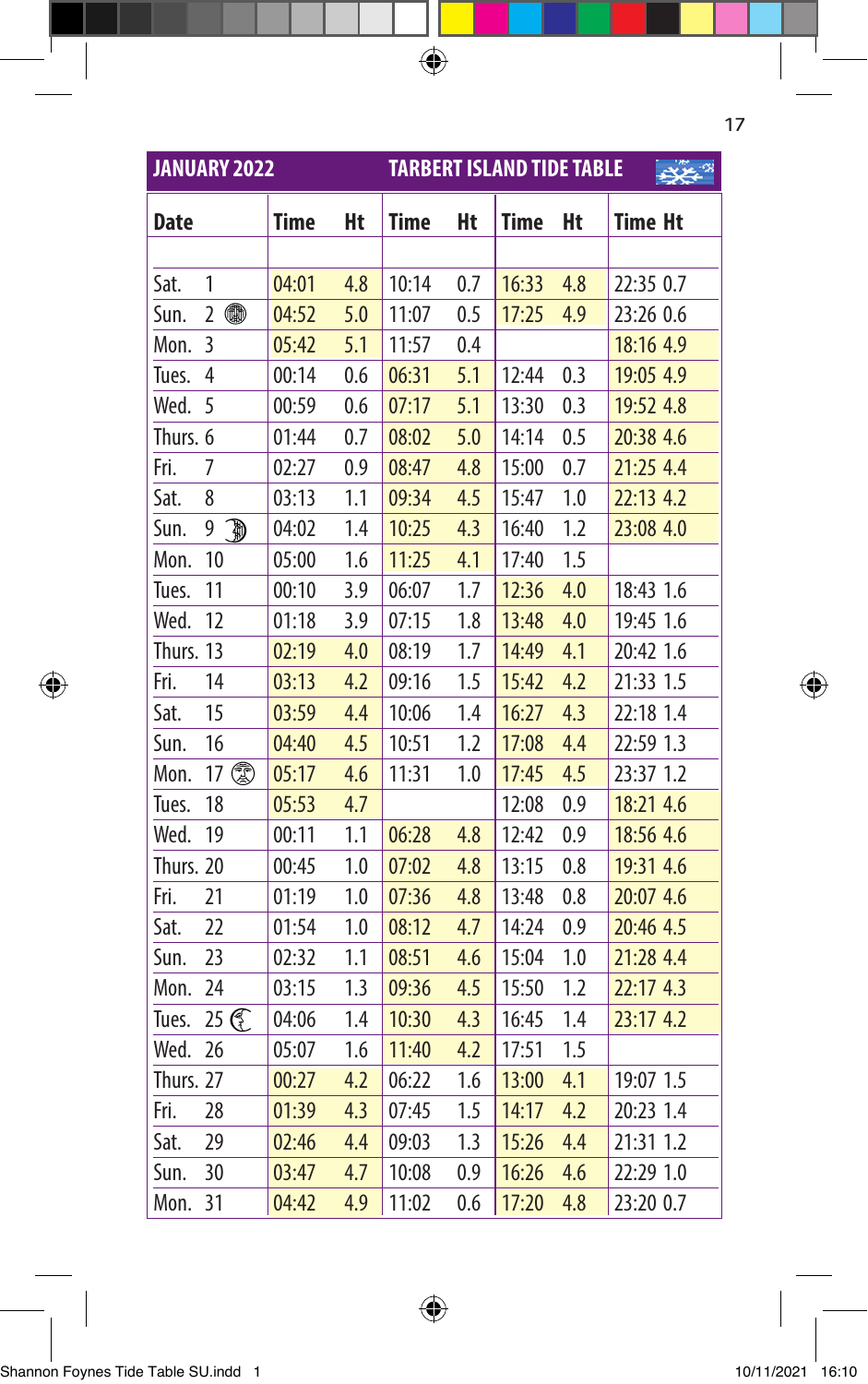|             | <b>FEBRUARY 2022</b> |             |     |       |     | <b>TARBERT ISLAND TIDE TABLE</b> |     |             | <b>START START</b> |
|-------------|----------------------|-------------|-----|-------|-----|----------------------------------|-----|-------------|--------------------|
| <b>Date</b> |                      | <b>Time</b> | Ht  | Time  | Ht  | <b>Time</b>                      | Ht  | <b>Time</b> | Ht                 |
|             |                      |             |     |       |     |                                  |     |             |                    |
| Tues.       | ⋒<br>1               | 05:33       | 5.1 | 11:50 | 0.4 |                                  |     | 18:08       | 5.0                |
| Wed.        | $\overline{2}$       | 00:05       | 0.6 | 06:20 | 5.2 | 12:34                            | 0.2 | 18:53       | 5.0                |
| Thurs. 3    |                      | 00:47       | 0.5 | 07:03 | 5.2 | 13:15                            | 0.2 | 19:34       | 5.0                |
| Fri.        | 4                    | 01:26       | 0.6 | 07:43 | 5.2 | 13:54                            | 0.4 | 20:14       | 4.9                |
| Sat.        | 5                    | 02:04       | 0.7 | 08:23 | 5.0 | 14:31                            | 0.6 | 20:52       | 4.7                |
| Sun.        | 6                    | 02:41       | 1.0 | 09:03 | 4.8 | 15:09                            | 0.9 | 21:31       | 4.4                |
| Mon.        | 7                    | 03:20       | 1.3 | 09:45 | 4.5 | 15:51                            | 1.3 | 22:14       | 4.2                |
| Tues.       | 8 D                  | 04:05       | 1.6 | 10:34 | 4.2 | 16:40                            | 1.6 | 23:05       | 4.0                |
| Wed.        | 9                    | 05:02       | 1.8 | 11:36 | 3.9 | 17:42                            | 1.9 |             |                    |
| Thurs. 10   |                      | 00:10       | 3.9 | 06:18 | 2.0 | 12:56                            | 3.8 | 18:59       | 2.0                |
| Fri.        | 11                   | 01:28       | 3.9 | 07:43 | 2.0 | 14:17                            | 3.8 | 20:13       | 2.0                |
| Sat.        | 12                   | 02:40       | 4.0 | 08:54 | 1.8 | 15:20                            | 4.0 | 21:13       | 1.8                |
| Sun.        | 13                   | 03:36       | 4.2 | 09:49 | 1.5 | 16:10                            | 4.2 | 22:02       | 1.6                |
| Mon.        | 14                   | 04:21       | 4.4 | 10:34 | 1.3 | 16:51                            | 4.4 | 22:43       | 1.3                |
| Tues.       | 15                   | 05:00       | 4.6 | 11:14 | 1.0 | 17:28                            | 4.5 | 23:20       | 1.1                |
| Wed.        | $16$ \$              | 05:35       | 4.8 | 11:49 | 0.8 | 18:01                            | 4.7 | 23:55       | 0.9                |
| Thurs. 17   |                      |             |     | 06:08 | 4.9 | 12:23                            | 0.7 | 18:34       | 4.8                |
| Fri.        | 18                   | 00:27       | 0.8 | 06:41 | 5.0 | 12:54                            | 0.6 | 19:08       | 4.8                |
| Sat.        | 19                   | 01:00       | 0.7 | 07:14 | 5.0 | 13:26                            | 0.6 | 19:43       | 4.9                |
| Sun.        | 20                   | 01:33       | 0.8 | 07:49 | 5.0 | 14:00                            | 0.7 | 20:19       | 4.8                |
| Mon.        | 21                   | 02:09       | 0.8 | 08:26 | 4.9 | 14:37                            | 0.9 | 20:58       | 4.7                |
| Tues.       | 22                   | 02:49       | 1.0 | 09:08 | 4.7 | 15:19                            | 1.1 | 21:42       | 4.5                |
| Wed.        | 23 C                 | 03:36       | 1.3 | 09:59 | 4.4 | 16:10                            | 1.4 | 22:37       | 4.3                |
| Thurs. 24   |                      | 04:34       | 1.5 | 11:08 | 4.1 | 17:17                            | 1.7 | 23:51       | 4.1                |
| Fri.        | 25                   | 05:51       | 1.7 |       |     | 12:38                            | 3.9 | 18:45       | 1.8                |
| Sat.        | 26                   | 01:14       | 4.1 | 07:33 | 1.7 | 14:10                            | 4.0 | 20:20       | 1.7                |
| Sun.        | 27                   | 02:34       | 4.2 | 09:02 | 1.3 | 15:26                            | 4.3 | 21:30       | 1.3                |
| Mon.        | 28                   | 03:41       | 4.5 | 10:04 | 0.9 | 16:25                            | 4.6 | 22:24       | 1.0                |

 $\bigoplus$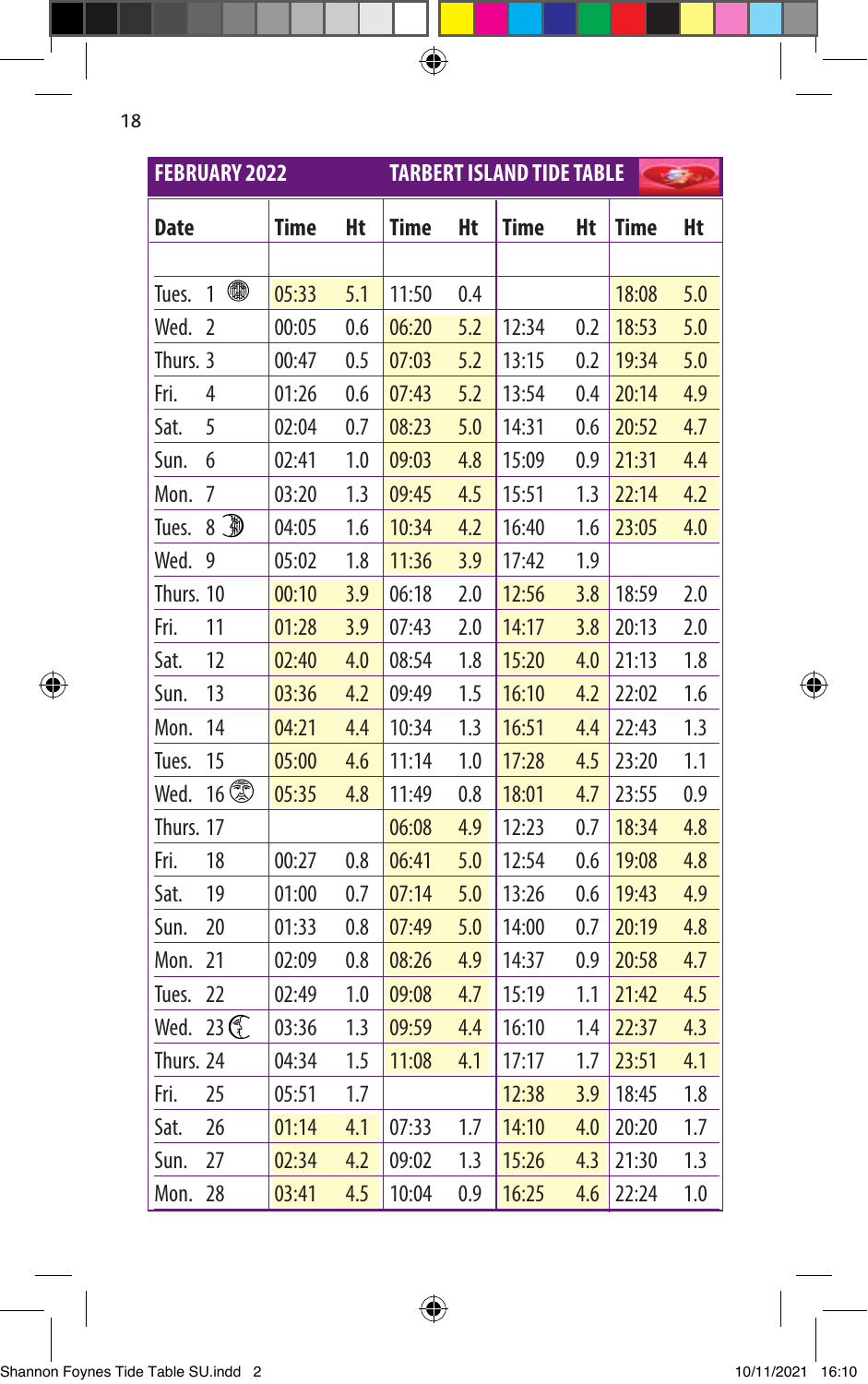| <b>TARBERT ISLAND TIDE TABLE</b><br><b>MARCH 2022</b> |                     |             |     |             |     |             |     |             |     |
|-------------------------------------------------------|---------------------|-------------|-----|-------------|-----|-------------|-----|-------------|-----|
| <b>Date</b>                                           |                     | <b>Time</b> | Ht  | <b>Time</b> | Ht  | <b>Time</b> | Ht  | <b>Time</b> | Ht  |
|                                                       |                     |             |     |             |     |             |     |             |     |
| Tues.                                                 | 1                   | 04:36       | 4.8 | 10:53       | 0.5 | 17:13       | 4.9 | 23:11       | 0.7 |
| Wed.                                                  | $\overline{2}$<br>⋒ | 05:22       | 5.1 | 11:37       | 0.3 | 17:55       | 5.0 | 23:52       | 0.5 |
| Thurs. 3                                              |                     |             |     | 06:04       | 5.2 | 12:17       | 0.2 | 18:33       | 5.1 |
| Fri.                                                  | 4                   | 00:29       | 0.4 | 06:43       | 5.3 | 12:53       | 0.2 | 19:10       | 5.1 |
| Sat.                                                  | 5                   | 01:04       | 0.5 | 07:19       | 5.2 | 13:27       | 0.4 | 19:44       | 5.0 |
| Sun.                                                  | 6                   | 01:36       | 0.6 | 07:55       | 5.1 | 13:59       | 0.7 | 20:17       | 4.8 |
| Mon.                                                  | 7                   | 02:09       | 0.9 | 08:30       | 4.8 | 14:32       | 1.0 | 20:51       | 4.6 |
| Tues.                                                 | 8                   | 02:43       | 1.2 | 09:08       | 4.5 | 15:06       | 1.4 | 21:28       | 4.3 |
| Wed.                                                  | 9                   | 03:21       | 1.5 | 09:50       | 4.2 | 15:47       | 1.8 | 22:13       | 4.0 |
| Thurs. 10                                             | Ð                   | 04:08       | 1.9 | 10:44       | 3.9 | 16:42       | 2.1 | 23:11       | 3.8 |
| Fri.                                                  | 11                  | 05:15       | 2.1 |             |     | 12:03       | 3.6 | 18:01       | 2.3 |
| Sat.                                                  | 12                  | 00:33       | 3.7 | 06:58       | 2.2 | 13:43       | 3.6 | 19:44       | 2.2 |
| Sun.                                                  | 13                  | 02:02       | 3.8 | 08:29       | 1.9 | 14:54       | 3.8 | 20:52       | 1.9 |
| Mon.                                                  | 14                  | 03:06       | 4.0 | 09:26       | 1.6 | 15:45       | 4.1 | 21:40       | 1.6 |
| Tues.                                                 | 15                  | 03:53       | 4.3 | 10:09       | 1.2 | 16:25       | 4.3 | 22:19       | 1.3 |
| Wed.                                                  | 16                  | 04:32       | 4.5 | 10:47       | 0.9 | 17:00       | 4.6 | 22:56       | 1.0 |
| Thurs.                                                | 17                  | 05:08       | 4.8 | 11:22       | 0.6 | 17:34       | 4.8 | 23:30       | 0.7 |
| Fri.                                                  |                     | 05:42       | 5.0 | 11:55       | 0.5 |             |     | 18:08       | 5.0 |
| Sat.                                                  | 19                  | 00:04       | 0.6 | 06:15       | 5.1 | 12:28       | 0.4 | 18:42       | 5.1 |
| Sun.                                                  | 20                  | 00:37       | 0.5 | 06:49       | 5.2 | 13:01       | 0.4 | 19:16       | 5.1 |
| Mon.                                                  | 21                  | 01:11       | 0.5 | 07:25       | 5.2 | 13:35       | 0.5 | 19:53       | 5.0 |
| Tues.                                                 | 22                  | 01:47       | 0.6 | 08:04       | 5.0 | 14:12       | 0.7 | 20:32       | 4.8 |
| Wed.                                                  | 23                  | 02:27       | 0.8 | 08:48       | 4.7 | 14:54       | 1.1 | 21:16       | 4.6 |
| Thurs. 24                                             |                     | 03:13       | 1.1 | 09:40       | 4.4 | 15:45       | 1.5 | 22:11       | 4.2 |
| Fri.                                                  | 25 G                | 04:12       | 1.4 | 10:51       | 4.0 | 16:57       | 1.8 | 23:26       | 4.0 |
| Sat.                                                  | 26                  | 05:37       | 1.7 |             |     | 12:31       | 3.8 | 18:42       | 1.9 |
| Sun.                                                  | 27                  | 00:58       | 3.9 | 08:31       | 1.6 | 15:14       | 3.9 | 21:19       | 1.7 |
| Mon.                                                  | 28                  | 03:28       | 4.1 | 09:54       | 1.2 | 16:23       | 4.3 | 22:21       | 1.3 |
| Tues.                                                 | 29                  | 04:32       | 4.5 | 10:49       | 0.8 | 17:14       | 4.6 | 23:10       | 0.9 |
| Wed.                                                  | 30                  | 05:22       | 4.8 | 11:34       | 0.4 | 17:56       | 4.9 | 23:52       | 0.6 |
| Thurs. 31                                             |                     | 06:05       | 5.0 | 12:15       | 0.3 | 18:34       | 5.0 | 00:31       | 0.4 |

 $\bigoplus$ 

19

 $\bigoplus$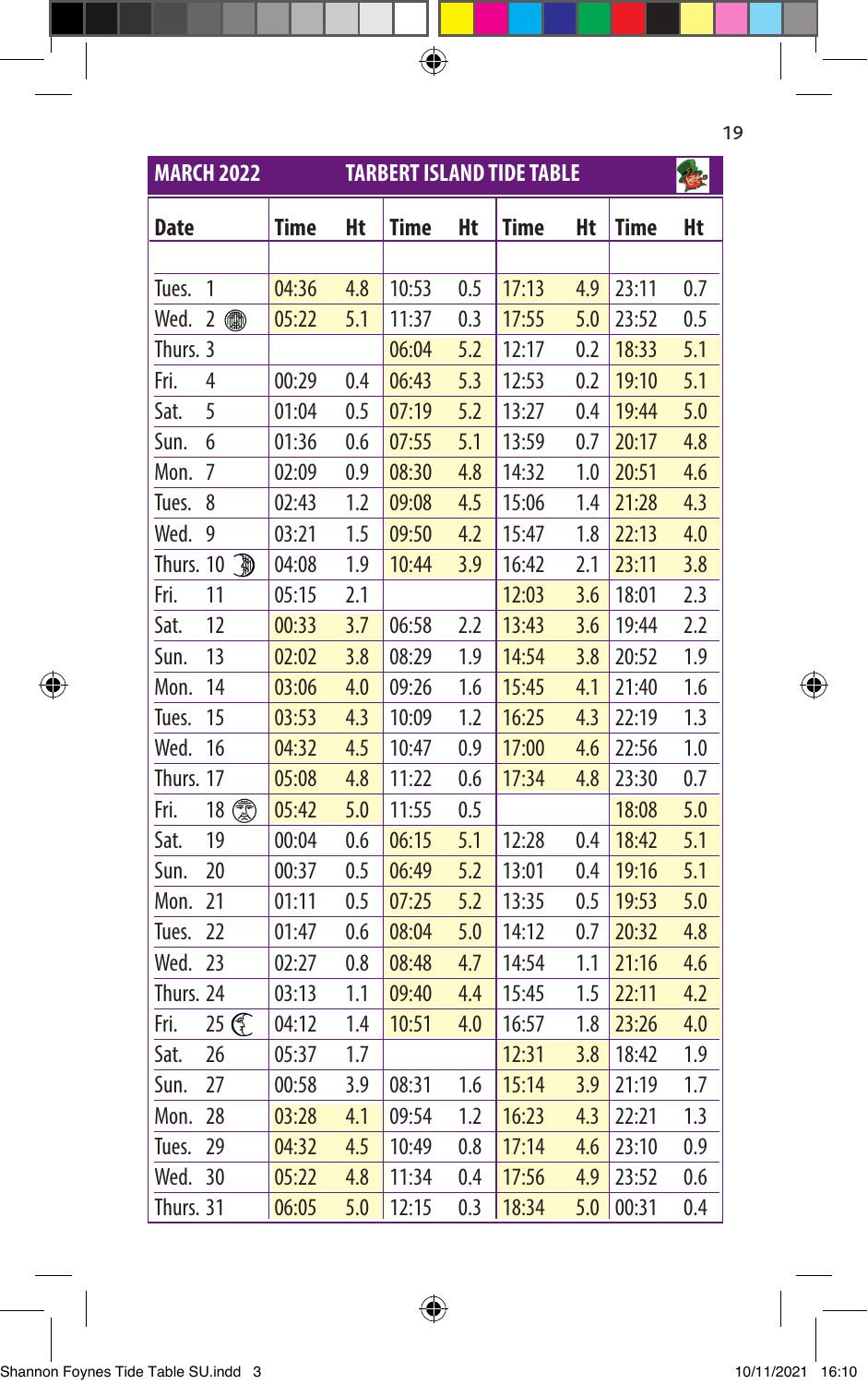$\bigoplus$ 

|             | <b>APRIL 2022</b> |             |     |                |            | <b>TARBERT ISLAND TIDE TABLE</b> |            |                |            |
|-------------|-------------------|-------------|-----|----------------|------------|----------------------------------|------------|----------------|------------|
| <b>Date</b> |                   | <b>Time</b> | Ht  | <b>Time</b>    | Ht         | <b>Time</b>                      | Ht         | <b>Time</b>    | Ht         |
| Fri.        | 4<br>1            | 06:43       | 5.1 | 12:52          | 0.2        | 19:09                            | 5.1        |                |            |
| Sat.        |                   | 01:06       |     | 07:19          | 5.2        | 13:26                            |            | 19:42          |            |
| Sun.        | 2<br>3            |             | 0.4 |                |            |                                  | 0.3        |                | 5.1        |
|             | 4                 | 01:38       | 0.5 | 07:53<br>08:26 | 5.1<br>5.0 | 13:57<br>14:27                   | 0.5<br>0.8 | 20:13<br>20:44 | 5.0<br>4.8 |
| Mon.        | 5                 | 02:08       | 0.6 |                |            |                                  |            |                |            |
| Tues.       |                   | 02:39       | 0.9 | 08:59          | 4.7        | 14:57                            | 1.1<br>1.4 | 21:16          | 4.6        |
| Wed.        | 6                 | 03:11       | 1.1 | 09:34          | 4.5        | 15:29                            |            | 21:51          | 4.4        |
| Thurs. 7    |                   | 03:46       | 1.4 | 10:12          | 4.1        | 16:07                            | 1.7        | 22:31          | 4.1        |
| Fri.        | 8                 | 04:29       | 1.7 | 11:00          | 3.8        | 16:55                            | 2.0        | 23:23          | 3.8        |
| Sat.        | Ð<br>9            | 05:26       | 2.0 |                |            | 12:09                            | 3.6        | 18:05          | 2.3        |
| Sun.        | 10                | 00:35       | 3.6 | 06:52          | 2.1        | 13:58                            | 3.5        | 19:48          | 2.2        |
| Mon.        | 11                | 02:10       | 3.6 | 08:40          | 1.9        | 15:13                            | 3.7        | 21:12          | 2.0        |
| Tues.       | 12                | 03:22       | 3.8 | 09:43          | 1.5        | 16:06                            | 4.0        | 22:03          | 1.6        |
| Wed.        | 13                | 04:13       | 4.1 | 10:29          | 1.2        | 16:48                            | 4.3        | 22:45          | 1.2        |
| Thurs. 14   |                   | 04:55       | 4.4 | 11:09          | 0.8        | 17:26                            | 4.6        | 23:24          | 0.9        |
| Fri.        | 15                | 05:33       | 4.7 | 11:46          | 0.5        |                                  |            | 18:02          | 4.9        |
| Sat.        | $16$ (            | 00:01       | 0.6 | 06:10          | 5.0        | 12:23                            | 0.3        | 18:38          | 5.1        |
| Sun.        | 17                | 00:38       | 0.4 | 06:47          | 5.1        | 12:59                            | 0.2        | 19:14          | 5.2        |
| Mon.        | 18                | 01:14       | 0.3 | 07:25          | 5.2        | 13:36                            | 0.3        | 19:52          | 5.2        |
| Tues.       | 19                | 01:51       | 0.3 | 08:06          | 5.1        | 14:13                            | 0.4        | 20:31          | 5.1        |
| Wed.        | 20                | 02:30       | 0.4 | 08:49          | 4.9        | 14:53                            | 0.7        | 21:13          | 4.9        |
| Thurs. 21   |                   | 03:12       | 0.6 | 09:37          | 4.6        | 15:38                            | 1.0        | 22:01          | 4.6        |
| Fri.        | 22                | 04:02       | 0.9 | 10:33          | 4.2        | 16:33                            | 1.4        | 22:57          | 4.2        |
| Sat.        | 23 C              | 05:04       | 1.3 | 11:47          | 3.9        | 17:51                            | 1.7        |                |            |
| Sun.        | 24                | 00:10       | 3.9 | 06:32          | 1.4        | 13:28                            | 3.8        | 19:33          | 1.8        |
| Mon.        | 25                | 01:42       | 3.9 | 08:12          | 1.3        | 15:00                            | 3.9        | 20:59          | 1.5        |
| Tues.       | 26                | 03:09       | 4.0 | 09:27          | 1.0        | 16:02                            | 4.2        | 21:57          | 1.2        |
| Wed.        | 27                | 04:09       | 4.3 | 10:20          | 0.7        | 16:50                            | 4.5        | 22:44          | 0.9        |
| Thurs. 28   |                   | 04:58       | 4.6 | 11:05          | 0.5        | 17:31                            | 4.7        | 23:26          | 0.6        |
| Fri.        | 29                | 05:39       | 4.8 | 11:45          | 0.4        | 18:08                            | 4.9        | 00:05          | 0.5        |
| Sat.        | $30$ to           | 00:05       | 0.5 | 06:17          | 4.9        | 12:22                            | 0.4        | 18:42          | 4.9        |
|             |                   |             |     |                |            |                                  |            |                |            |

 $\bigoplus$ 

 $\bigoplus$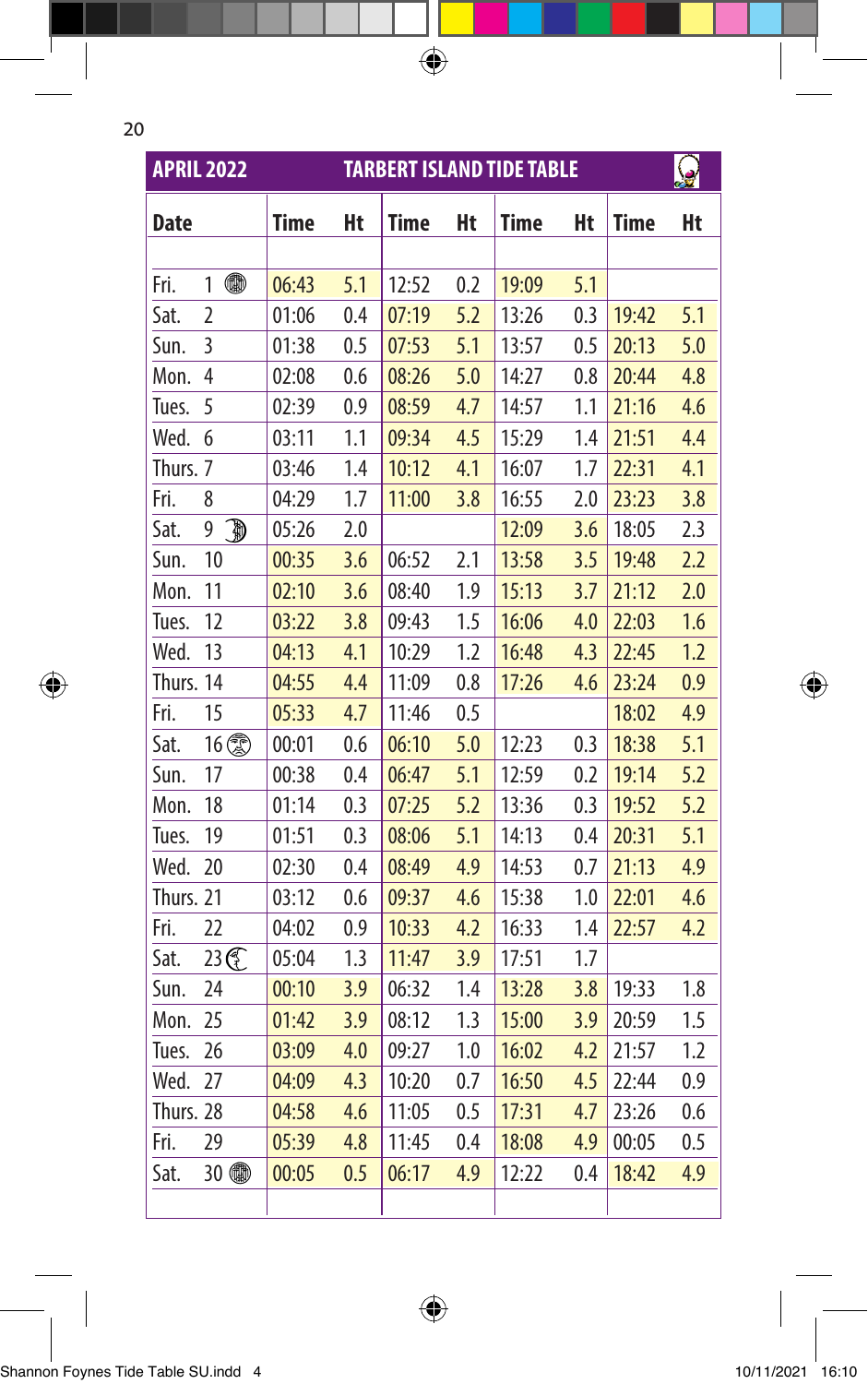| <b>MAY 2022</b> |                   |             |     |       |     | <b>TARBERT ISLAND TIDE TABLE</b> |     |             |     |
|-----------------|-------------------|-------------|-----|-------|-----|----------------------------------|-----|-------------|-----|
| <b>Date</b>     |                   | <b>Time</b> | Ht  | Time  | Ht  | <b>Time</b>                      | Ht  | <b>Time</b> | Ht  |
|                 |                   |             |     |       |     |                                  |     |             |     |
| Sun.            | 1                 | 00:40       | 0.5 | 06:52 | 4.9 | 12:56                            | 0.5 | 19:14       | 4.9 |
| Mon.            | $\overline{2}$    | 01:12       | 0.6 | 07:26 | 4.9 | 13:27                            | 0.7 | 19:45       | 4.8 |
| Tues.           | 3                 | 01:43       | 0.7 | 07:59 | 4.7 | 13:57                            | 0.9 | 20:16       | 4.7 |
| Wed.            | $\overline{4}$    | 02:14       | 0.9 | 08:32 | 4.6 | 14:28                            | 1.1 | 20:48       | 4.6 |
| Thurs. 5        |                   | 02:47       | 1.1 | 09:07 | 4.3 | 15:01                            | 1.4 | 21:23       | 4.4 |
| Fri.            | 6                 | 03:22       | 1.3 | 09:45 | 4.1 | 15:37                            | 1.6 | 22:02       | 4.1 |
| Sat.            | 7                 | 04:02       | 1.5 | 10:30 | 3.8 | 16:22                            | 1.8 | 22:48       | 3.9 |
| Sun.            | 8                 | 04:53       | 1.7 | 11:29 | 3.6 | 17:22                            | 2.0 | 23:48       | 3.7 |
| Mon.            | $\mathbb{D}$<br>9 |             |     | 06:01 | 1.8 | 12:52                            | 3.5 | 18:43       | 2.0 |
| Tues.           | 10                | 01:04       | 3.7 | 07:26 | 1.7 | 14:19                            | 3.7 | 20:10       | 1.9 |
| Wed.            | 11                | 02:23       | 3.8 | 08:41 | 1.4 | 15:18                            | 3.9 | 21:13       | 1.5 |
| Thurs. 12       |                   | 03:23       | 4.1 | 09:36 | 1.1 | 16:05                            | 4.3 | 22:02       | 1.2 |
| Fri.            | 13                | 04:11       | 4.4 | 10:23 | 0.8 | 16:48                            | 4.6 | 22:47       | 0.8 |
| Sat.            | 14                | 04:55       | 4.6 | 11:07 | 0.5 | 17:29                            | 4.8 | 23:30       | 0.5 |
| Sun.            | 15                | 05:38       | 4.9 | 11:50 | 0.3 |                                  |     | 18:09       | 5.0 |
| Mon.            | 16 2              | 00:12       | 0.3 | 06:21 | 5.0 | 12:32                            | 0.3 | 18:50       | 5.2 |
| Tues.           | 17                | 00:54       | 0.2 | 07:06 | 5.1 | 13:15                            | 0.3 | 19:32       | 5.2 |
| Wed.            | 18                | 01:36       | 0.2 | 07:52 | 5.0 | 13:57                            | 0.4 | 20:17       | 5.0 |
| Thurs. 19       |                   | 02:20       | 0.3 | 08:41 | 4.8 | 14:42                            | 0.7 | 21:03       | 4.8 |
| Fri.            | 20                | 03:07       | 0.5 | 09:33 | 4.5 | 15:32                            | 1.0 | 21:52       | 4.6 |
| Sat.            | 21                | 03:59       | 0.7 | 10:31 | 4.2 | 16:30                            | 1.3 | 22:48       | 4.3 |
| Sun.            | 22 C              | 05:01       | 1.0 | 11:40 | 3.9 | 17:42                            | 1.5 | 23:54       | 4.0 |
| Mon.            | 23                |             |     | 06:15 | 1.1 | 13:08                            | 3.8 | 19:04       | 1.5 |
| Tues.           | 24                | 01:14       | 3.9 | 07:33 | 1.1 | 14:26                            | 3.9 | 20:20       | 1.4 |
| Wed.            | 25                | 02:33       | 4.0 | 08:42 | 1.0 | 15:27                            | 4.1 | 21:20       | 1.2 |
| Thurs. 26       |                   | 03:34       | 4.2 | 09:39 | 0.9 | 16:17                            | 4.3 | 22:10       | 1.0 |
| Fri.            | 27                | 04:25       | 4.3 | 10:27 | 0.8 | 17:00                            | 4.5 | 22:55       | 0.9 |
| Sat.            | 28                | 05:09       | 4.5 | 11:10 | 0.8 | 17:39                            | 4.6 | 23:36       | 0.8 |
| Sun.            | 29                | 05:50       | 4.6 | 11:50 | 0.8 | 18:15                            | 4.7 | 00:14       | 0.8 |
| Mon.            | 30 4              | 06:27       | 4.6 | 12:27 | 0.8 | 18:48                            | 4.7 | 00:50       | 0.8 |
| Tues.           | 31                |             |     | 07:02 | 4.6 | 13:01                            | 0.9 | 19:21       | 4.7 |

 $\bigoplus$ 

 $\bigoplus$ 

|<br>Shannon Foynes Tide Table SU.indd 5 10/11/2021 16:10 10/11/2021 16:10

 $\bigoplus$ 

21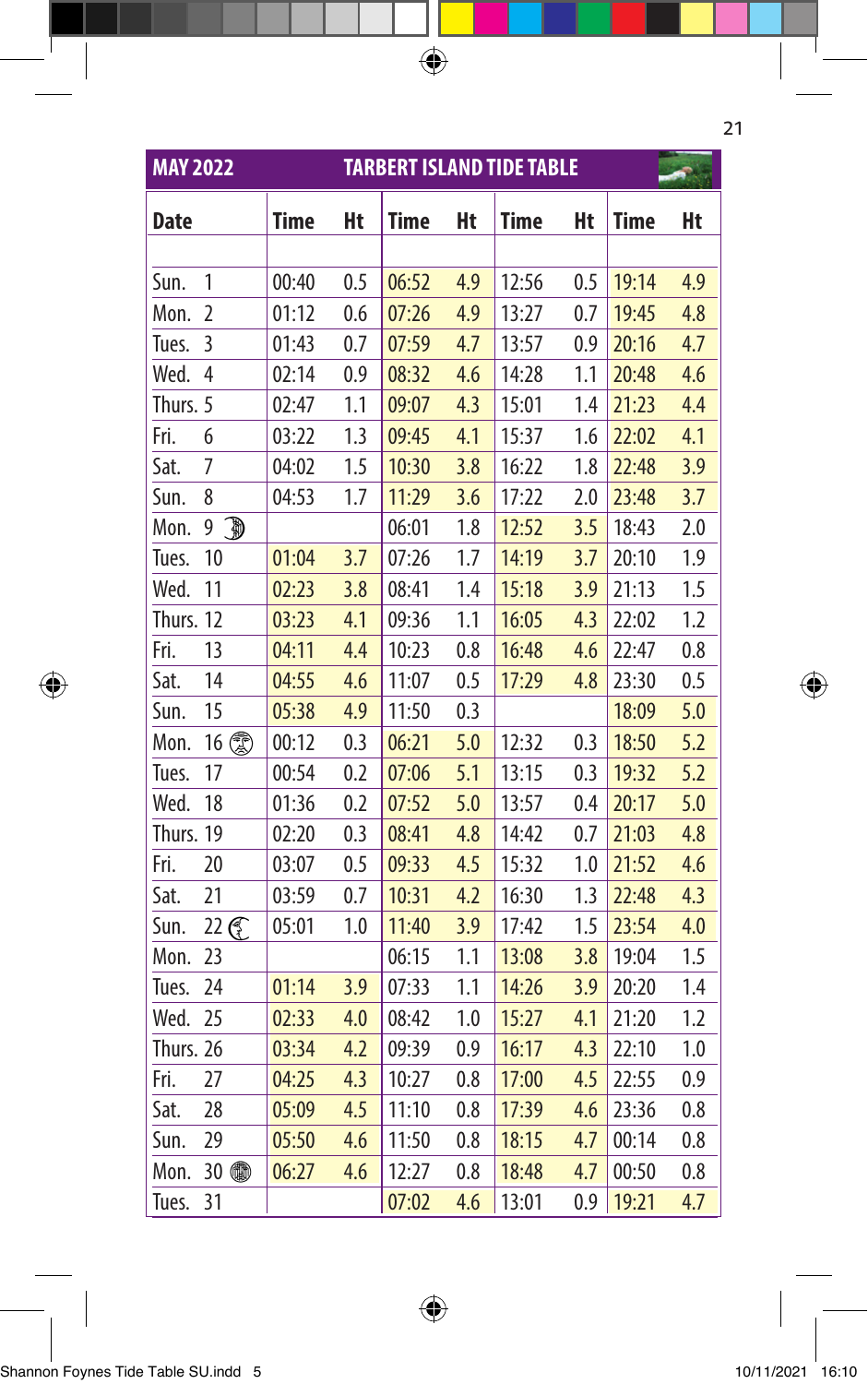| e. |  |
|----|--|
|    |  |
|    |  |

 $\overline{\phantom{a}}$ 

 $\bigoplus$ 

| <b>JUNE 2022</b> |                   |             |     |       |     | <b>TARBERT ISLAND TIDE TABLE</b> |     |             |     |
|------------------|-------------------|-------------|-----|-------|-----|----------------------------------|-----|-------------|-----|
| <b>Date</b>      |                   | <b>Time</b> | Ht  | Time  | Ht  | Time                             | Ht  | <b>Time</b> | Ht  |
|                  |                   |             |     |       |     |                                  |     |             |     |
| Wed.             | 1                 | 01:23       | 0.8 | 07:38 | 4.5 | 13:33                            | 1.0 | 19:54       | 4.6 |
| Thurs. 2         |                   | 01:56       | 0.9 | 08:12 | 4.4 | 14:06                            | 1.2 | 20:28       | 4.5 |
| Fri.             | 3                 | 02:30       | 1.0 | 08:48 | 4.3 | 14:40                            | 1.3 | 21:04       | 4.4 |
| Sat.             | 4                 | 03:05       | 1.1 | 09:26 | 4.1 | 15:17                            | 1.4 | 21:41       | 4.2 |
| Sun.             | 5                 | 03:43       | 1.2 | 10:09 | 4.0 | 15:59                            | 1.6 | 22:23       | 4.1 |
| Mon.             | 6                 | 04:28       | 1.3 | 10:59 | 3.8 | 16:50                            | 1.7 | 23:13       | 3.9 |
| Tues.            | $\mathbb{D}$<br>7 | 05:22       | 1.4 | 12:01 | 3.7 | 17:52                            | 1.7 |             |     |
| Wed.             | 8                 | 00:14       | 3.9 | 06:27 | 1.4 | 13:15                            | 3.8 | 19:05       | 1.7 |
| Thurs. 9         |                   | 01:22       | 3.9 | 07:36 | 1.3 | 14:23                            | 4.0 | 20:16       | 1.5 |
| Fri.             | 10                | 02:28       | 4.1 | 08:40 | 1.1 | 15:19                            | 4.2 | 21:17       | 1.2 |
| Sat.             | 11                | 03:26       | 4.3 | 09:37 | 0.9 | 16:10                            | 4.5 | 22:11       | 0.9 |
| Sun.             | 12                | 04:20       | 4.5 | 10:30 | 0.7 | 16:57                            | 4.8 | 23:02       | 0.7 |
| Mon.             | 13                | 05:11       | 4.7 | 11:21 | 0.6 | 17:45                            | 4.9 | 23:52       | 0.4 |
| Tues.            | 14 2              |             |     | 06:02 | 4.8 | 12:11                            | 0.5 | 18:32       | 5.1 |
| Wed.             | 15                | 00:40       | 0.3 | 06:53 | 4.9 | 13:00                            | 0.4 | 19:19       | 5.1 |
| Thurs. 16        |                   | 01:27       | 0.2 | 07:45 | 4.8 | 13:48                            | 0.5 | 20:07       | 5.0 |
| Fri.             | 17                | 02:15       | 0.2 | 08:36 | 4.7 | 14:36                            | 0.6 | 20:55       | 4.9 |
| Sat.             | 18                | 03:03       | 0.3 | 09:28 | 4.6 | 15:26                            | 0.8 | 21:44       | 4.7 |
| Sun.             | 19                | 03:53       | 0.5 | 10:22 | 4.3 | 16:19                            | 1.0 | 22:35       | 4.5 |
| Mon.             | 20                | 04:47       | 0.7 | 11:21 | 4.1 | 17:19                            | 1.2 | 23:31       | 4.2 |
| Tues.            | 21 C              | 05:46       | 0.9 |       |     | 12:29                            | 4.0 | 18:25       | 1.4 |
| Wed.             | 22                | 00:35       | 4.1 | 06:49 | 1.1 | 13:41                            | 4.0 | 19:32       | 1.4 |
| Thurs. 23        |                   | 01:45       | 4.0 | 07:53 | 1.2 | 14:44                            | 4.0 | 20:35       | 1.4 |
| Fri.             | 24                | 02:52       | 4.0 | 08:52 | 1.2 | 15:39                            | 4.1 | 21:32       | 1.3 |
| Sat.             | 25                | 03:49       | 4.1 | 09:47 | 1.2 | 16:28                            | 4.3 | 22:23       | 1.2 |
| Sun.             | 26                | 04:40       | 4.2 | 10:36 | 1.2 | 17:12                            | 4.4 | 23:10       | 1.1 |
| Mon.             | 27                | 05:25       | 4.3 | 11:22 | 1.1 | 17:52                            | 4.5 | 23:53       | 1.0 |
| Tues.            | 28                |             |     | 06:07 | 4.3 | 12:04                            | 1.1 | 18:29       | 4.6 |
| Wed.             | 29 4              | 00:33       | 1.0 | 06:46 | 4.3 | 12:41                            | 1.1 | 19:04       | 4.6 |
| Thurs. 30        |                   | 01:09       | 0.9 | 07:22 | 4.4 | 13:16                            | 1.1 | 19:39       | 4.6 |
|                  |                   |             |     |       |     |                                  |     |             |     |

 $\bigoplus$ 

 $\bigoplus$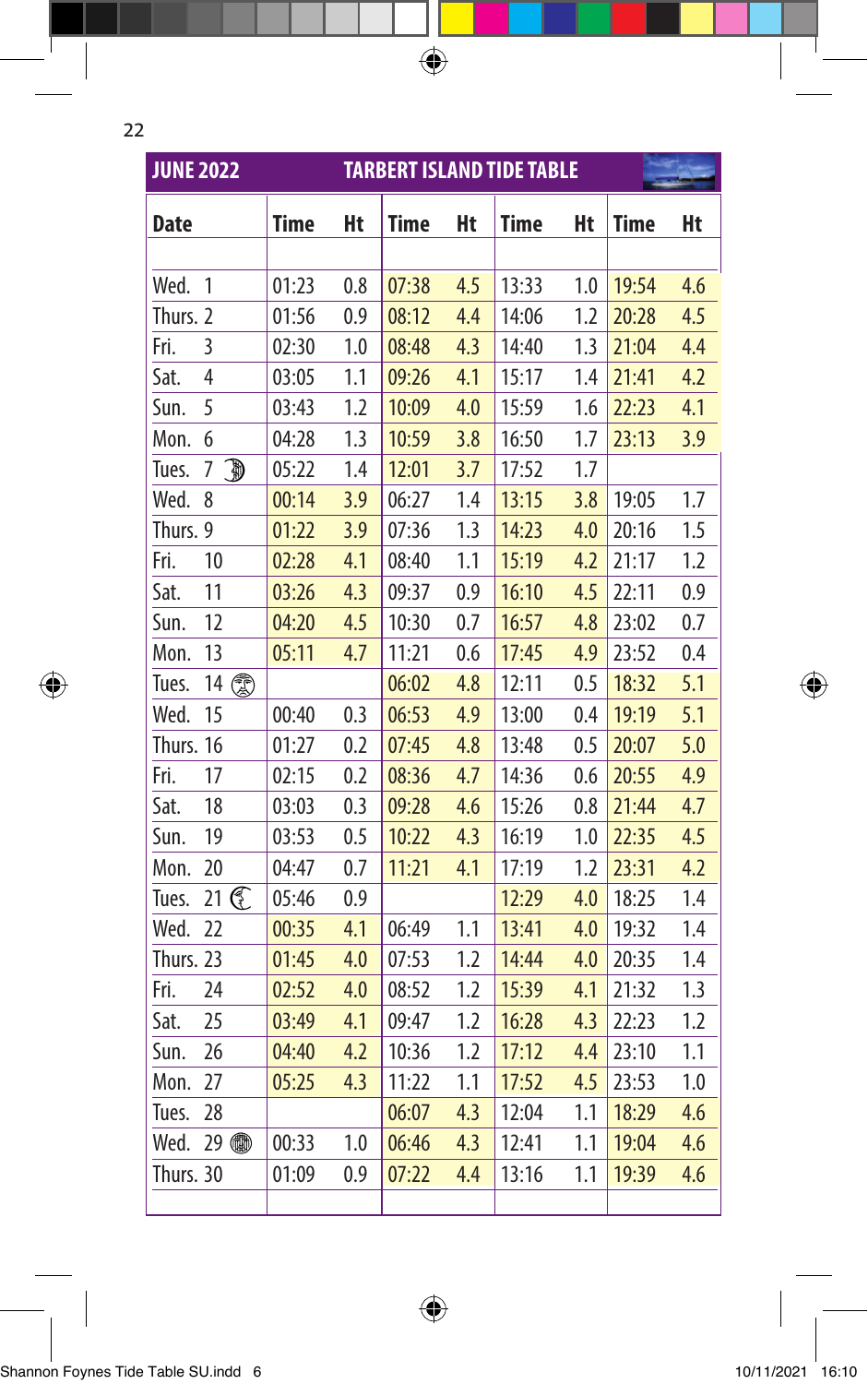| <b>JULY 2022</b> |                                          |             |     |             |     | <b>TARBERT ISLAND TIDE TABLE</b> |     |             |     |
|------------------|------------------------------------------|-------------|-----|-------------|-----|----------------------------------|-----|-------------|-----|
| <b>Date</b>      |                                          | <b>Time</b> | Ht  | <b>Time</b> | Ht  | <b>Time</b>                      | Ht  | <b>Time</b> | Ht  |
|                  |                                          |             |     |             |     |                                  |     |             |     |
| Fri.             | 1                                        | 01:44       | 0.9 | 07:57       | 4.3 | 13:50                            | 1.1 | 20:13       | 4.6 |
| Sat.             | $\overline{2}$                           | 02:17       | 0.9 | 08:32       | 4.3 | 14:23                            | 1.2 | 20:47       | 4.5 |
| Sun.             | 3                                        | 02:50       | 0.9 | 09:09       | 4.2 | 14:59                            | 1.2 | 21:22       | 4.4 |
| Mon.             | $\overline{4}$                           | 03:25       | 1.0 | 09:47       | 4.2 | 15:37                            | 1.3 | 22:00       | 4.3 |
| Tues.            | 5                                        | 04:04       | 1.1 | 10:30       | 4.1 | 16:21                            | 1.4 | 22:42       | 4.2 |
| Wed.             | 6                                        | 04:49       | 1.1 | 11:21       | 4.0 | 17:12                            | 1.5 | 23:34       | 4.1 |
| Thurs. 7         | $\textcolor{red}{\textcircled{\tiny 3}}$ |             |     | 05:42       | 1.2 | 12:22                            | 4.0 | 18:13       | 1.5 |
| Fri.             | 8                                        | 00:35       | 4.1 | 06:44       | 1.3 | 13:31                            | 4.1 | 19:23       | 1.5 |
| Sat.             | 9                                        | 01:43       | 4.1 | 07:51       | 1.2 | 14:36                            | 4.2 | 20:35       | 1.4 |
| Sun.             | 10                                       | 02:51       | 4.2 | 08:58       | 1.2 | 15:37                            | 4.4 | 21:42       | 1.1 |
| Mon.             | 11                                       | 03:54       | 4.4 | 10:02       | 1.0 | 16:34                            | 4.6 | 22:44       | 0.9 |
| Tues.            | 12                                       | 04:55       | 4.5 | 11:03       | 0.8 | 17:28                            | 4.8 | 23:41       | 0.6 |
| Wed.             | 13 2                                     | 05:52       | 4.7 |             |     | 12:00                            | 0.7 | 18:20       | 5.0 |
| Thurs. 14        |                                          | 00:33       | 0.3 | 06:47       | 4.8 | 12:53                            | 0.5 | 19:10       | 5.1 |
| Fri.             | 15                                       | 01:22       | 0.2 | 07:39       | 4.8 | 13:41                            | 0.5 | 19:59       | 5.1 |
| Sat.             | 16                                       | 02:08       | 0.1 | 08:29       | 4.8 | 14:27                            | 0.5 | 20:45       | 5.0 |
| Sun.             | 17                                       | 02:53       | 0.2 | 09:16       | 4.7 | 15:13                            | 0.6 | 21:30       | 4.9 |
| Mon.             | 18                                       | 03:37       | 0.3 | 10:03       | 4.6 | 15:58                            | 0.8 | 22:15       | 4.7 |
| Tues.            | 19                                       | 04:22       | 0.6 | 10:50       | 4.4 | 16:47                            | 1.1 | 23:02       | 4.4 |
| Wed.             | 20 C                                     | 05:09       | 0.9 | 11:42       | 4.1 | 17:41                            | 1.3 | 23:55       | 4.2 |
| Thurs. 21        |                                          |             |     | 06:03       | 1.2 | 12:43                            | 4.0 | 18:43       | 1.5 |
| Fri.             | 22                                       | 00:56       | 4.0 | 07:03       | 1.4 | 13:53                            | 3.9 | 19:51       | 1.6 |
| Sat.             | 23                                       | 02:06       | 3.9 | 08:08       | 1.6 | 15:00                            | 3.9 | 20:58       | 1.6 |
| Sun.             | 24                                       | 03:16       | 3.9 | 09:12       | 1.6 | 15:59                            | 4.1 | 21:59       | 1.5 |
| Mon.             | 25                                       | 04:16       | 3.9 | 10:11       | 1.6 | 16:50                            | 4.2 | 22:52       | 1.4 |
| Tues.            | 26                                       | 05:08       | 4.1 | 11:03       | 1.4 | 17:35                            | 4.4 | 23:38       | 1.2 |
| Wed.             | 27                                       | 05:52       | 4.2 | 11:47       | 1.3 |                                  |     | 18:14       | 4.5 |
|                  | Thurs. 28 <b></b>                        | 00:19       | 1.0 | 06:31       | 4.3 | 12:27                            | 1.2 | 18:49       | 4.6 |
| Fri.             | 29                                       | 00:56       | 0.9 | 07:06       | 4.4 | 13:02                            | 1.1 | 19:22       | 4.6 |
| Sat.             | 30                                       | 01:29       | 0.8 | 07:40       | 4.4 | 13:34                            | 1.0 | 19:55       | 4.7 |
| Sun.             | 31                                       | 02:00       | 0.8 | 08:13       | 4.5 | 14:06                            | 1.0 | 20:27       | 4.7 |

 $\bigoplus$ 

23

|<br>Shannon Foynes Tide Table SU.indd 7 10/11/2021 16:10 10/11/2021 16:10

 $\bigoplus$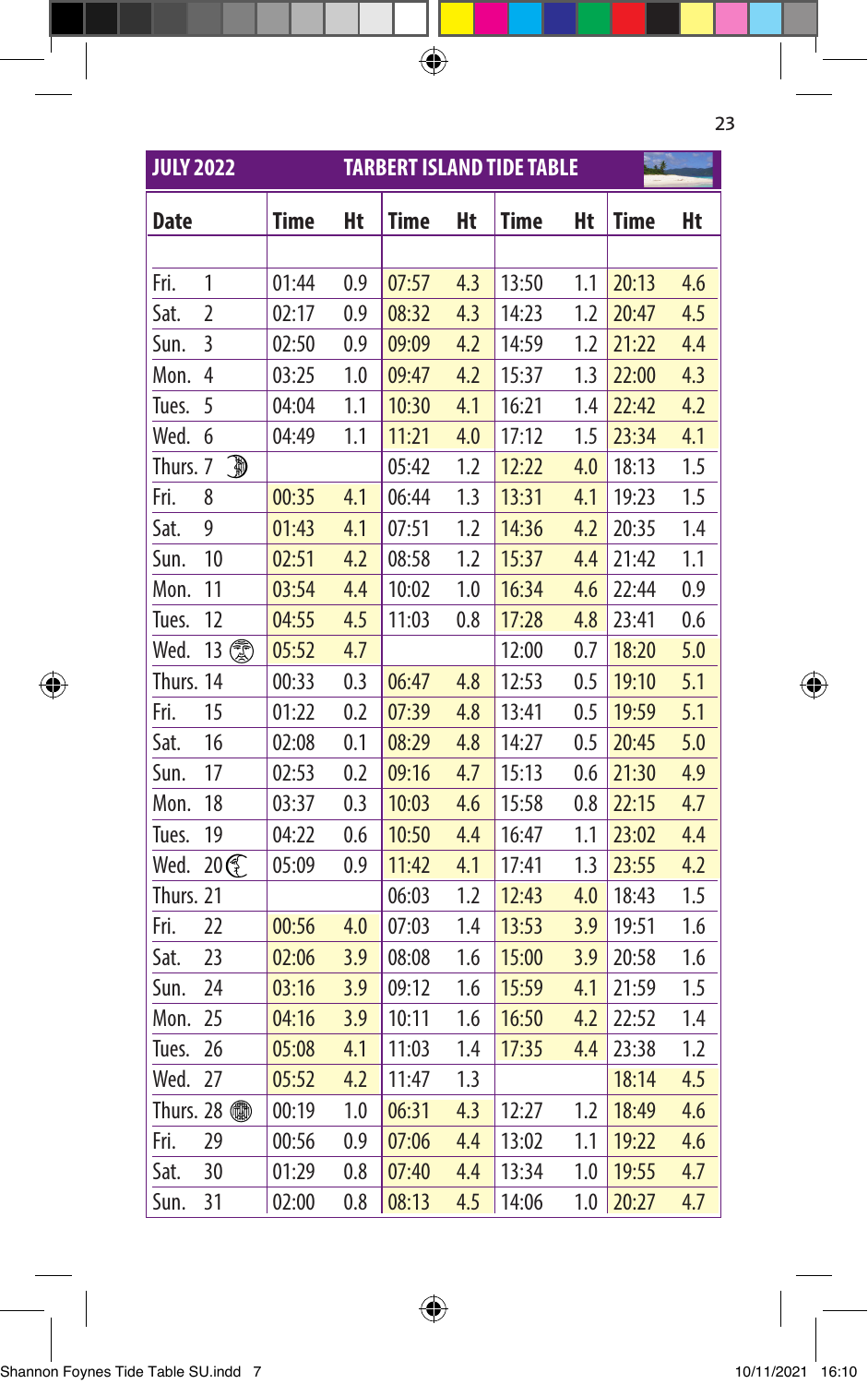$\bigoplus$ 

|             | <b>AUGUST 2022</b>  |             |     |             |     | <b>TARBERT ISLAND TIDE TABLE</b> |     |             |     |
|-------------|---------------------|-------------|-----|-------------|-----|----------------------------------|-----|-------------|-----|
| <b>Date</b> |                     | <b>Time</b> | Ht  | <b>Time</b> | Ht  | <b>Time</b>                      | Ht  | <b>Time</b> | Ht  |
|             |                     |             |     |             |     |                                  |     |             |     |
| Mon.        | 1                   | 02:31       | 0.8 | 08:47       | 4.5 | 14:38                            | 1.0 | 21:00       | 4.7 |
| Tues.       | 2                   | 03:03       | 0.8 | 09:22       | 4.5 | 15:14                            | 1.1 | 21:34       | 4.6 |
| Wed.        | 3                   | 03:38       | 0.9 | 10:00       | 4.4 | 15:53                            | 1.2 | 22:13       | 4.5 |
| Thurs. 4    |                     | 04:18       | 1.0 | 10:43       | 4.3 | 16:38                            | 1.3 | 23:00       | 4.3 |
| Fri.        | 5<br>$\mathbb{R}^2$ | 05:05       | 1.2 | 11:37       | 4.2 | 17:34                            | 1.5 | 23:58       | 4.2 |
| Sat.        | 6                   |             |     | 06:03       | 1.4 | 12:46                            | 4.1 | 18:43       | 1.6 |
| Sun.        | 7                   | 01:11       | 4.0 | 07:14       | 1.5 | 14:03                            | 4.1 | 20:06       | 1.6 |
| Mon.        | 8                   | 02:30       | 4.0 | 08:34       | 1.5 | 15:16                            | 4.2 | 21:31       | 1.3 |
| Tues.       | 9                   | 03:44       | 4.2 | 09:54       | 1.3 | 16:22                            | 4.5 | 22:40       | 1.0 |
| Wed.        | 10                  | 04:51       | 4.4 | 11:01       | 1.0 | 17:20                            | 4.7 | 23:37       | 0.6 |
| Thurs. 11   |                     | 05:50       | 4.6 | 11:57       | 0.7 |                                  |     | 18:13       | 5.0 |
| Fri.        | 12                  | 00:27       | 0.3 | 06:42       | 4.8 | 12:46                            | 0.5 | 19:01       | 5.2 |
| Sat.        | 13                  | 01:12       | 0.1 | 07:29       | 4.9 | 13:30                            | 0.4 | 19:46       | 5.2 |
| Sun.        | 14                  | 01:54       | 0.0 | 08:13       | 5.0 | 14:12                            | 0.4 | 20:28       | 5.2 |
| Mon.        | 15                  | 02:34       | 0.1 | 08:54       | 4.9 | 14:51                            | 0.5 | 21:08       | 5.1 |
| Tues.       | 16                  | 03:12       | 0.3 | 09:34       | 4.7 | 15:30                            | 0.7 | 21:48       | 4.8 |
| Wed.        | 17                  | 03:50       | 0.6 | 10:13       | 4.5 | 16:09                            | 1.0 | 22:30       | 4.5 |
| Thurs. 18   |                     | 04:29       | 1.0 | 10:55       | 4.2 | 16:54                            | 1.4 | 23:15       | 4.2 |
| Fri.        | 19 ①                | 05:13       | 1.4 | 11:45       | 4.0 | 17:49                            | 1.7 |             |     |
| Sat.        | 20                  | 00:11       | 3.9 | 06:08       | 1.8 | 12:53                            | 3.8 | 19:04       | 1.9 |
| Sun.        | 21                  | 01:24       | 3.7 | 07:22       | 2.0 | 14:18                            | 3.7 | 20:31       | 1.9 |
| Mon.        | 22                  | 02:49       | 3.7 | 08:46       | 2.0 | 15:33                            | 3.9 | 21:43       | 1.8 |
| Tues.       | 23                  | 03:58       | 3.8 | 09:56       | 1.8 | 16:31                            | 4.1 | 22:38       | 1.5 |
| Wed.        | 24                  | 04:52       | 4.0 | 10:49       | 1.6 | 17:16                            | 4.3 | 23:22       | 1.2 |
| Thurs. 25   |                     | 05:35       | 4.2 | 11:31       | 1.3 | 17:54                            | 4.5 |             |     |
| Fri.        | 26                  | 00:01       | 1.0 | 06:11       | 4.3 | 12:08                            | 1.1 | 18:28       | 4.6 |
| Sat.        | $27$ to             | 00:35       | 0.8 | 06:44       | 4.5 | 12:42                            | 0.9 | 19:00       | 4.7 |
| Sun.        | 28                  | 01:07       | 0.6 | 07:16       | 4.6 | 13:13                            | 0.8 | 19:31       | 4.8 |
| Mon.        | 29                  | 01:37       | 0.6 | 07:47       | 4.7 | 13:44                            | 0.8 | 20:02       | 4.9 |
| Tues.       | 30                  | 02:07       | 0.6 | 08:20       | 4.8 | 14:15                            | 0.8 | 20:34       | 4.9 |
| Wed.        | 31                  | 02:38       | 0.6 | 08:54       | 4.7 | 14:49                            | 0.8 | 21:09       | 4.8 |

 $\bigoplus$ 

 $\bigoplus$ 

 $\bigoplus$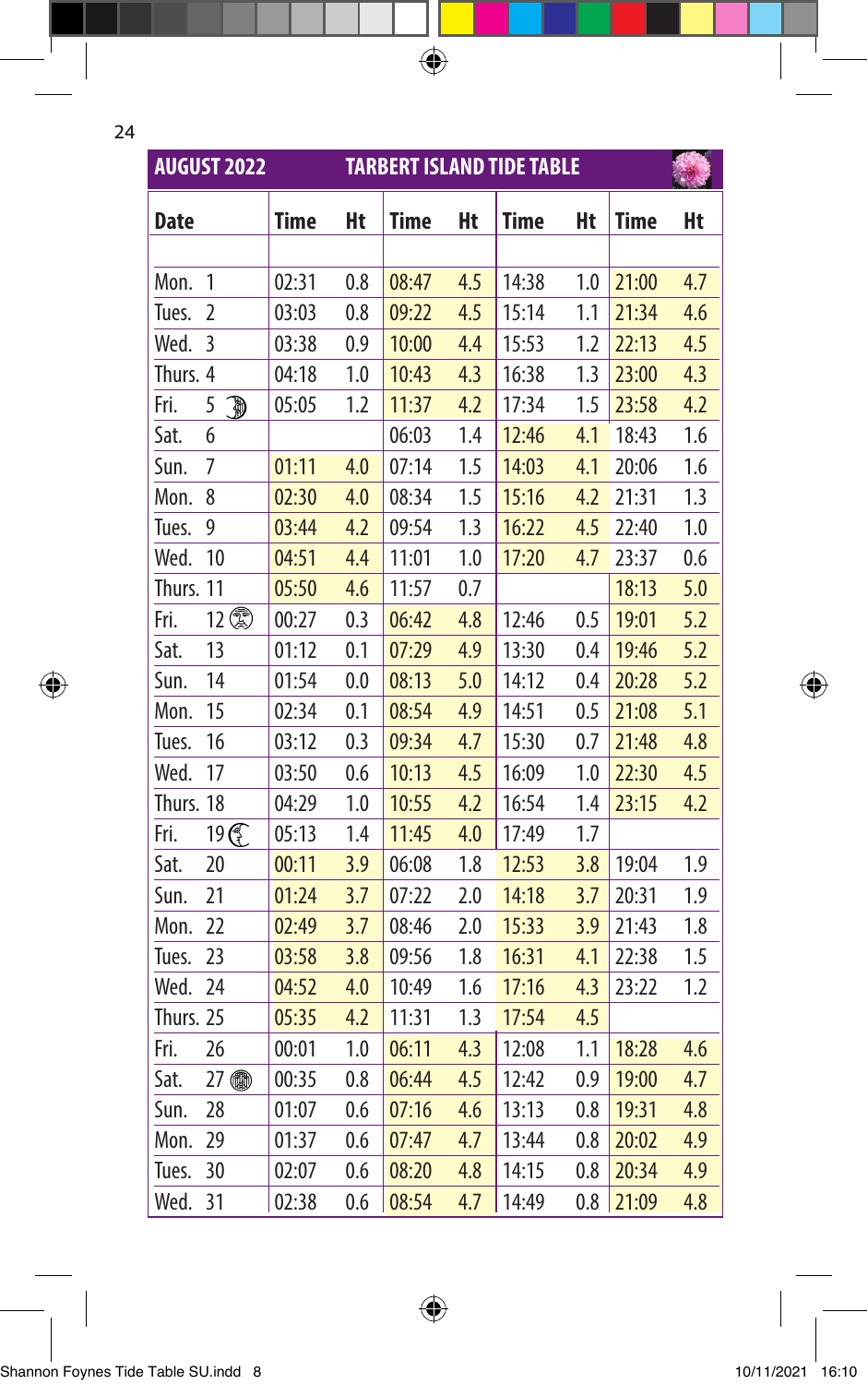|           | <b>SEPTEMBER 2022</b> |             |     |             |     | <b>TARBERT ISLAND TIDE TABLE</b> |     |             | to be |
|-----------|-----------------------|-------------|-----|-------------|-----|----------------------------------|-----|-------------|-------|
| Date      |                       | <b>Time</b> | Ht  | <b>Time</b> | Ht  | <b>Time</b>                      | Ht  | <b>Time</b> | Ht    |
|           |                       |             |     |             |     |                                  |     |             |       |
| Thurs. 1  |                       | 03:11       | 0.8 | 09:30       | 4.7 | 15:26                            | 1.0 | 21:48       | 4.6   |
| Fri.      | 2                     | 03:50       | 1.0 | 10:11       | 4.5 | 16:10                            | 1.2 | 22:34       | 4.4   |
| Sat.      | đ<br>3                | 04:35       | 1.3 | 11:01       | 4.3 | 17:04                            | 1.5 | 23:33       | 4.1   |
| Sun.      | 4                     | 05:33       | 1.6 |             |     | 12:12                            | 4.0 | 18:17       | 1.7   |
| Mon.      | 5                     | 00:54       | 3.9 | 06:53       | 1.8 | 13:42                            | 3.9 | 19:59       | 1.7   |
| Tues.     | 6                     | 02:24       | 3.9 | 08:35       | 1.7 | 15:08                            | 4.1 | 21:35       | 1.3   |
| Wed.      | 7                     | 03:48       | 4.1 | 10:01       | 1.4 | 16:19                            | 4.4 | 22:39       | 0.9   |
| Thurs. 8  |                       | 04:54       | 4.4 | 11:00       | 1.0 | 17:16                            | 4.8 | 23:29       | 0.5   |
| Fri.      | 9                     | 05:46       | 4.7 | 11:49       | 0.6 | 18:04                            | 5.0 | 00:14       | 0.2   |
| Sat.      | 10                    |             |     | 06:30       | 4.9 | 12:33                            | 0.4 | 18:47       | 5.2   |
| Sun.      | 11                    | 00:55       | 0.0 | 07:11       | 5.0 | 13:13                            | 0.3 | 19:27       | 5.3   |
| Mon.      | 12                    | 01:32       | 0.0 | 07:50       | 5.1 | 13:49                            | 0.3 | 20:05       | 5.2   |
| Tues.     | 13                    | 02:08       | 0.2 | 08:26       | 5.0 | 14:24                            | 0.5 | 20:42       | 5.1   |
| Wed.      | 14                    | 02:42       | 0.5 | 09:00       | 4.8 | 14:58                            | 0.7 | 21:18       | 4.8   |
| Thurs. 15 |                       | 03:14       | 0.8 | 09:34       | 4.6 | 15:33                            | 1.1 | 21:56       | 4.5   |
| Fri.      | 16                    | 03:48       | 1.2 | 10:10       | 4.3 | 16:11                            | 1.4 | 22:37       | 4.1   |
| Sat.      | 17 C                  | 04:26       | 1.6 | 10:53       | 4.0 | 16:59                            | 1.8 | 23:28       | 3.8   |
| Sun.      | 18                    | 05:16       | 2.0 | 11:52       | 3.7 |                                  |     | 18:08       | 2.0   |
| Mon.      | 19                    | 00:42       | 3.5 | 06:27       | 2.2 | 13:29                            | 3.6 | 20:01       | 2.1   |
| Tues.     | 20                    | 02:19       | 3.5 | 08:19       | 2.2 | 15:00                            | 3.7 | 21:23       | 1.8   |
| Wed.      | 21                    | 03:33       | 3.7 | 09:37       | 1.9 | 16:02                            | 3.9 | 22:15       | 1.5   |
| Thurs. 22 |                       | 04:26       | 3.9 | 10:27       | 1.6 | 16:47                            | 4.2 | 22:56       | 1.2   |
| Fri.      | 23                    | 05:06       | 4.2 | 11:06       | 1.3 | 17:24                            | 4.4 | 23:32       | 0.9   |
| Sat.      | 24                    | 05:41       | 4.4 | 11:41       | 1.0 | 17:58                            | 4.7 |             |       |
| Sun.      | 25 4                  | 00:05       | 0.7 | 06:14       | 4.6 | 12:15                            | 0.8 | 18:31       | 4.8   |
| Mon.      | 26                    | 00:38       | 0.5 | 06:46       | 4.8 | 12:48                            | 0.6 | 19:03       | 5.0   |
| Tues.     | 27                    | 01:09       | 0.4 | 07:19       | 4.9 | 13:20                            | 0.5 | 19:35       | 5.0   |
| Wed.      | 28                    | 01:40       | 0.4 | 07:52       | 5.0 | 13:52                            | 0.5 | 20:10       | 5.0   |
| Thurs. 29 |                       | 02:13       | 0.5 | 08:27       | 4.9 | 14:27                            | 0.6 | 20:47       | 4.9   |
| Fri.      | 30                    | 02:47       | 0.7 | 09:05       | 4.8 | 15:05                            | 0.8 | 21:29       | 4.7   |
|           |                       |             |     |             |     |                                  |     |             |       |

 $\bigoplus$ 

 $\bigoplus$ 

## |<br>Shannon Foynes Tide Table SU.indd 9 10/11/2021 16:10 10/11/2021 16:10

 $\bigoplus$ 

25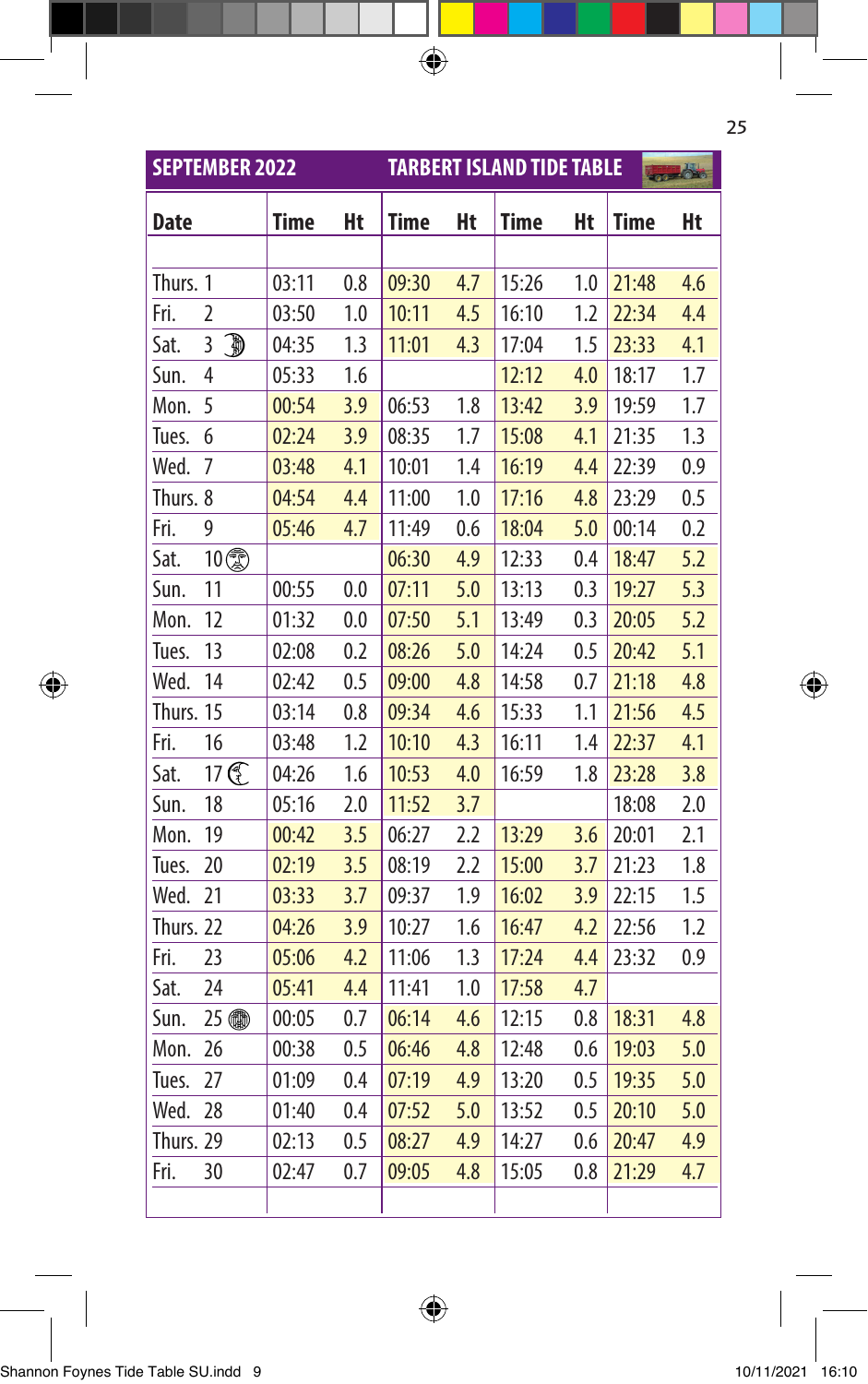$\bigoplus$ 

|             | <b>OCTOBER 2022</b> |             |     |             |     | <b>TARBERT ISLAND TIDE TABLE</b> |     |       | $\left( 3 \right)$ |
|-------------|---------------------|-------------|-----|-------------|-----|----------------------------------|-----|-------|--------------------|
| <b>Date</b> |                     | <b>Time</b> | Ht  | <b>Time</b> | Ht  | <b>Time</b>                      | Ht  | Time  | Ht                 |
|             |                     |             |     |             |     |                                  |     |       |                    |
| Sat.        | 1                   | 03:26       | 1.0 | 09:47       | 4.6 | 15:50                            | 1.1 | 22:18 | 4.3                |
| Sun.        | $\overline{2}$      | 04:13       | 1.3 | 10:39       | 4.2 | 16:47                            | 1.4 | 23:22 | 4.0                |
| Mon.        | $\mathbb{D}$<br>3   | 05:15       | 1.7 | 11:52       | 3.9 |                                  |     | 18:09 | 1.6                |
| Tues.       | 4                   | 00:48       | 3.7 | 06:51       | 1.9 | 13:30                            | 3.8 | 20:05 | 1.5                |
| Wed.        | 5                   | 02:32       | 3.8 | 08:44       | 1.7 | 15:05                            | 4.0 | 21:29 | 1.2                |
| Thurs. 6    |                     | 03:50       | 4.1 | 09:55       | 1.3 | 16:11                            | 4.4 | 22:24 | 0.7                |
| Fri.        | 7                   | 04:45       | 4.5 | 10:47       | 0.9 | 17:02                            | 4.7 | 23:11 | 0.4                |
| Sat.        | 8                   | 05:30       | 4.7 | 11:31       | 0.6 | 17:46                            | 5.0 | 23:52 | 0.2                |
| Sun.        | $9$ (               |             |     | 06:10       | 4.9 | 12:12                            | 0.4 | 18:26 | 5.1                |
| Mon.        | 10                  | 00:30       | 0.1 | 06:47       | 5.0 | 12:49                            | 0.3 | 19:03 | 5.2                |
| Tues.       | 11                  | 01:06       | 0.2 | 07:22       | 5.0 | 13:24                            | 0.4 | 19:40 | 5.1                |
| Wed.        | 12                  | 01:39       | 0.4 | 07:55       | 4.9 | 13:56                            | 0.5 | 20:15 | 4.9                |
| Thurs. 13   |                     | 02:10       | 0.7 | 08:26       | 4.8 | 14:28                            | 0.8 | 20:49 | 4.7                |
| Fri.        | 14                  | 02:40       | 1.0 | 08:58       | 4.6 | 15:01                            | 1.1 | 21:25 | 4.4                |
| Sat.        | 15                  | 03:13       | 1.3 | 09:32       | 4.3 | 15:38                            | 1.4 | 22:04 | 4.1                |
| Sun.        | 16                  | 03:49       | 1.6 | 10:13       | 4.1 | 16:21                            | 1.7 | 22:51 | 3.8                |
| Mon.        | 17 C                | 04:34       | 2.0 | 11:04       | 3.8 | 17:21                            | 2.0 | 23:56 | 3.5                |
| Tues.       | 18                  | 05:38       | 2.2 |             |     | 12:24                            | 3.6 | 19:00 | 2.0                |
| Wed.        | 19                  | 01:35       | 3.4 | 07:17       | 2.2 | 14:09                            | 3.6 | 20:38 | 1.8                |
| Thurs. 20   |                     | 02:51       | 3.6 | 08:52       | 2.0 | 15:16                            | 3.8 | 21:33 | 1.5                |
| Fri.        | 21                  | 03:45       | 3.9 | 09:46       | 1.6 | 16:05                            | 4.1 | 22:16 | 1.2                |
| Sat.        | 22                  | 04:27       | 4.2 | 10:28       | 1.3 | 16:46                            | 4.4 | 22:53 | 0.9                |
| Sun.        | 23                  | 05:05       | 4.5 | 11:06       | 1.0 | 17:23                            | 4.6 | 23:29 | 0.6                |
| Mon.        | 24                  | 05:40       | 4.7 | 11:43       | 0.7 | 17:58                            | 4.9 |       |                    |
| Tues.       | 25 4                | 00:04       | 0.4 | 06:15       | 4.9 | 12:20                            | 0.5 | 18:33 | 5.0                |
| Wed.        | 26                  | 00:40       | 0.4 | 06:50       | 5.1 | 12:56                            | 0.4 | 19:10 | 5.1                |
| Thurs. 27   |                     | 01:15       | 0.4 | 07:27       | 5.1 | 13:32                            | 0.4 | 19:50 | 5.0                |
| Fri.        | 28                  | 01:51       | 0.5 | 08:06       | 5.0 | 14:11                            | 0.5 | 20:32 | 4.9                |
| Sat.        | 29                  | 02:29       | 0.7 | 08:48       | 4.8 | 14:53                            | 0.7 | 21:18 | 4.6                |
| Sun.        | 30                  | 02:12       | 1.0 | 08:34       | 4.6 | 14:41                            | 1.0 | 21:12 | 4.2                |
| Mon.        | 31                  | 03:03       | 1.3 | 09:29       | 4.2 | 15:43                            | 1.3 | 22:18 | 3.9                |

 $\bigoplus$ 

 $\bigoplus$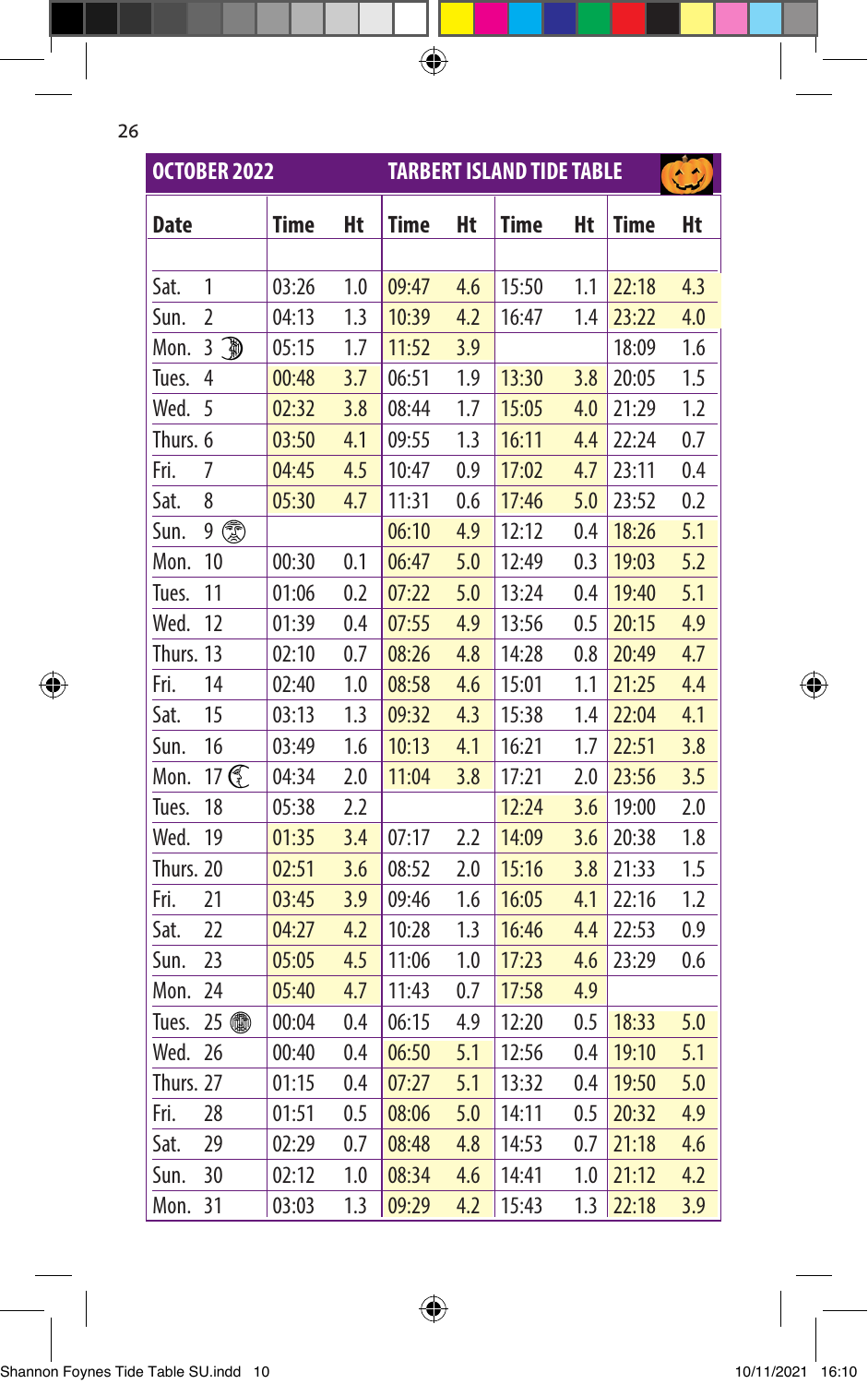|             | <b>NOVEMBER 2022</b> |             |     | <b>TARBERT ISLAND TIDE TABLE</b> |     |             |     |             |     |
|-------------|----------------------|-------------|-----|----------------------------------|-----|-------------|-----|-------------|-----|
| <b>Date</b> |                      | <b>Time</b> | Ht  | <b>Time</b>                      | Ht  | <b>Time</b> | Ht  | <b>Time</b> | Ht  |
|             |                      |             |     |                                  |     |             |     |             |     |
| Tues.       | 1<br>᠗               | 04:11       | 1.7 | 10:41                            | 4.0 | 17:07       | 1.4 | 23:45       | 3.7 |
| Wed.        | 2                    | 05:46       | 1.8 |                                  |     | 12:15       | 3.9 | 18:46       | 1.3 |
| Thurs. 3    |                      | 01:22       | 3.9 | 07:23                            | 1.6 | 13:46       | 4.0 | 20:02       | 1.0 |
| Fri.        | 4                    | 02:29       | 4.1 | 08:29                            | 1.2 | 14:48       | 4.3 | 20:56       | 0.7 |
| Sat.        | 5                    | 03:21       | 4.4 | 09:20                            | 0.9 | 15:38       | 4.6 | 21:42       | 0.5 |
| Sun.        | 6                    | 04:05       | 4.7 | 10:04                            | 0.7 | 16:21       | 4.8 | 22:23       | 0.4 |
| Mon.        | 7                    | 04:44       | 4.8 | 10:45                            | 0.5 | 17:01       | 4.9 | 23:01       | 0.4 |
| Tues.       | 8                    | 05:20       | 4.9 | 11:23                            | 0.5 | 17:39       | 4.9 | 23:37       | 0.5 |
| Wed.        | 9                    | 05:54       | 4.9 | 11:58                            | 0.6 |             |     | 18:15       | 4.9 |
| Thurs. 10   |                      | 00:10       | 0.7 | 06:26                            | 4.8 | 12:31       | 0.7 | 18:51       | 4.7 |
| Fri.        | 11                   | 00:41       | 0.9 | 06:58                            | 4.7 | 13:04       | 0.9 | 19:25       | 4.6 |
| Sat.        | 12                   | 01:12       | 1.1 | 07:31                            | 4.6 | 13:38       | 1.1 | 20:01       | 4.3 |
| Sun.        | 13                   | 01:46       | 1.3 | 08:06                            | 4.4 | 14:14       | 1.3 | 20:40       | 4.1 |
| Mon.        | 14                   | 02:22       | 1.6 | 08:46                            | 4.2 | 14:56       | 1.5 | 21:24       | 3.9 |
| Tues.       | 15                   | 03:06       | 1.8 | 09:33                            | 3.9 | 15:47       | 1.7 | 22:19       | 3.7 |
| Wed.        | 16 <sup>€</sup>      | 04:00       | 2.0 | 10:33                            | 3.7 | 16:55       | 1.8 | 23:34       | 3.6 |
| Thurs. 17   |                      | 05:12       | 2.0 | 11:58                            | 3.7 |             |     | 18:23       | 1.7 |
| Fri.        | 18                   | 00:54       | 3.7 | 06:40                            | 1.9 | 13:18       | 3.8 | 19:33       | 1.5 |
| Sat.        | 19                   | 01:54       | 3.9 | 07:49                            | 1.7 | 14:15       | 4.0 | 20:24       | 1.2 |
| Sun.        | 20                   | 02:42       | 4.2 | 08:41                            | 1.4 | 15:02       | 4.3 | 21:08       | 1.0 |
| Mon.        | 21                   | 03:25       | 4.5 | 09:27                            | 1.0 | 15:45       | 4.6 | 21:50       | 0.7 |
| Tues.       | 22                   | 04:05       | 4.7 | 10:11                            | 0.8 | 16:26       | 4.8 | 22:31       | 0.6 |
| Wed.        | $23$ to              | 04:45       | 4.9 | 10:53                            | 0.6 | 17:07       | 4.9 | 23:12       | 0.5 |
| Thurs. 24   |                      | 05:26       | 5.1 | 11:35                            | 0.5 | 17:50       | 5.0 | 23:54       | 0.5 |
| Fri.        | 25                   |             |     | 06:08                            | 5.1 | 12:18       | 0.4 | 18:35       | 4.9 |
| Sat.        | 26                   | 00:35       | 0.6 | 06:52                            | 5.0 | 13:02       | 0.5 | 19:23       | 4.8 |
| Sun.        | 27                   | 01:19       | 0.7 | 07:37                            | 4.9 | 13:49       | 0.6 | 20:13       | 4.6 |
| Mon.        | 28                   | 02:06       | 0.9 | 08:27                            | 4.6 | 14:40       | 0.8 | 21:07       | 4.3 |
| Tues.       | 29                   | 02:59       | 1.2 | 09:21                            | 4.4 | 15:39       | 1.0 | 22:09       | 4.1 |
| Wed.        | $30$ D               | 04:03       | 1.4 | 10:25                            | 4.1 | 16:50       | 1.1 | 23:25       | 3.9 |
|             |                      |             |     |                                  |     |             |     |             |     |

 $\bigoplus$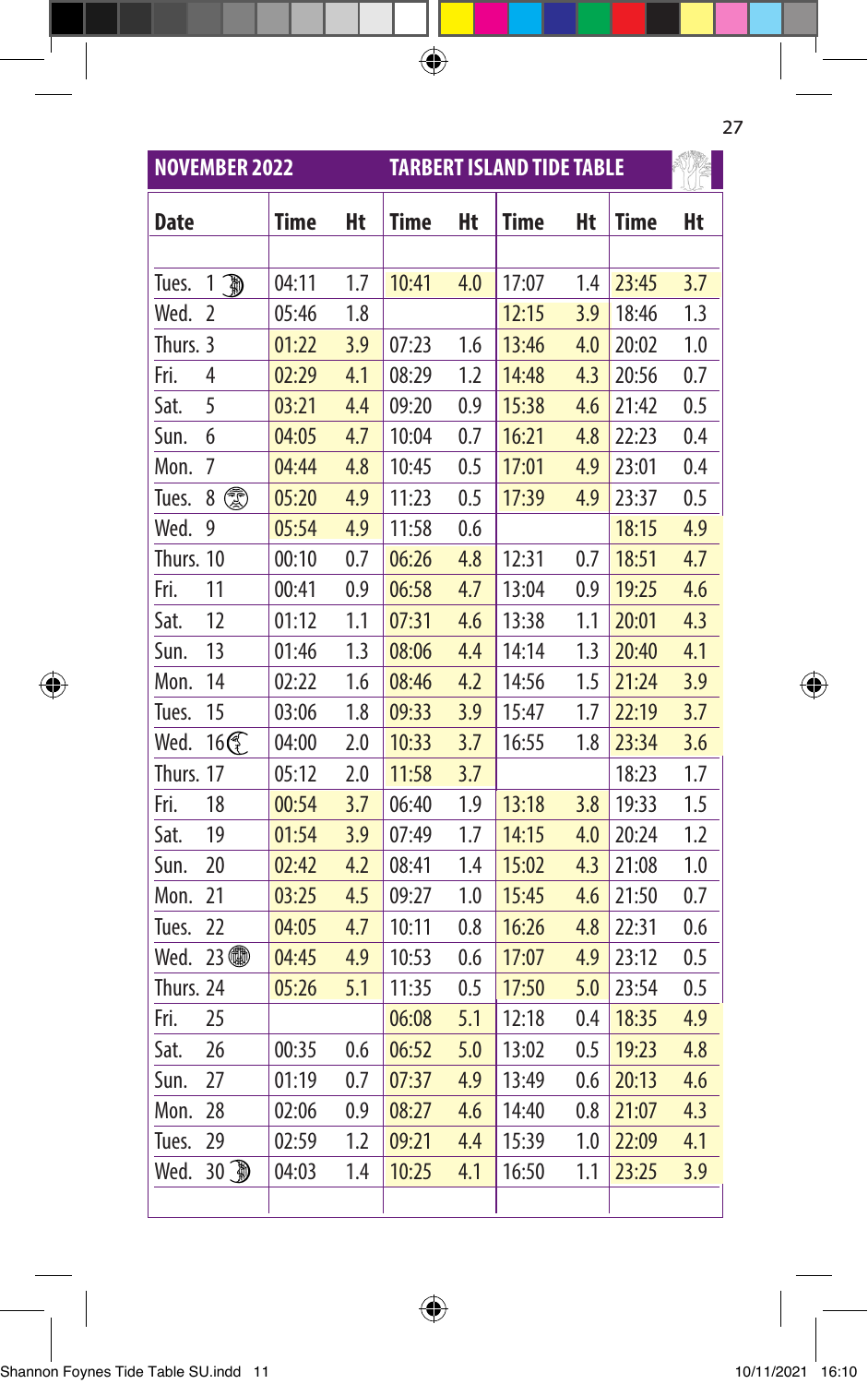$\bigoplus$ 

|              | <b>DECEMBER 2022</b> |             |     |       |     | <b>TARBERT ISLAND TIDE TABLE</b> |     |             | 县   |
|--------------|----------------------|-------------|-----|-------|-----|----------------------------------|-----|-------------|-----|
| Date         |                      | <b>Time</b> | Ht  | Time  | Ht  | <b>Time</b>                      | Ht  | <b>Time</b> | Ht  |
|              |                      |             |     |       |     |                                  |     |             |     |
| Thurs. 1     |                      | 05:20       | 1.6 | 11:44 | 4.0 |                                  |     | 18:06       | 1.2 |
| Fri.         | $\overline{2}$       | 00:47       | 3.9 | 06:40 | 1.5 | 13:08                            | 4.1 | 19:16       | 1.1 |
| Sat.         | 3                    | 01:53       | 4.1 | 07:47 | 1.3 | 14:13                            | 4.2 | 20:15       | 1.0 |
| Sun.         | 4                    | 02:47       | 4.3 | 08:43 | 1.1 | 15:07                            | 4.4 | 21:05       | 0.9 |
| Mon.         | 5                    | 03:34       | 4.5 | 09:33 | 1.0 | 15:54                            | 4.5 | 21:50       | 0.8 |
| Tues.        | 6                    | 04:16       | 4.6 | 10:17 | 0.9 | 16:37                            | 4.6 | 22:31       | 0.9 |
| Wed.         | 7                    | 04:55       | 4.7 | 10:59 | 0.8 | 17:17                            | 4.7 | 23:10       | 0.9 |
| Thurs. $8$ . |                      | 05:30       | 4.7 | 11:37 | 0.8 | 17:55                            | 4.6 | 23:46       | 1.0 |
| Fri.         | 9                    |             |     | 06:04 | 4.7 | 12:14                            | 0.9 | 18:32       | 4.6 |
| Sat.         | 10                   | 00:20       | 1.1 | 06:39 | 4.7 | 12:49                            | 0.9 | 19:09       | 4.5 |
| Sun.         | 11                   | 00:53       | 1.2 | 07:13 | 4.6 | 13:23                            | 1.0 | 19:45       | 4.4 |
| Mon.         | 12                   | 01:27       | 1.3 | 07:49 | 4.5 | 13:58                            | 1.2 | 20:22       | 4.2 |
| Tues.        | 13                   | 02:03       | 1.4 | 08:27 | 4.4 | 14:36                            | 1.3 | 21:02       | 4.1 |
| Wed.         | 14                   | 02:43       | 1.5 | 09:08 | 4.2 | 15:19                            | 1.4 | 21:48       | 3.9 |
| Thurs. 15    |                      | 03:29       | 1.7 | 09:56 | 4.0 | 16:10                            | 1.5 | 22:43       | 3.8 |
| Fri.         | 16                   | 04:23       | 1.8 | 10:55 | 3.9 | 17:11                            | 1.6 | 23:48       | 3.8 |
| Sat.         | 17                   | 05:29       | 1.8 |       |     | 12:06                            | 3.9 | 18:20       | 1.6 |
| Sun.         | 18                   | 00:54       | 3.9 | 06:42 | 1.7 | 13:15                            | 4.0 | 19:24       | 1.4 |
| Mon.         | 19                   | 01:52       | 4.2 | 07:49 | 1.5 | 14:14                            | 4.2 | 20:21       | 1.2 |
| Tues.        | 20                   | 02:44       | 4.4 | 08:47 | 1.3 | 15:07                            | 4.4 | 21:13       | 1.0 |
| Wed.         | 21                   | 03:32       | 4.6 | 09:41 | 1.0 | 15:58                            | 4.6 | 22:03       | 0.9 |
| Thurs. 22    |                      | 04:19       | 4.8 | 10:32 | 0.8 | 16:48                            | 4.8 | 22:51       | 0.7 |
| Fri.         | 23                   | 05:07       | 5.0 | 11:21 | 0.6 | 17:37                            | 4.9 | 23:39       | 0.6 |
| Sat.         | 24                   | 05:54       | 5.1 |       |     | 12:10                            | 0.4 | 18:27       | 4.9 |
| Sun.         | 25                   | 00:26       | 0.6 | 06:42 | 5.1 | 12:57                            | 0.3 | 19:17       | 4.8 |
| Mon.         | 26                   | 01:13       | 0.7 | 07:29 | 5.0 | 13:44                            | 0.4 | 20:06       | 4.7 |
| Tues.        | 27                   | 02:00       | 0.8 | 08:17 | 4.9 | 14:32                            | 0.5 | 20:56       | 4.5 |
| Wed.         | 28                   | 02:49       | 0.9 | 09:07 | 4.7 | 15:24                            | 0.7 | 21:49       | 4.3 |
| Thurs. 29    |                      | 03:42       | 1.2 | 10:01 | 4.4 | 16:20                            | 0.9 | 22:48       | 4.2 |
| Fri.         | 30C                  | 04:42       | 1.4 | 11:02 | 4.2 | 17:21                            | 1.1 | 23:55       | 4.0 |
| Sat.         | 31                   | 05:49       | 1.5 |       |     | 12:16                            | 4.1 | 18:25       | 1.3 |

 $\bigoplus$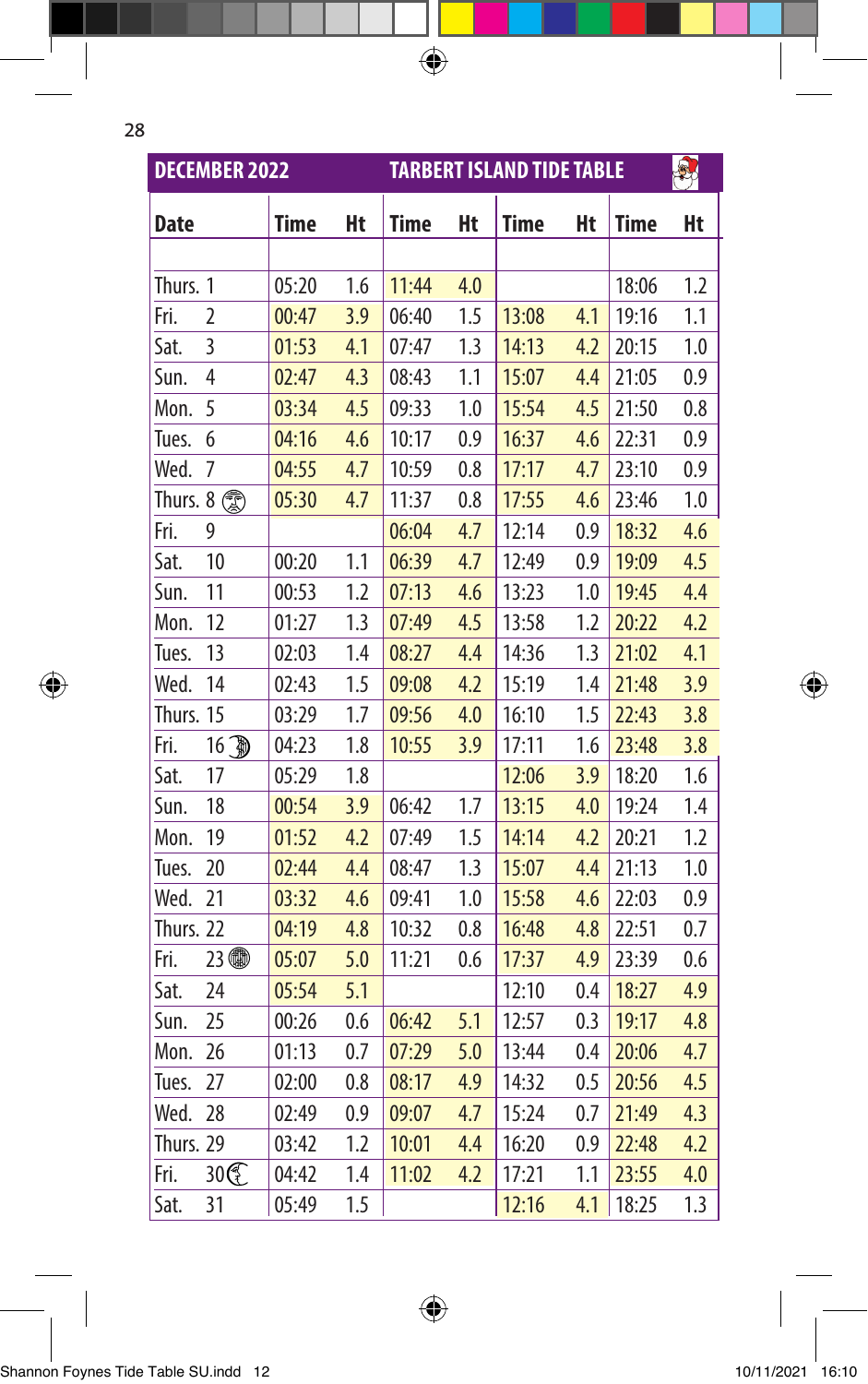|             | <b>JANUARY 2022</b> |             |     |             |     | <b>FOYNES ISLAND TIDE TABLE</b> |     |                |
|-------------|---------------------|-------------|-----|-------------|-----|---------------------------------|-----|----------------|
| <b>Date</b> |                     | <b>Time</b> | Ht  | <b>Time</b> | Ht  | <b>Time</b>                     | Ht  | <b>Time Ht</b> |
|             |                     |             |     |             |     |                                 |     |                |
| Sat.        | 1                   | 04:30       | 5.0 | 10:34       | 0.6 | 17:02                           | 5.0 | 22:55 0.6      |
| Sun.        | $\overline{2}$<br>● | 05:21       | 5.2 | 11:27       | 0.3 | 17:54                           | 5.1 | 23:46 0.5      |
| Mon.        | 3                   |             |     | 06:11       | 5.3 | 12:17                           | 0.1 | 18:44 5.1      |
| Tues.       | $\overline{4}$      | 00:34       | 0.4 | 06:59       | 5.3 | 13:04                           | 0.1 | 19:32 5.1      |
| Wed.        | 5                   | 01:19       | 0.5 | 07:44       | 5.3 | 13:50                           | 0.1 | 20:19 5.0      |
| Thurs. 6    | đ                   | 02:04       | 0.6 | 08:28       | 5.2 | 14:34                           | 0.3 | 21:04 4.8      |
| Fri.        | 7                   | 02:47       | 0.8 | 09:13       | 5.0 | 15:20                           | 0.5 | 21:50 4.6      |
| Sat.        | 8                   | 03:33       | 1.1 | 09:59       | 4.7 | 16:07                           | 0.9 | 22:38 4.4      |
| Sun.        | 9                   | 04:22       | 1.4 | 10:50       | 4.5 | 17:00                           | 1.2 | 23:33 4.2      |
| Mon.        | 10                  | 05:20       | 1.7 | 11:50       | 4.3 | 17:59                           | 1.5 |                |
| Tues.       | 11                  | 00:36       | 4.1 | 06:27       | 1.8 | 13:02                           | 4.2 | 19:03 1.7      |
| Wed.        | 12                  | 01:45       | 4.1 | 07:35       | 1.9 | 14:15                           | 4.2 | 20:05 1.7      |
| Thurs. 13   |                     | 02:47       | 4.2 | 08:39       | 1.8 | 15:17                           | 4.3 | 21:02 1.7      |
| Fri.        | 14                  | 03:41       | 4.4 | 09:36       | 1.6 | 16:11                           | 4.4 | 21:53 1.5      |
| Sat.        | 15                  | 04:28       | 4.6 | 10:26       | 1.4 | 16:56                           | 4.5 | 22:38 1.4      |
| Sun.        | 16                  | 05:09       | 4.7 | 11:11       | 1.2 | 17:37                           | 4.6 | 23:19 1.2      |
| Mon.        | 17 2                | 05:46       | 4.8 | 11:51       | 1.0 | 18:14                           | 4.7 | 23:57 1.1      |
| Tues.       | 18                  |             |     | 06:22       | 4.9 | 12:28                           | 0.8 | 18:49 4.8      |
| Wed.        | 19                  | 00:31       | 1.0 | 06:56       | 5.0 | 13:02                           | 0.8 | 19:24 4.8      |
| Thurs. 20   |                     | 01:05       | 1.0 | 07:29       | 5.0 | 13:35                           | 0.7 | 19:58 4.8      |
| Fri.        | 21                  | 01:39       | 0.9 | 08:03       | 5.0 | 14:08                           | 0.7 | 20:33 4.8      |
| Sat.        | 22                  | 02:14       | 1.0 | 08:38       | 4.9 | 14:44                           | 0.8 | 21:12 4.7      |
| Sun.        | 23                  | 02:52       | 1.1 | 09:17       | 4.8 | 15:24                           | 1.0 | 21:53 4.6      |
| Mon.        | 24                  | 03:35       | 1.2 | 10:01       | 4.7 | 16:10                           | 1.2 | 22:42 4.5      |
| Tues.       | 25 C                | 04:26       | 1.4 | 10:55       | 4.5 | 17:05                           | 1.4 | 23:42 4.4      |
| Wed.        | 26                  | 05:27       | 1.6 |             |     | 12:06                           | 4.4 | 18:11 1.6      |
| Thurs. 27   |                     | 00:53       | 4.4 | 06:42       | 1.7 | 13:27                           | 4.3 | 19:27 1.6      |
| Fri.        | 28                  | 02:06       | 4.5 | 08:05       | 1.6 | 14:45                           | 4.4 | 20:43 1.5      |
| Sat.        | 29                  | 03:14       | 4.6 | 09:23       | 1.2 | 15:54                           | 4.6 | 21:51 1.2      |
| Sun.        | 30                  | 04:16       | 4.9 | 10:28       | 0.8 | 16:55                           | 4.8 | 22:49 0.9      |
| Mon.        | 31                  | 05:11       | 5.1 | 11:22       | 0.4 | 17:49                           | 5.0 | 23:40 0.6      |

 $\bigoplus$ 

 $\bigoplus$ 

Shannon Foynes Tide Table SU.indd 13 10/11/2021 16:10I

 $\bigoplus$ 

29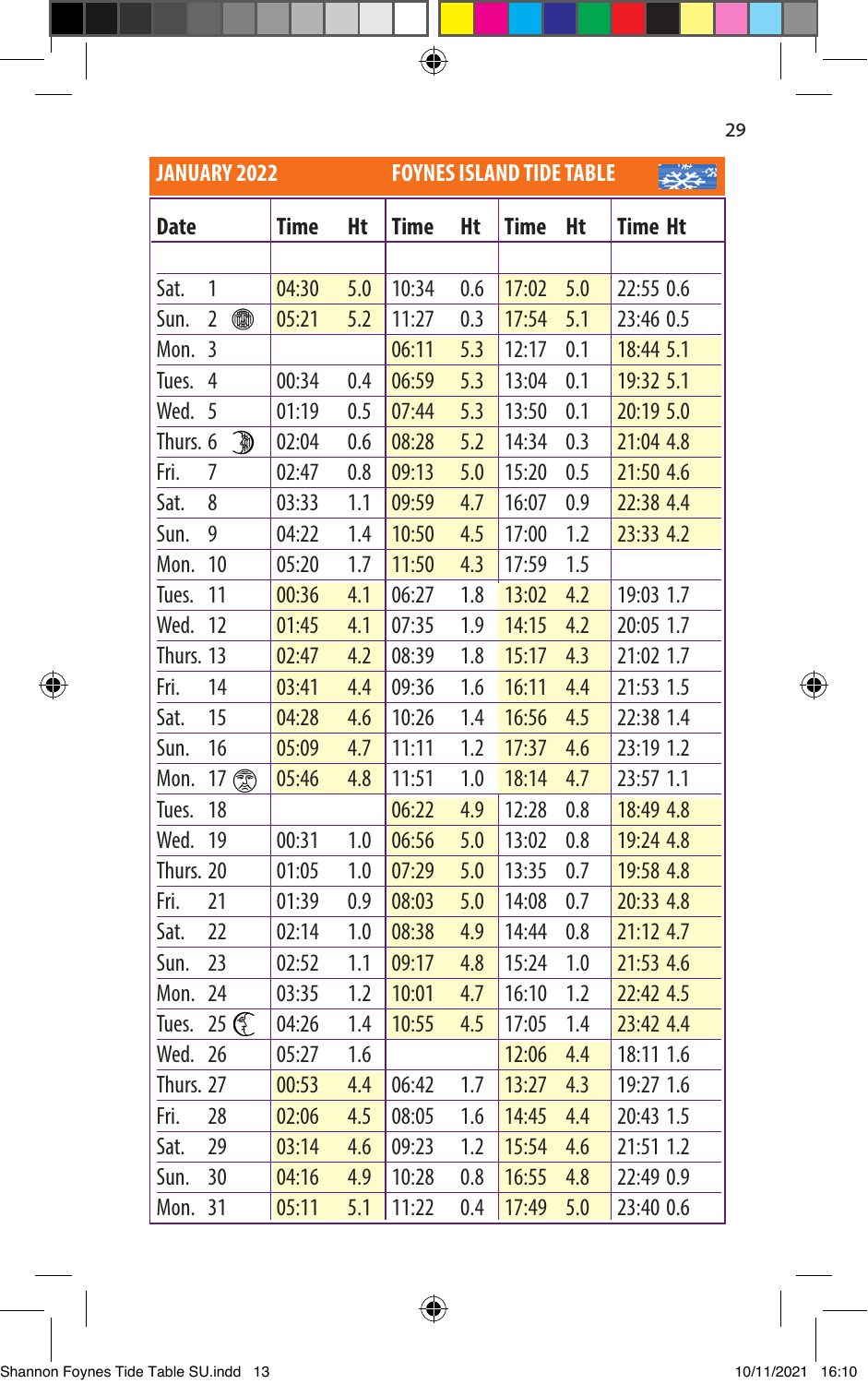$\bigoplus$ 

|             | <b>FEBRUARY 2022</b> |       |     | <b>FOYNES ISLAND TIDE TABLE</b> |     |             |     |             |     |
|-------------|----------------------|-------|-----|---------------------------------|-----|-------------|-----|-------------|-----|
| <b>Date</b> |                      | Time  | Ht  | Time                            | Ht  | <b>Time</b> | Ht  | <b>Time</b> | Ht  |
|             |                      |       |     |                                 |     |             |     |             |     |
| Tues.       | ●<br>1               |       |     | 06:02                           | 5.3 | 12:10       | 0.1 | 18:36       | 5.2 |
| Wed.        | 2                    | 00:25 | 0.4 | 06:48                           | 5.4 | 12:54       | 0.0 | 19:21       | 5.2 |
| Thurs. 3    |                      | 01:07 | 0.3 | 07:30                           | 5.4 | 13:35       | 0.0 | 20:01       | 5.2 |
| Fri.        | 4                    | 01:46 | 0.4 | 08:10                           | 5.4 | 14:14       | 0.1 | 20:40       | 5.1 |
| Sat.        | 5                    | 02:24 | 0.6 | 08:49                           | 5.2 | 14:51       | 0.4 | 21:18       | 4.9 |
| Sun.        | 6                    | 03:01 | 0.9 | 09:28                           | 5.0 | 15:29       | 0.8 | 21:56       | 4.6 |
| Mon.        | 7                    | 03:40 | 1.2 | 10:10                           | 4.7 | 16:11       | 1.3 | 22:39       | 4.4 |
| Tues.       | Ð<br>8               | 04:25 | 1.6 | 10:59                           | 4.4 | 17:00       | 1.7 | 23:30       | 4.2 |
| Wed.        | 9                    | 05:22 | 2.0 |                                 |     | 12:02       | 4.1 | 18:02       | 2.1 |
| Thurs. 10   |                      | 00:36 | 4.1 | 06:38                           | 2.2 | 13:23       | 4.0 | 19:19       | 2.2 |
| Fri.        | 11                   | 01:55 | 4.1 | 08:03                           | 2.2 | 14:45       | 4.0 | 20:33       | 2.1 |
| Sat.        | 12                   | 03:08 | 4.2 | 09:14                           | 1.9 | 15:48       | 4.2 | 21:33       | 1.9 |
| Sun.        | 13                   | 04:04 | 4.4 | 10:09                           | 1.6 | 16:39       | 4.4 | 22:22       | 1.6 |
| Mon.        | 14                   | 04:50 | 4.6 | 10:54                           | 1.3 | 17:20       | 4.6 | 23:03       | 1.3 |
| Tues.       | 15                   | 05:30 | 4.8 | 11:34                           | 0.9 | 17:57       | 4.7 | 23:40       | 1.1 |
| Wed.        | 16                   |       |     | 06:04                           | 5.0 | 12:09       | 0.7 | 18:29       | 4.9 |
| Thurs. 17   |                      | 00:15 | 0.8 | 06:36                           | 5.1 | 12:43       | 0.5 | 19:02       | 5.0 |
| Fri.        | 18                   | 00:47 | 0.7 | 07:09                           | 5.2 | 13:14       | 0.4 | 19:35       | 5.0 |
| Sat.        | 19                   | 01:20 | 0.6 | 07:41                           | 5.2 | 13:46       | 0.4 | 20:10       | 5.1 |
| Sun.        | 20                   | 01:53 | 0.6 | 08:16                           | 5.2 | 14:20       | 0.5 | 20:45       | 5.0 |
| Mon.        | 21                   | 02:29 | 0.7 | 08:52                           | 5.1 | 14:57       | 0.7 | 21:24       | 4.9 |
| Tues.       | 22                   | 03:09 | 0.9 | 09:33                           | 4.9 | 15:39       | 1.1 | 22:07       | 4.7 |
| Wed.        | 23 C                 | 03:56 | 1.2 | 10:24                           | 4.6 | 16:30       | 1.4 | 23:02       | 4.5 |
| Thurs. 24   |                      | 04:54 | 1.6 | 11:33                           | 4.3 | 17:37       | 1.8 |             |     |
| Fri.        | 25                   | 00:17 | 4.3 | 06:11                           | 1.8 | 13:04       | 4.1 | 19:05       | 2.0 |
| Sat.        | 26                   | 01:41 | 4.3 | 07:53                           | 1.7 | 14:37       | 4.2 | 20:40       | 1.8 |
| Sun.        | 27                   | 03:02 | 4.4 | 09:22                           | 1.3 | 15:54       | 4.5 | 21:50       | 1.4 |
| Mon.        | 28                   | 04:10 | 4.7 | 10:24                           | 0.8 | 16:54       | 4.8 | 22:44       | 0.9 |

 $\bigoplus$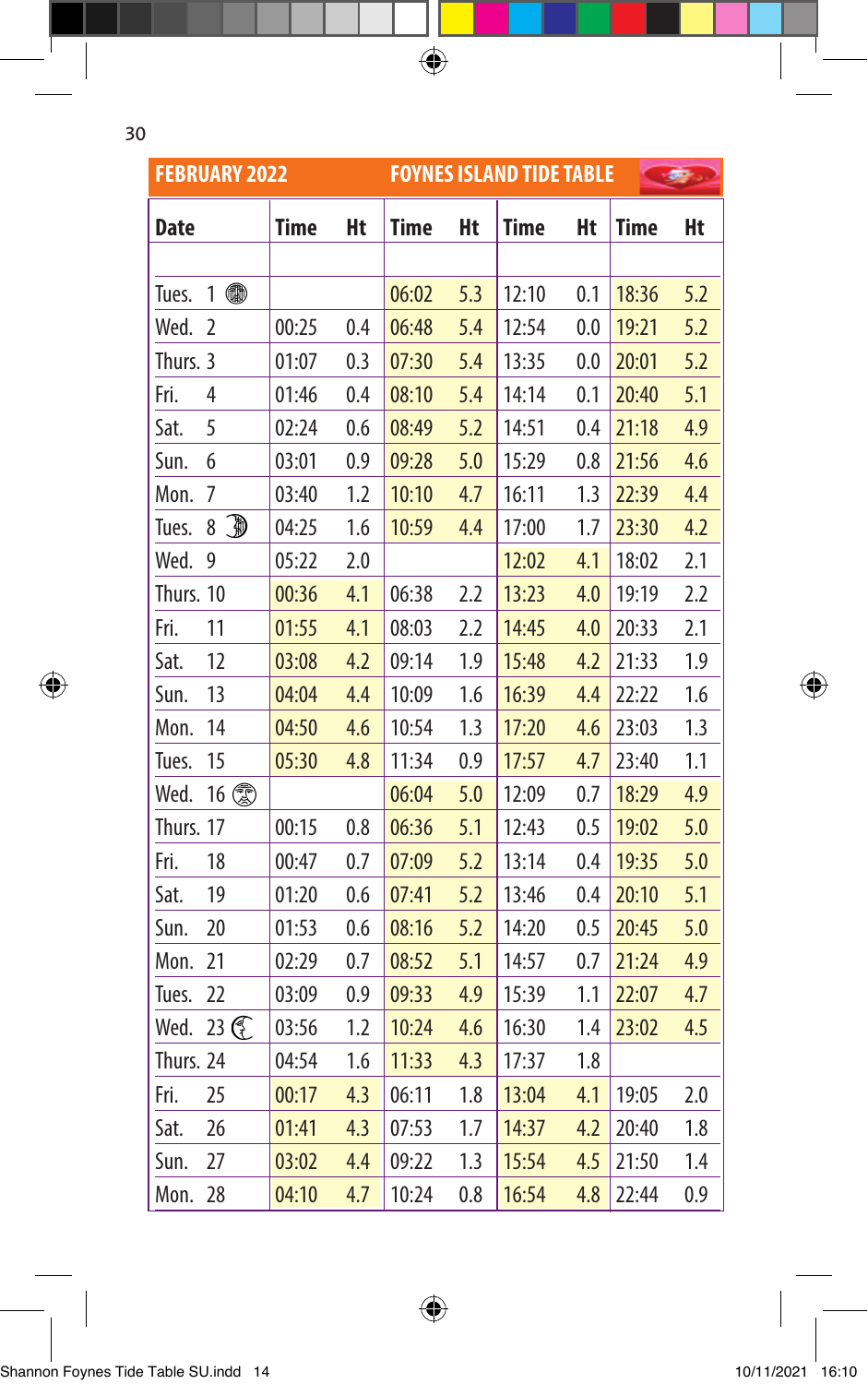|                   | <b>MARCH 2022</b>   |             | <b>FOYNES ISLAND TIDE TABLE</b> |             |     |             |         |       |     |  |  |
|-------------------|---------------------|-------------|---------------------------------|-------------|-----|-------------|---------|-------|-----|--|--|
| Date              |                     | <b>Time</b> | Ht                              | <b>Time</b> | Ht  | <b>Time</b> | Ht      | Time  | Ht  |  |  |
|                   |                     |             |                                 |             |     |             |         |       |     |  |  |
| Tues.             | 1                   | 05:05       | 5.0                             | 11:13       | 0.3 | 17:42       | 5.1     | 23:31 | 0.5 |  |  |
| Wed.              | ●<br>$\overline{2}$ | 05:51       | 5.3                             | 11:57       | 0.0 |             |         | 18:24 | 5.2 |  |  |
| Thurs. 3          |                     | 00:12       | 0.3                             | 06:32       | 5.4 | 12:37       | $-0.1$  | 19:01 | 5.3 |  |  |
| Fri.              | $\overline{4}$      | 00:49       | 0.2                             | 07:11       | 5.5 | 13:13       | $-0.1$  | 19:37 | 5.3 |  |  |
| Sat.              | 5                   | 01:24       | 0.3                             | 07:46       | 5.4 | 13:47       | 0.1     | 20:11 | 5.2 |  |  |
| Sun.              | 6                   | 01:56       | 0.5                             | 08:22       | 5.3 | 14:19       | 0.5     | 20:43 | 5.0 |  |  |
| Mon.              | 7                   | 02:29       | 0.8                             | 08:56       | 5.0 | 14:52       | 0.9     | 21:17 | 4.8 |  |  |
| Tues.             | 8                   | 03:03       | 1.2                             | 09:33       | 4.7 | 15:26       | 1.4     | 21:53 | 4.5 |  |  |
| Wed.              | 9                   | 03:41       | 1.6                             | 10:15       | 4.4 | 16:07       | 1.9     | 22:38 | 4.2 |  |  |
| Thurs. 10 <a></a> |                     | 04:28       | 2.0                             | 11:09       | 4.1 | 17:02       | 2.3     | 23:36 | 4.0 |  |  |
| Fri.              | 11                  | 05:35       | 2.3                             |             |     | 12:29       | 3.8     | 18:21 | 2.5 |  |  |
| Sat.              | 12                  | 00:59       | 3.9                             | 07:18       | 2.4 | 14:10       | 3.8     | 20:04 | 2.4 |  |  |
| Sun.              | 13                  | 02:29       | 4.0                             | 08:49       | 2.1 | 15:22       | 4.0     | 21:12 | 2.1 |  |  |
| Mon.              | 14                  | 03:34       | 4.2                             | 09:46       | 1.7 | 16:14       | 4.3     | 22:00 | 1.7 |  |  |
| Tues.             | 15                  | 04:22       | 4.5                             | 10:29       | 1.2 | 16:54       | 4.5     | 22:39 | 1.3 |  |  |
| Wed.              | 16                  | 05:01       | 4.7                             | 11:07       | 0.8 | 17:30       | 4.8     | 23:16 | 0.9 |  |  |
| Thurs. 17         |                     | 05:37       | 5.0                             | 11:42       | 0.5 | 17:59       | 5.0     | 23:50 | 0.6 |  |  |
| Fri.              | 18                  |             |                                 | 06:11       | 5.2 | 12:15       | 0.2     | 18:36 | 5.2 |  |  |
| Sat.              | 19                  | 00:24       | 0.4                             | 06:43       | 5.3 | 12:48       | 0.1     | 19:10 | 5.3 |  |  |
| Sun.              | 20                  | 00:57       | 0.3                             | 07:17       | 5.4 | 13:21       | 0.1     | 19:43 | 5.3 |  |  |
| Mon.              | 21                  | 01:31       | 0.3                             | 07:52       | 5.4 | 13:55       | 0.3     | 20:20 | 5.2 |  |  |
| Tues.             | 22                  | 02:07       | 0.4                             | 08:30       | 5.2 | 14:32       | 0.6     | 20:58 | 5.0 |  |  |
| Wed.              | 23                  | 02:47       | 0.7                             | 09:14       | 4.9 | 15:14       | 1.0     | 21:41 | 4.8 |  |  |
| Thurs. 24         |                     | 03:33       | 1.1                             | 10:05       | 4.6 | 16:05       | 1.5     | 22:36 | 4.4 |  |  |
| Fri.              | 25 C                | 04:32       | 1.5                             | 11:16       | 4.2 | 17:17       | 1.9     | 23:52 | 4.2 |  |  |
| Sat.              | 26                  | 05:57       | 1.8                             |             |     | 12:57       | 4.0     | 19:02 | 2.1 |  |  |
| Sun.              | 27                  | 01:25       | 4.1                             | 08:51       | 1.6 | 15:42       | 4.1     | 21:39 | 1.7 |  |  |
| Mon.              | 28                  | 03:56       | 4.3                             | 10:14       | 1.2 | 16:51       | 4.5     | 22:41 | 1.3 |  |  |
| Tues.             | 29                  | 05:00       | 4.7                             | 11:09       | 0.6 | 17:43       | 4.8     | 23:30 | 0.8 |  |  |
| Wed.              | 30                  | 05:51       | 5.0                             | 11:54       | 0.2 |             |         | 18:25 | 5.1 |  |  |
| Thurs. 31         |                     | 00:12       | 0.4                             | 06:34       | 5.2 | 12:35       | $0.0\,$ | 19:03 | 5.2 |  |  |

 $\bigoplus$ 

31

 $\bigoplus$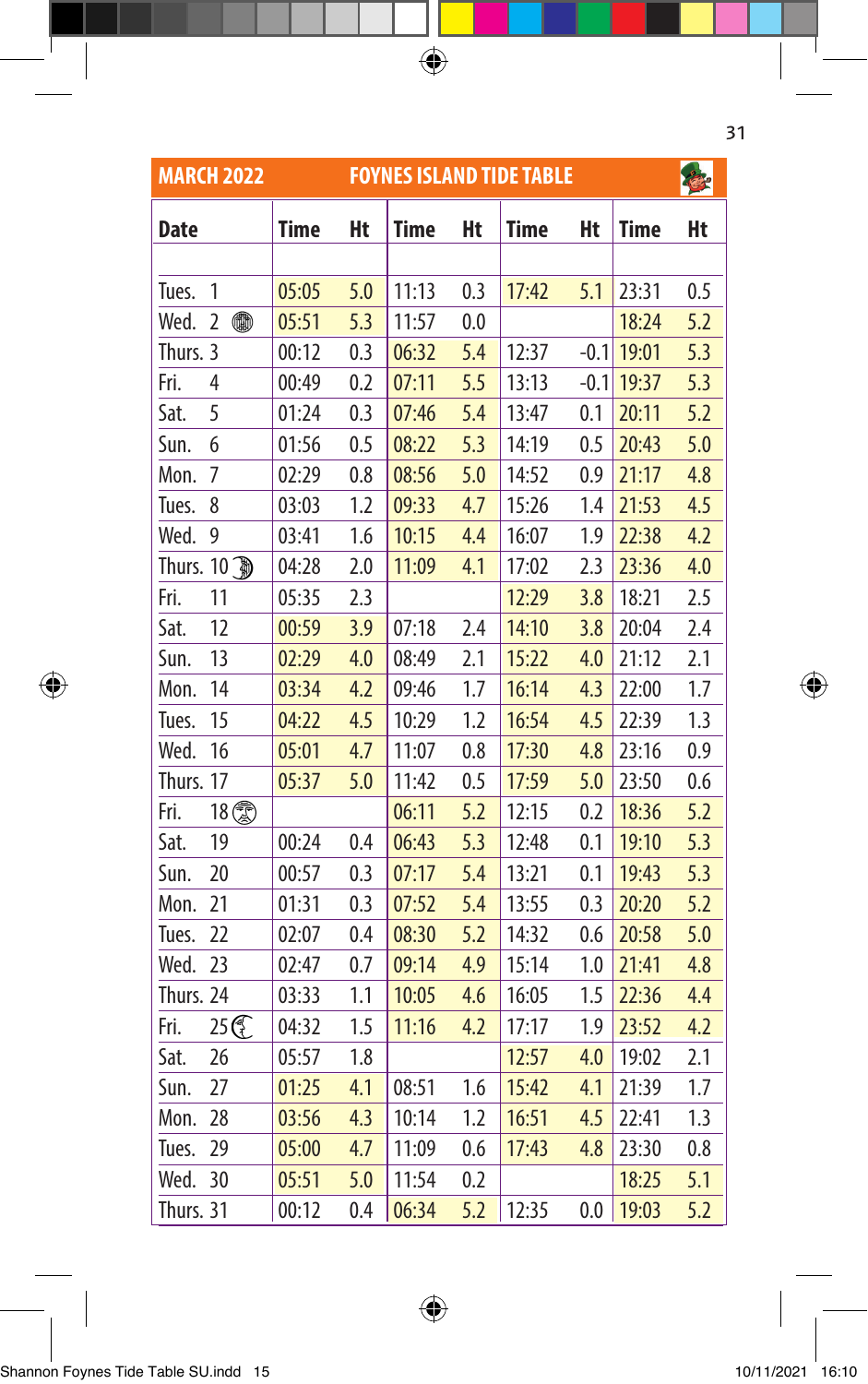| ٦<br>Ξ  |   |
|---------|---|
|         | ٧ |
| ł<br>۰, |   |

 $\overline{\phantom{a}}$ 

 $\bigoplus$ 

|             | <b>APRIL 2022</b>            |             |     |             |     | <b>FOYNES ISLAND TIDE TABLE</b> |        |             |     |
|-------------|------------------------------|-------------|-----|-------------|-----|---------------------------------|--------|-------------|-----|
| <b>Date</b> |                              | <b>Time</b> | Ht  | <b>Time</b> | Ht  | <b>Time</b>                     | Ht     | <b>Time</b> | Ht  |
|             |                              |             |     |             |     |                                 |        |             |     |
| Fri.        | ●<br>1                       | 00:51       | 0.2 | 07:12       | 5.3 | 13:12                           | $-0.1$ | 19:37       | 5.3 |
| Sat.        | $\overline{2}$               | 01:26       | 0.2 | 07:47       | 5.4 | 13:46                           | 0.0    | 20:10       | 5.3 |
| Sun.        | 3                            | 01:58       | 0.3 | 08:21       | 5.3 | 14:17                           | 0.3    | 20:40       | 5.2 |
| Mon.        | 4                            | 02:28       | 0.5 | 08:53       | 5.2 | 14:47                           | 0.6    | 21:11       | 5.0 |
| Tues.       | 5                            | 02:59       | 0.7 | 09:26       | 4.9 | 15:17                           | 1.0    | 21:42       | 4.8 |
| Wed.        | 6                            | 03:31       | 1.1 | 10:00       | 4.7 | 15:49                           | 1.4    | 22:17       | 4.6 |
| Thurs. 7    |                              | 04:06       | 1.5 | 10:37       | 4.3 | 16:27                           | 1.9    | 22:56       | 4.3 |
| Fri.        | 8                            | 04:49       | 1.8 | 11:25       | 4.0 | 17:15                           | 2.2    | 23:48       | 4.0 |
| Sat.        | $\overline{\mathbb{D}}$<br>9 | 05:46       | 2.1 |             |     | 12:34                           | 3.8    | 18:25       | 2.5 |
| Sun.        | 10                           | 01:01       | 3.8 | 07:12       | 2.3 | 14:25                           | 3.7    | 20:08       | 2.5 |
| Mon.        | 11                           | 02:37       | 3.8 | 09:00       | 2.0 | 15:41                           | 3.9    | 21:32       | 2.1 |
| Tues.       | 12                           | 03:50       | 4.0 | 10:03       | 1.6 | 16:34                           | 4.2    | 22:23       | 1.7 |
| Wed.        | 13                           | 04:41       | 4.3 | 10:49       | 1.1 | 17:17                           | 4.5    | 23:05       | 1.2 |
| Thurs. 14   |                              | 05:24       | 4.6 | 11:29       | 0.7 | 17:55                           | 4.8    | 23:44       | 0.7 |
| Fri.        | 15                           |             |     | 06:02       | 4.9 | 12:06                           | 0.3    | 18:31       | 5.1 |
| Sat.        | 16 2                         | 00:21       | 0.4 | 06:39       | 5.2 | 12:43                           | 0.1    | 19:07       | 5.3 |
| Sun.        | 17                           | 00:58       | 0.1 | 07:16       | 5.3 | 13:19                           | 0.0    | 19:42       | 5.4 |
| Mon.        | 18                           | 01:34       | 0.0 | 07:53       | 5.4 | 13:56                           | 0.0    | 20:20       | 5.4 |
| Tues.       | 19                           | 02:11       | 0.0 | 08:33       | 5.3 | 14:33                           | 0.2    | 20:58       | 5.3 |
| Wed.        | 20                           | 02:50       | 0.2 | 09:16       | 5.1 | 15:13                           | 0.5    | 21:39       | 5.1 |
| Thurs. 21   |                              | 03:32       | 0.5 | 10:03       | 4.8 | 15:58                           | 1.0    | 22:26       | 4.8 |
| Fri.        | 22                           | 04:22       | 0.9 | 10:58       | 4.4 | 16:53                           | 1.5    | 23:22       | 4.4 |
| Sat.        | 23 <sup>2</sup>              | 05:24       | 1.3 |             |     | 12:12                           | 4.1    | 18:11       | 1.8 |
| Sun.        | 24                           | 00:35       | 4.1 | 06:52       | 1.5 | 13:54                           | 4.0    | 19:53       | 1.9 |
| Mon.        | 25                           | 02:08       | 4.1 | 08:32       | 1.3 | 15:27                           | 4.1    | 21:19       | 1.6 |
| Tues.       | 26                           | 03:36       | 4.2 | 09:47       | 1.0 | 16:30                           | 4.4    | 22:17       | 1.1 |
| Wed.        | 27                           | 04:37       | 4.5 | 10:40       | 0.6 | 17:19                           | 4.7    | 23:04       | 0.8 |
| Thurs. 28   |                              | 05:27       | 4.8 | 11:25       | 0.3 | 17:59                           | 4.9    | 23:46       | 0.5 |
| Fri.        | 29                           |             |     | 06:08       | 5.0 | 12:05                           | 0.2    | 18:37       | 5.1 |
| Sat.        | 30 4                         | 00:25       | 0.3 | 06:46       | 5.1 | 12:42                           | 0.2    | 19:11       | 5.1 |
|             |                              |             |     |             |     |                                 |        |             |     |

 $\bigoplus$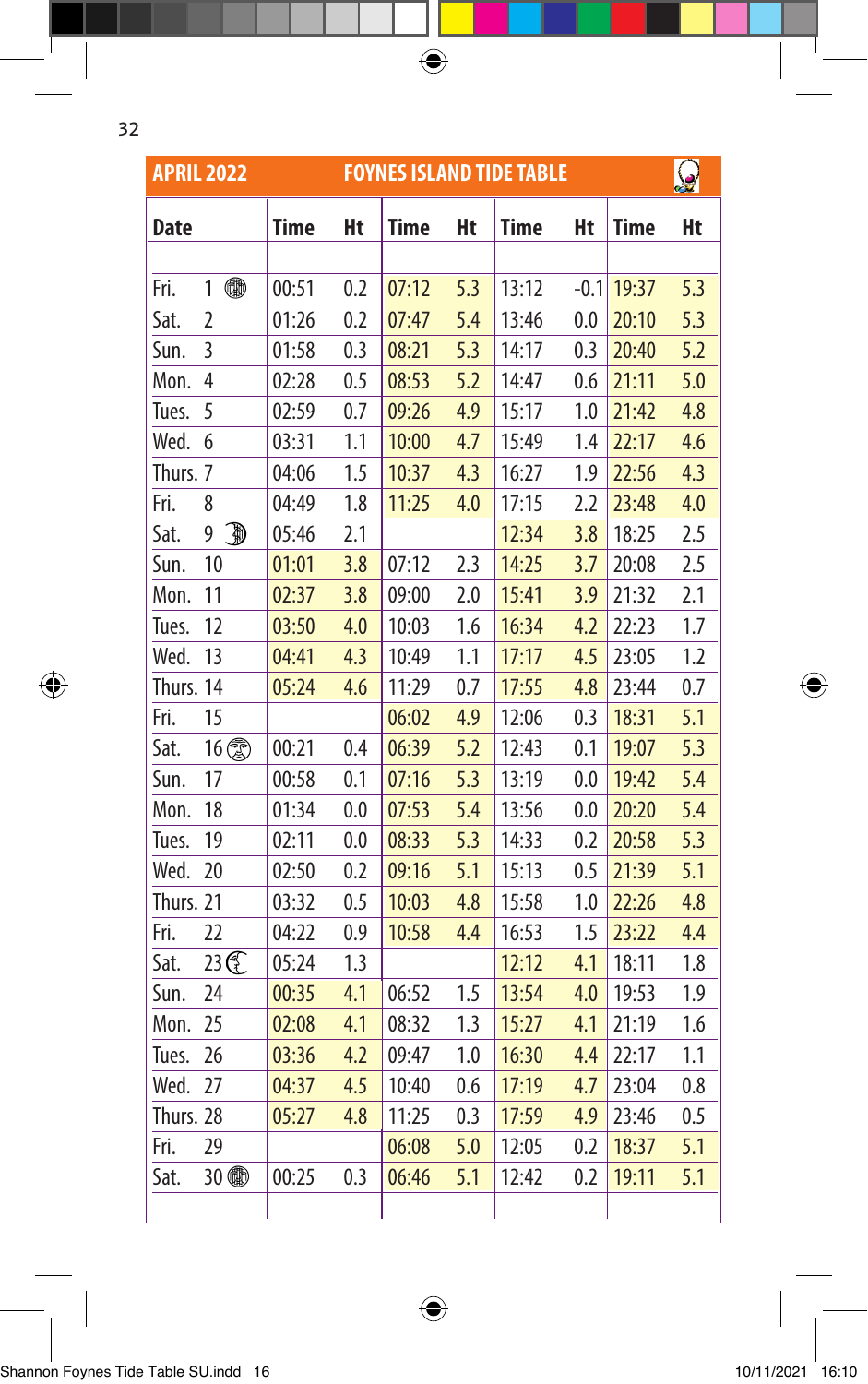| <b>MAY 2022</b> |                   |             | <b>FOYNES ISLAND TIDE TABLE</b> |             |     |             |     |             |     |  |
|-----------------|-------------------|-------------|---------------------------------|-------------|-----|-------------|-----|-------------|-----|--|
| Date            |                   | <b>Time</b> | Ht                              | <b>Time</b> | Ht  | <b>Time</b> | Ht  | <b>Time</b> | Ht  |  |
|                 |                   |             |                                 |             |     |             |     |             |     |  |
| Sun.            | 1                 | 01:00       | 0.3                             | 07:21       | 5.1 | 13:16       | 0.3 | 19:42       | 5.1 |  |
| Mon.            | $\overline{2}$    | 01:32       | 0.4                             | 07:54       | 5.1 | 13:47       | 0.6 | 20:13       | 5.0 |  |
| Tues.           | 3                 | 02:03       | 0.6                             | 08:27       | 4.9 | 14:17       | 0.8 | 20:43       | 4.9 |  |
| Wed.            | $\overline{4}$    | 02:34       | 0.8                             | 08:59       | 4.8 | 14:48       | 1.1 | 21:15       | 4.8 |  |
| Thurs. 5        |                   | 03:07       | 1.0                             | 09:33       | 4.5 | 15:21       | 1.4 | 21:49       | 4.6 |  |
| Fri.            | 6                 | 03:42       | 1.3                             | 10:11       | 4.3 | 15:57       | 1.7 | 22:27       | 4.3 |  |
| Sat.            | 7                 | 04:22       | 1.5                             | 10:55       | 4.0 | 16:42       | 2.0 | 23:13       | 4.1 |  |
| Sun.            | 8                 | 05:13       | 1.8                             | 11:54       | 3.8 | 17:42       | 2.2 |             |     |  |
| Mon.            | $\mathbb{D}$<br>9 | 00:13       | 3.9                             | 06:21       | 1.9 | 13:18       | 3.7 | 19:03       | 2.2 |  |
| Tues.           | 10                | 01:30       | 3.9                             | 07:46       | 1.8 | 14:46       | 3.9 | 20:30       | 2.0 |  |
| Wed.            | 11                | 02:50       | 4.0                             | 09:01       | 1.5 | 15:46       | 4.1 | 21:33       | 1.6 |  |
| Thurs. 12       |                   | 03:51       | 4.3                             | 09:56       | 1.1 | 16:33       | 4.5 | 22:22       | 1.1 |  |
| Fri.            | 13                | 04:39       | 4.6                             | 10:43       | 0.7 | 17:17       | 4.8 | 23:07       | 0.7 |  |
| Sat.            | 14                | 05:24       | 4.8                             | 11:27       | 0.3 | 17:58       | 5.0 | 23:50       | 0.4 |  |
| Sun.            | 15                |             |                                 | 06:07       | 5.1 | 12:10       | 0.1 | 18:38       | 5.2 |  |
| Mon.            | 16                | 00:32       | 0.1                             | 06:50       | 5.2 | 12:52       | 0.0 | 19:19       | 5.4 |  |
| Tues.           | 17                | 01:14       | $-0.1$                          | 07:34       | 5.3 | 13:35       | 0.1 | 20:00       | 5.4 |  |
| Wed.            | 18                | 01:56       | $-0.1$                          | 08:20       | 5.2 | 14:17       | 0.2 | 20:44       | 5.2 |  |
| Thurs. 19       |                   | 02:40       | 0.1                             | 09:08       | 5.0 | 15:02       | 0.5 | 21:29       | 5.0 |  |
| Fri.            | 20                | 03:27       | 0.3                             | 09:59       | 4.7 | 15:52       | 0.9 | 22:18       | 4.8 |  |
| Sat.            | 21                | 04:19       | 0.6                             | 10:56       | 4.4 | 16:50       | 1.3 | 23:13       | 4.5 |  |
| Sun.            | 22C               | 05:21       | 0.9                             |             |     | 12:05       | 4.1 | 18:02       | 1.5 |  |
| Mon.            | 23                | 00:19       | 4.2                             | 06:35       | 1.1 | 13:34       | 4.0 | 19:24       | 1.6 |  |
| Tues.           | 24                | 01:40       | 4.1                             | 07:53       | 1.1 | 14:53       | 4.1 | 20:40       | 1.4 |  |
| Wed.            | 25                | 03:00       | 4.2                             | 09:02       | 1.0 | 15:55       | 4.3 | 21:40       | 1.2 |  |
| Thurs. 26       |                   | 04:02       | 4.4                             | 09:59       | 0.8 | 16:45       | 4.5 | 22:30       | 0.9 |  |
| Fri.            | 27                | 04:53       | 4.5                             | 10:47       | 0.7 | 17:29       | 4.7 | 23:15       | 0.8 |  |
| Sat.            | 28                | 05:38       | 4.7                             | 11:30       | 0.6 | 17:59       | 4.8 | 23:56       | 0.6 |  |
| Sun.            | 29                |             |                                 | 06:19       | 4.8 | 12:10       | 0.6 | 18:44       | 4.9 |  |
| Mon.            | 30 4              | 00:34       | 0.6                             | 06:56       | 4.8 | 12:47       | 0.7 | 19:17       | 4.9 |  |
| Tues.           | 31                | 01:10       | 0.6                             | 07:30       | 4.8 | 13:21       | 0.8 | 19:49       | 4.9 |  |

33

I

 $\bigoplus$ 

 $\bigoplus$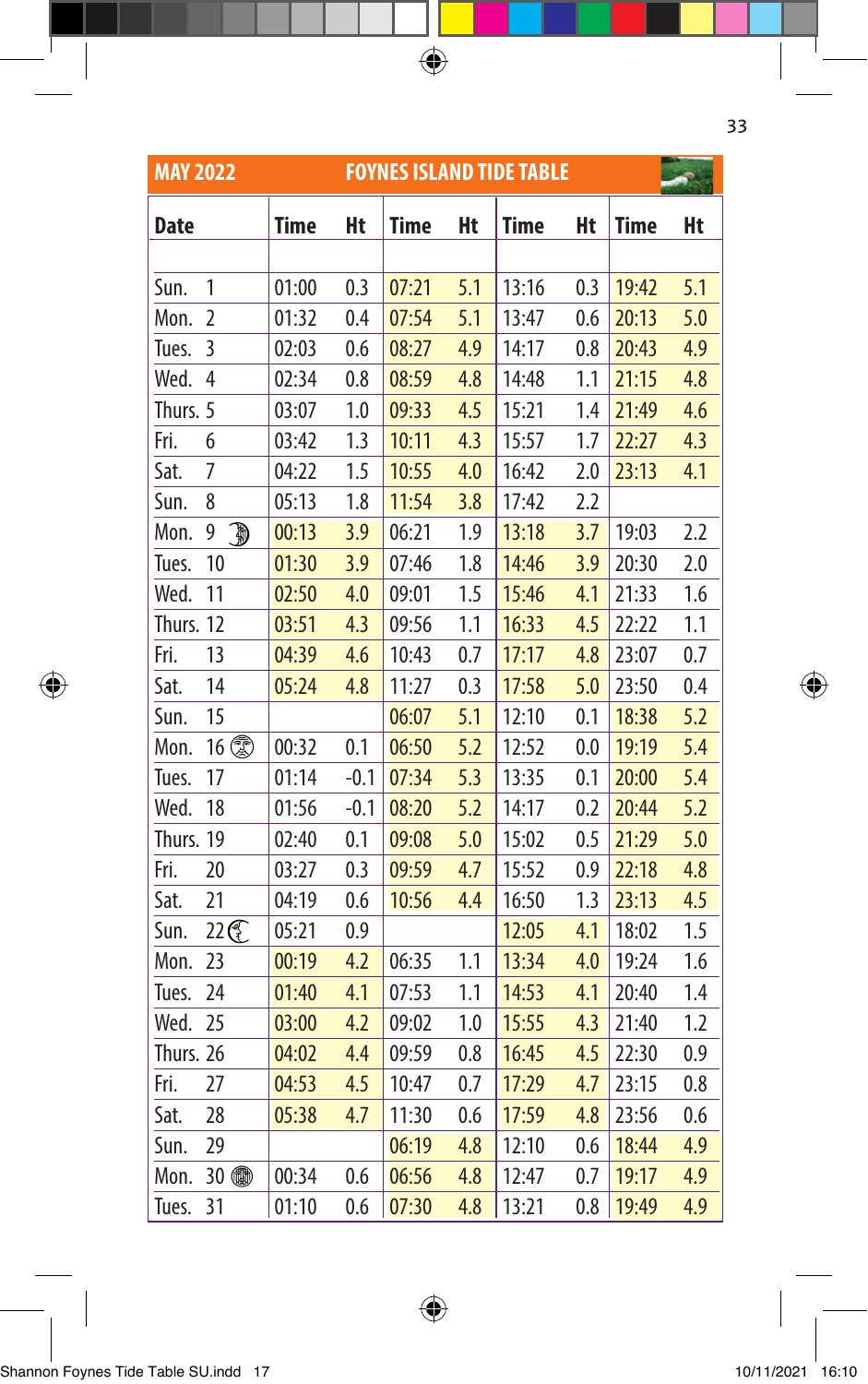| ×       |  |
|---------|--|
| ۰.<br>٧ |  |

 $\overline{\phantom{a}}$ 

 $\bigoplus$ 

| <b>JUNE 2022</b> |                              |             |        |             |     | <b>FOYNES ISLAND TIDE TABLE</b> |     |             |     |
|------------------|------------------------------|-------------|--------|-------------|-----|---------------------------------|-----|-------------|-----|
| <b>Date</b>      |                              | <b>Time</b> | Ht     | <b>Time</b> | Ht  | <b>Time</b>                     | Ht  | <b>Time</b> | Ht  |
|                  |                              |             |        |             |     |                                 |     |             |     |
| Wed.             | 1                            | 01:43       | 0.7    | 08:06       | 4.7 | 13:53                           | 1.0 | 20:22       | 4.8 |
| Thurs. 2         |                              | 02:16       | 0.8    | 08:39       | 4.6 | 14:26                           | 1.1 | 20:55       | 4.7 |
| Fri.             | 3                            | 02:50       | 0.9    | 09:15       | 4.5 | 15:00                           | 1.3 | 21:30       | 4.6 |
| Sat.             | 4                            | 03:25       | 1.1    | 09:52       | 4.3 | 15:37                           | 1.5 | 22:07       | 4.4 |
| Sun.             | 5                            | 04:03       | 1.2    | 10:34       | 4.2 | 16:19                           | 1.6 | 22:48       | 4.3 |
| Mon.             | 6                            | 04:48       | 1.3    | 11:24       | 4.0 | 17:10                           | 1.8 | 23:38       | 4.1 |
| Tues.            | $\overline{\mathbb{D}}$<br>7 | 05:42       | 1.4    |             |     | 12:26                           | 3.9 | 18:12       | 1.9 |
| Wed.             | 8                            | 00:39       | 4.1    | 06:47       | 1.4 | 13:41                           | 4.0 | 19:25       | 1.8 |
| Thurs. 9         |                              | 01:48       | 4.1    | 07:56       | 1.3 | 14:50                           | 4.2 | 20:36       | 1.5 |
| Fri.             | 10                           | 02:55       | 4.3    | 09:00       | 1.1 | 15:47                           | 4.4 | 21:37       | 1.2 |
| Sat.             | 11                           | 03:54       | 4.5    | 09:57       | 0.8 | 16:38                           | 4.7 | 22:31       | 0.8 |
| Sun.             | 12                           | 04:48       | 4.7    | 10:50       | 0.6 | 17:26                           | 5.0 | 23:22       | 0.5 |
| Mon.             | 13                           | 05:40       | 4.9    | 11:41       | 0.4 |                                 |     | 18:14       | 5.1 |
| Tues.            | 14                           | 00:12       | 0.2    | 06:31       | 5.0 | 12:31                           | 0.3 | 19:01       | 5.3 |
| Wed.             | 15                           | 01:00       | 0.0    | 07:22       | 5.1 | 13:20                           | 0.2 | 19:47       | 5.3 |
| Thurs. 16        |                              | 01:47       | $-0.1$ | 08:13       | 5.0 | 14:08                           | 0.3 | 20:34       | 5.2 |
| Fri.             | 17                           | 02:35       | 0.0    | 09:03       | 4.9 | 14:56                           | 0.4 | 21:22       | 5.1 |
| Sat.             | 18                           | 03:23       | 0.1    | 09:54       | 4.8 | 15:46                           | 0.7 | 22:10       | 4.9 |
| Sun.             | 19                           | 04:13       | 0.3    | 10:47       | 4.5 | 16:39                           | 0.9 | 23:00       | 4.7 |
| Mon.             | 20                           | 05:07       | 0.8    | 11:46       | 4.3 | 17:39                           | 1.2 | 23:56       | 4.4 |
| Tues.            | 21                           |             |        | 06:06       | 0.8 | 12:55                           | 4.2 | 18:45       | 1.4 |
| Wed.             | 22                           | 01:01       | 4.3    | 07:09       | 1.0 | 14:07                           | 4.2 | 19:52       | 1.4 |
| Thurs. 23        |                              | 02:11       | 4.2    | 08:13       | 1.1 | 15:11                           | 4.2 | 20:55       | 1.4 |
| Fri.             | 24                           | 03:19       | 4.2    | 09:12       | 1.2 | 16:07                           | 4.3 | 21:52       | 1.3 |
| Sat.             | 25                           | 04:17       | 4.3    | 10:07       | 1.2 | 16:56                           | 4.5 | 22:43       | 1.2 |
| Sun.             | 26                           | 05:09       | 4.4    | 10:56       | 1.1 | 17:41                           | 4.6 | 23:30       | 1.0 |
| Mon.             | 27                           | 05:54       | 4.5    | 11:42       | 1.1 |                                 |     | 18:21       | 4.7 |
| Tues.            | 28                           | 00:13       | 0.9    | 06:36       | 4.5 | 12:24                           | 1.1 | 18:58       | 4.8 |
| Wed.             | 29 4                         | 00:53       | 0.9    | 07:15       | 4.5 | 13:01                           | 1.1 | 19:32       | 4.8 |
| Thurs. 30        |                              | 01:29       | 0.8    | 07:50       | 4.6 | 13:36                           | 1.1 | 20:07       | 4.8 |
|                  |                              |             |        |             |     |                                 |     |             |     |

 $\bigoplus$ 

 $\bigoplus$ 

 $\bigoplus$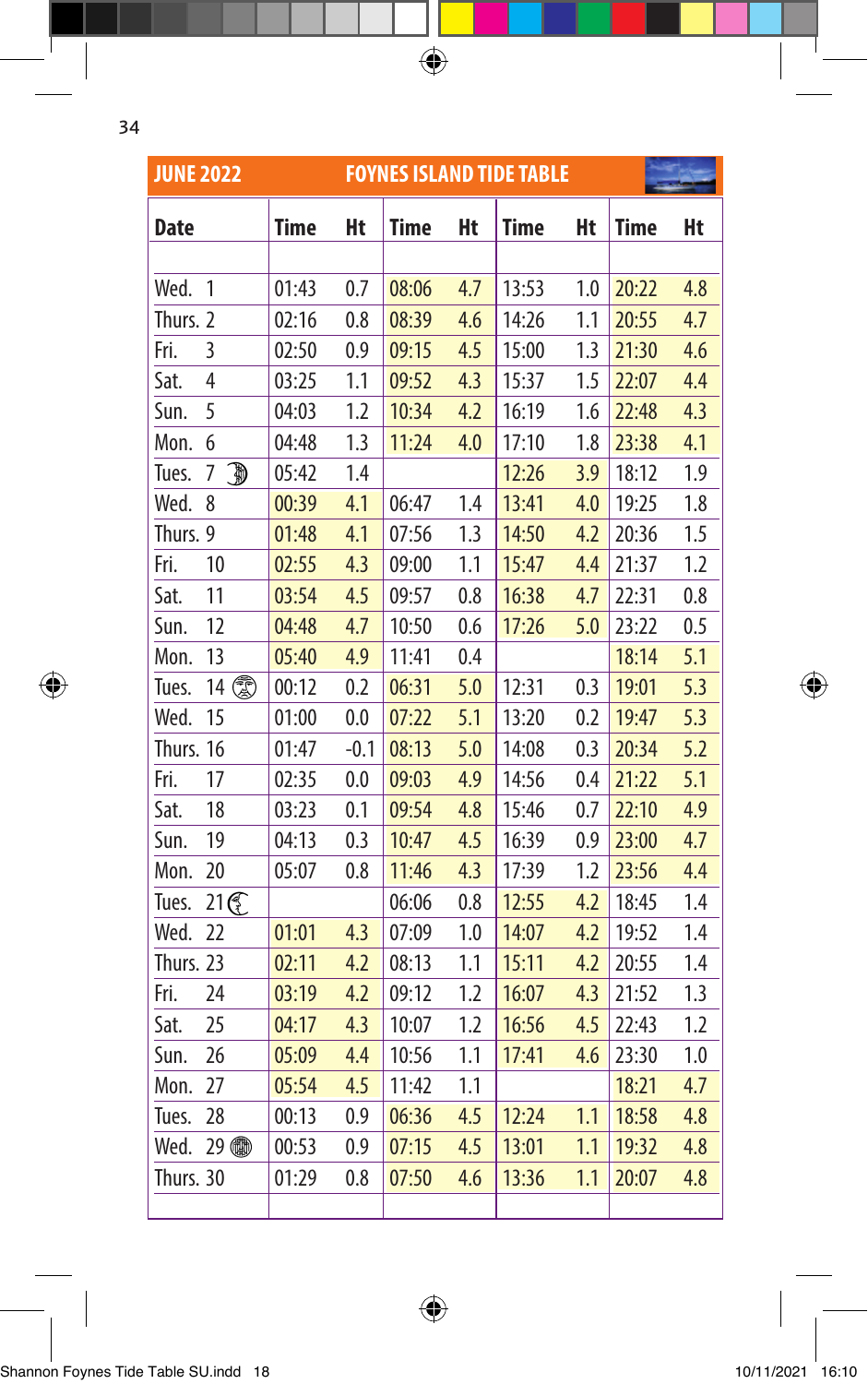| <b>JULY 2022</b> |                |             |        |             |     | <b>FOYNES ISLAND TIDE TABLE</b> |         |             |     |  |
|------------------|----------------|-------------|--------|-------------|-----|---------------------------------|---------|-------------|-----|--|
| <b>Date</b>      |                | <b>Time</b> | Ht     | <b>Time</b> | Ht  | Time                            | Ht      | <b>Time</b> | Ht  |  |
|                  |                |             |        |             |     |                                 |         |             |     |  |
| Fri.             | 1              | 02:04       | 0.8    | 08:25       | 4.5 | 14:10                           | 1.1     | 20:40       | 4.8 |  |
| Sat.             | $\overline{2}$ | 02:37       | 0.8    | 08:59       | 4.5 | 14:43                           | 1.1     | 21:14       | 4.7 |  |
| Sun.             | 3              | 03:10       | 0.8    | 09:35       | 4.4 | 15:19                           | 1.2     | 21:48       | 4.6 |  |
| Mon.             | $\overline{4}$ | 03:45       | 0.9    | 10:13       | 4.4 | 15:57                           | 1.3     | 22:26       | 4.5 |  |
| Tues.            | 5              | 04:24       | 1.0    | 10:55       | 4.3 | 16:41                           | 1.4     | 23:07       | 4.4 |  |
| Wed.             | 6              | 05:09       | 1.1    | 11:46       | 4.2 | 17:32                           | 1.5     | 23:59       | 4.3 |  |
| Thurs. 7         | $\mathbb{D}$   |             |        | 06:02       | 1.2 | 12:47                           | 4.2     | 18:33       | 1.6 |  |
| Fri.             | 8              | 01:01       | 4.3    | 07:04       | 1.3 | 13:57                           | 4.3     | 19:43       | 1.6 |  |
| Sat.             | 9              | 02:09       | 4.3    | 08:11       | 1.2 | 15:03                           | 4.4     | 20:55       | 1.4 |  |
| Sun.             | 10             | 03:18       | 4.4    | 09:18       | 1.1 | 16:05                           | 4.6     | 22:02       | 1.1 |  |
| Mon.             | 11             | 04:22       | 4.6    | 10:22       | 0.9 | 17:02                           | 4.8     | 23:04       | 0.8 |  |
| Tues.            | 12             | 05:24       | 4.7    | 11:23       | 0.7 | 17:57                           | 5.0     |             |     |  |
| Wed.             |                | 00:01       | 0.4    | 06:21       | 4.9 | 12:20                           | $0.5\,$ | 18:49       | 5.2 |  |
| Thurs. 14        |                | 00:53       | 0.1    | 07:16       | 5.0 | 13:13                           | 0.3     | 19:38       | 5.3 |  |
| Fri.             | 15             | 01:42       | $-0.1$ | 08:07       | 5.0 | 14:01                           | 0.3     | 20:27       | 5.3 |  |
| Sat.             | 16             | 02:28       | $-0.2$ | 08:56       | 5.0 | 14:47                           | 0.3     | 21:12       | 5.2 |  |
| Sun.             | 17             | 03:13       | $-0.1$ | 09:42       | 4.9 | 15:33                           | 0.4     | 21:56       | 5.1 |  |
| Mon.             | 18             | 03:57       | 0.1    | 10:28       | 4.8 | 16:18                           | 0.7     | 22:40       | 4.9 |  |
| Tues.            | 19             | 04:42       | 0.4    | 11:15       | 4.6 | 17:07                           | 1.0     | 23:27       | 4.6 |  |
| Wed.             | 20 C           | 05:29       | 0.8    |             |     | 12:07                           | 4.3     | 18:01       | 1.3 |  |
| Thurs. 21        |                | 00:20       | 4.4    | 06:23       | 1.2 | 13:09                           | 4.2     | 19:03       | 1.6 |  |
| Fri.             | 22             | 01:22       | 4.2    | 07:23       | 1.5 | 14:20                           | 4.1     | 20:11       | 1.7 |  |
| Sat.             | 23             | 02:33       | 4.1    | 08:28       | 1.7 | 15:27                           | 4.1     | 21:18       | 1.7 |  |
| Sun.             | 24             | 03:44       | 4.1    | 09:32       | 1.7 | 16:27                           | 4.3     | 22:19       | 1.6 |  |
| Mon.             | 25             | 04:44       | 4.1    | 10:31       | 1.6 | 17:19                           | 4.4     | 23:12       | 1.4 |  |
| Tues.            | 26             | 05:37       | 4.3    | 11:23       | 1.5 |                                 |         | 18:04       | 4.6 |  |
| Wed.             | 27             | 00:01       | 1.2    | 06:21       | 4.4 | 12:07                           | 1.3     | 18:43       | 4.7 |  |
|                  | Thurs. 28 ®    | 00:39       | 1.0    | 07:00       | 4.5 | 12:47                           | 1.2     | 19:18       | 4.8 |  |
| Fri.             | 29             | 01:16       | 0.8    | 07:34       | 4.6 | 13:22                           | 1.0     | 19:50       | 4.8 |  |
| Sat.             | 30             | 01:49       | 0.7    | 08:08       | 4.6 | 13:54                           | 0.9     | 20:23       | 4.9 |  |
| Sun.             | 31             | 02:20       | 0.6    | 08:40       | 4.7 | 14:26                           | 0.9     | 20:54       | 4.9 |  |

 $\bigoplus$ 

35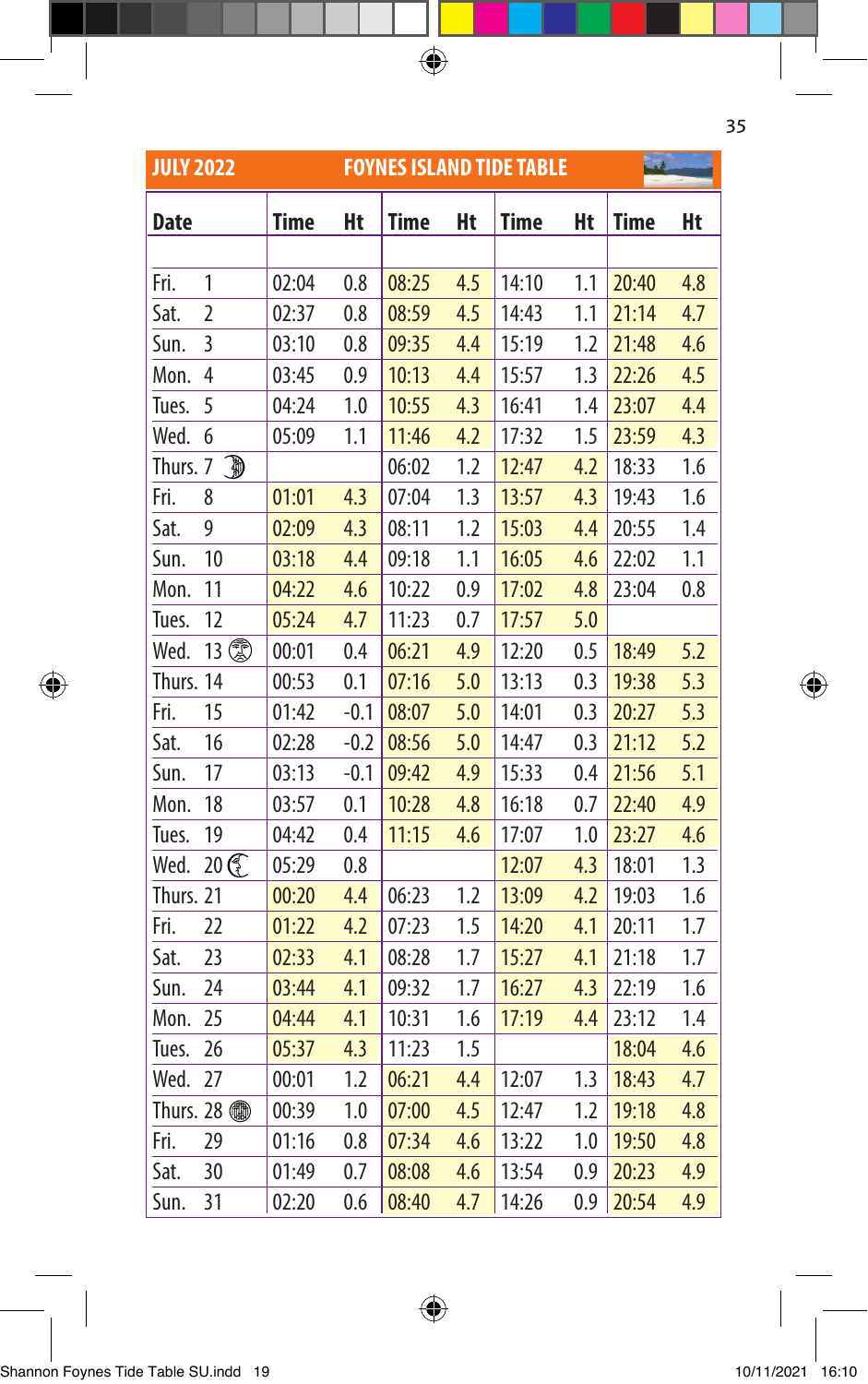|             | <b>AUGUST 2022</b> |       |        |             |     | <b>FOYNES ISLAND TIDE TABLE</b> |     |             |     |
|-------------|--------------------|-------|--------|-------------|-----|---------------------------------|-----|-------------|-----|
| <b>Date</b> |                    | Time  | Ht     | <b>Time</b> | Ht  | <b>Time</b>                     | Ht  | <b>Time</b> | Ht  |
|             |                    |       |        |             |     |                                 |     |             |     |
| Mon.        | 1                  | 02:51 | 0.6    | 09:14       | 4.7 | 14:58                           | 0.9 | 21:27       | 4.9 |
| Tues.       | 2                  | 03:23 | 0.7    | 09:48       | 4.7 | 15:34                           | 1.0 | 22:00       | 4.8 |
| Wed.        | 3                  | 03:58 | 0.8    | 10:26       | 4.6 | 16:13                           | 1.1 | 22:38       | 4.7 |
| Thurs. 4    |                    | 04:38 | 0.9    | 11:08       | 4.5 | 16:58                           | 1.3 | 23:25       | 4.5 |
| Fri.        | đ<br>5             | 05:25 | 1.2    | 11:59       | 4.4 | 17:54                           | 1.5 |             |     |
| Sat.        | 6                  | 00:23 | 4.4    | 06:23       | 1.4 | 13:12                           | 4.3 | 19:03       | 1.7 |
| Sun.        | 7                  | 01:37 | 4.2    | 07:34       | 1.5 | 14:30                           | 4.3 | 20:26       | 1.6 |
| Mon.        | 8                  | 02:57 | 4.2    | 08:54       | 1.5 | 15:44                           | 4.4 | 21:51       | 1.3 |
| Tues.       | 9                  | 04:12 | 4.4    | 10:14       | 1.3 | 16:50                           | 4.7 | 23:00       | 0.9 |
| Wed.        | 10                 | 05:20 | 4.6    | 11:21       | 0.9 | 17:49                           | 4.9 | 23:57       | 0.4 |
| Thurs. 11   |                    |       |        | 06:19       | 4.8 | 12:17                           | 0.6 | 18:42       | 5.2 |
| Fri.        | 12                 | 00:47 | 0.0    | 07:11       | 5.0 | 13:06                           | 0.3 | 19:29       | 5.4 |
| Sat.        | 13                 | 01:32 | $-0.2$ | 07:57       | 5.1 | 13:50                           | 0.1 | 20:14       | 5.4 |
| Sun.        | 14                 | 02:14 | $-0.3$ | 08:40       | 5.2 | 14:32                           | 0.1 | 20:55       | 5.4 |
| Mon.        | 15                 | 02:54 | $-0.2$ | 09:21       | 5.1 | 15:11                           | 0.3 | 21:34       | 5.3 |
| Tues.       | 16                 | 03:32 | 0.1    | 10:00       | 4.9 | 15:50                           | 0.6 | 22:14       | 5.0 |
| Wed.        | 17                 | 04:10 | 0.5    | 10:38       | 4.7 | 16:29                           | 1.0 | 22:55       | 4.7 |
| Thurs. 18   |                    | 04:49 | 1.0    | 11:20       | 4.4 | 17:14                           | 1.4 | 23:40       | 4.4 |
| Fri.        | 19 C               | 05:33 | 1.5    |             |     | 12:10                           | 4.2 | 18:09       | 1.8 |
| Sat.        | 20                 | 00:36 | 4.1    | 06:28       | 1.9 | 13:19                           | 4.0 | 19:24       | 2.1 |
| Sun.        | 21                 | 01:50 | 3.9    | 07:42       | 2.2 | 14:45                           | 3.9 | 20:51       | 2.1 |
| Mon.        | 22                 | 03:16 | 3.9    | 09:06       | 2.2 | 16:01                           | 4.1 | 22:03       | 1.9 |
| Tues.       | 23                 | 04:26 | 4.0    | 10:16       | 2.0 | 16:59                           | 4.3 | 22:58       | 1.5 |
| Wed.        | 24                 | 05:21 | 4.2    | 11:09       | 1.7 | 17:45                           | 4.5 | 23:42       | 1.2 |
| Thurs. 25   |                    | 05:59 | 4.4    | 11:51       | 1.3 |                                 |     | 18:23       | 4.7 |
| Fri.        | 26                 | 00:20 | 0.9    | 06:40       | 4.5 | 12:28                           | 1.1 | 18:57       | 4.8 |
| Sat.        | 27<br>●            | 00:55 | 0.7    | 07:13       | 4.7 | 13:02                           | 0.9 | 19:29       | 4.9 |
| Sun.        | 28                 | 01:27 | 0.5    | 07:44       | 4.8 | 13:33                           | 0.7 | 19:59       | 5.0 |



Shannon Foynes Tide Table SU.indd 20 10/11/2021 16:10

 $\bigoplus$ 

Mon. 29 01:57 0.4 08:15 4.9 14:04 0.6 20:29 5.1 Tues. 30 02:27 0.4 08:47 5.0 14:35 0.6 21:01 5.1 Wed. 31 | 02:58 0.5 <mark>| 09:21 4.9 |</mark> 15:09 0.7 <mark>| 21:35 5.0</mark>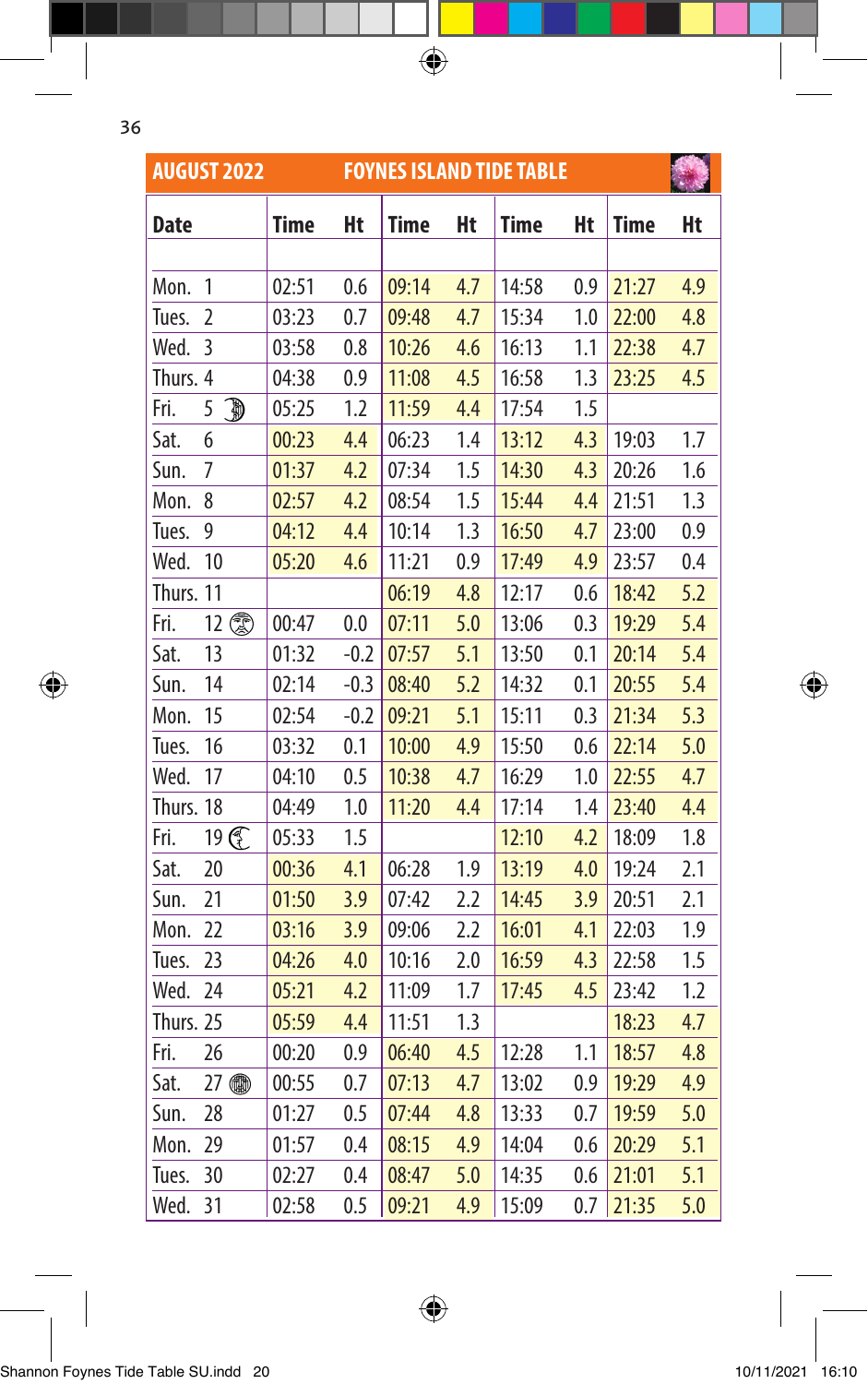|             | <b>SEPTEMBER 2022</b>                     |       |        |             |     | <b>FOYNES ISLAND TIDE TABLE</b> |     |             | <b>FOR OLD</b> |
|-------------|-------------------------------------------|-------|--------|-------------|-----|---------------------------------|-----|-------------|----------------|
| <b>Date</b> |                                           | Time  | Ht     | <b>Time</b> | Ht  | <b>Time</b>                     | Ht  | <b>Time</b> | Ht             |
|             |                                           |       |        |             |     |                                 |     |             |                |
| Thurs. 1    |                                           | 03:31 | 0.6    | 09:56       | 4.9 | 15:46                           | 0.9 | 22:14       | 4.8            |
| Fri.        | $\overline{2}$                            | 04:10 | 0.9    | 10:36       | 4.7 | 16:30                           | 1.2 | 22:59       | 4.6            |
| Sat.        | $\overline{\mathbb{D}}$<br>$\overline{3}$ | 04:55 | 1.2    | 11:26       | 4.5 | 17:24                           | 1.5 | 23:58       | 4.3            |
| Sun.        | 4                                         | 05:53 | 1.6    |             |     | 12:37                           | 4.2 | 18:37       | $1.8\,$        |
| Mon.        | 5                                         | 01:20 | 4.1    | 07:13       | 1.9 | 14:08                           | 4.1 | 20:19       | 1.7            |
| Tues.       | 6                                         | 02:51 | 4.1    | 08:55       | 1.8 | 15:35                           | 4.3 | 21:55       | 1.3            |
| Wed.        | 7                                         | 04:16 | 4.3    | 10:21       | 1.4 | 16:47                           | 4.6 | 22:59       | 0.8            |
| Thurs. 8    |                                           | 05:23 | 4.6    | 11:20       | 0.9 | 17:45                           | 5.0 | 23:49       | 0.3            |
| Fri.        | 9                                         |       |        | 06:15       | 4.9 | 12:09                           | 0.5 | 18:33       | 5.2            |
| Sat.        | 10                                        | 00:34 | $-0.1$ | 06:59       | 5.1 | 12:53                           | 0.1 | 19:16       | 5.4            |
| Sun.        | 11                                        | 01:15 | $-0.3$ | 07:39       | 5.2 | 13:33                           | 0.0 | 19:55       | 5.5            |
| Mon.        | 12                                        | 01:52 | $-0.3$ | 08:18       | 5.3 | 14:09                           | 0.0 | 20:32       | 5.4            |
| Tues.       | 13                                        | 02:28 | $-0.1$ | 08:53       | 5.2 | 14:44                           | 0.3 | 21:09       | 5.3            |
| Wed.        | 14                                        | 03:02 | 0.2    | 09:27       | 5.0 | 15:18                           | 0.6 | 21:44       | 5.0            |
| Thurs. 15   |                                           | 03:34 | 0.7    | 10:00       | 4.8 | 15:53                           | 1.0 | 22:22       | 4.7            |
| Fri.        | 16                                        | 04:08 | 1.2    | 10:35       | 4.5 | 16:31                           | 1.5 | 23:02       | 4.3            |
| Sat.        | 17 C                                      | 04:46 | 1.7    | 11:18       | 4.2 | 17:19                           | 1.9 | 23:53       | 4.0            |
| Sun.        | 18                                        | 05:36 | 2.1    |             |     | 12:17                           | 3.9 | 18:28       | 2.2            |
| Mon.        | 19                                        | 01:08 | 3.7    | 06:47       | 2.4 | 13:55                           | 3.8 | 20:21       | 2.3            |
| Tues.       | 20                                        | 02:46 | 3.7    | 08:39       | 2.4 | 15:27                           | 3.9 | 21:43       | 2.0            |
| Wed.        | 21                                        | 04:01 | 3.9    | 09:57       | 2.1 | 16:30                           | 4.1 | 22:35       | 1.6            |
| Thurs. 22   |                                           | 04:54 | 4.1    | 10:47       | 1.7 | 17:16                           | 4.4 | 23:16       | 1.2            |
| Fri.        | 23                                        | 05:35 | 4.4    | 11:26       | 1.3 | 17:53                           | 4.6 | 23:52       | 0.8            |
| Sat.        | 24                                        |       |        | 06:10       | 4.6 | 12:01                           | 0.9 | 18:27       | 4.9            |
| Sun.        | 25 4                                      | 00:25 | 0.5    | 06:43       | 4.8 | 12:35                           | 0.6 | 19:00       | 5.0            |
| Mon.        | 26                                        | 00:58 | 0.3    | 07:15       | 5.0 | 13:08                           | 0.5 | 19:31       | 5.2            |
| Tues.       | 27                                        | 01:29 | 0.2    | 07:47       | 5.1 | 13:40                           | 0.4 | 20:03       | 5.2            |
| Wed.        | 28                                        | 02:00 | 0.2    | 08:20       | 5.2 | 14:12                           | 0.4 | 20:37       | 5.2            |
| Thurs. 29   |                                           | 02:33 | 0.3    | 08:54       | 5.1 | 14:47                           | 0.5 | 21:14       | 5.1            |
| Fri.        | 30                                        | 03:07 | 0.6    | 09:31       | 5.0 | 15:25                           | 0.7 | 21:55       | 4.9            |
|             |                                           |       |        |             |     |                                 |     |             |                |

 $\bigoplus$ 

37

 $\bigoplus$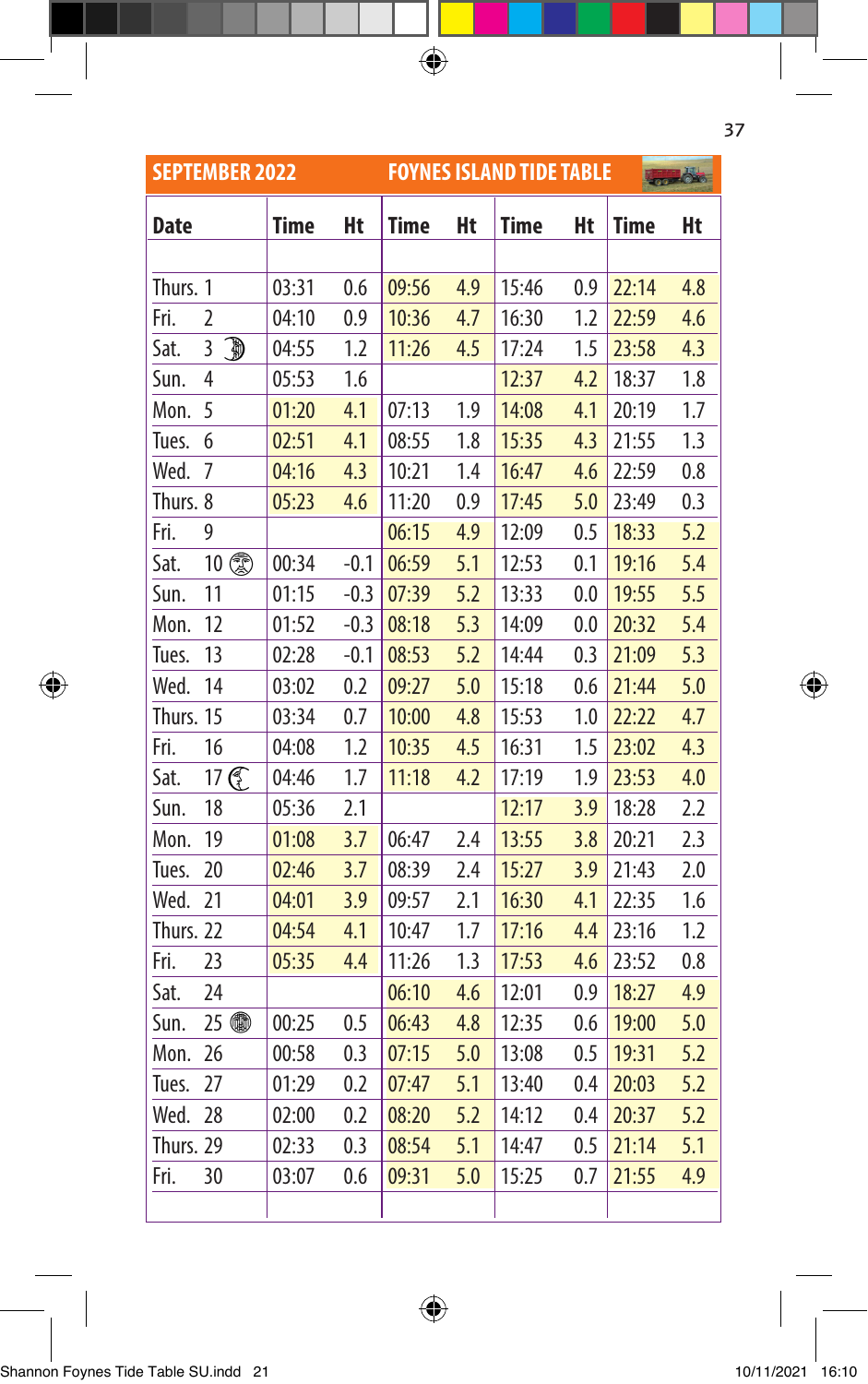$\bigoplus$ 

|             | <b>OCTOBER 2022</b>                           |             |        |             |     | <b>FOYNES ISLAND TIDE TABLE</b> |     |             | $\left( \begin{array}{c} 2 \end{array} \right)$ |
|-------------|-----------------------------------------------|-------------|--------|-------------|-----|---------------------------------|-----|-------------|-------------------------------------------------|
| <b>Date</b> |                                               | <b>Time</b> | Ht     | <b>Time</b> | Ht  | Time                            | Ht  | <b>Time</b> | Ht                                              |
|             |                                               |             |        |             |     |                                 |     |             |                                                 |
| Sat.        | 1                                             | 03:46       | 0.9    | 10:13       | 4.8 | 16:10                           | 1.0 | 22:43       | 4.5                                             |
| Sun.        | 2                                             | 04:33       | 1.3    | 11:04       | 4.4 | 17:07                           | 1.4 | 23:47       | 4.2                                             |
| Mon.        | $\textcolor{red}{\textcircled{\tiny 1}}$<br>3 | 05:35       | 1.8    |             |     | 12:17                           | 4.1 | 18:29       | 1.7                                             |
| Tues.       | 4                                             | 01:14       | 3.9    | 07:11       | 2.0 | 13:56                           | 4.0 | 20:25       | 1.6                                             |
| Wed.        | 5                                             | 02:59       | 4.0    | 09:04       | 1.8 | 15:32                           | 4.2 | 21:49       | 1.1                                             |
| Thurs. 6    |                                               | 04:18       | 4.3    | 10:15       | 1.3 | 16:39                           | 4.6 | 22:44       | 0.6                                             |
| Fri.        | 7                                             | 05:14       | 4.7    | 11:07       | 0.8 | 17:31                           | 4.9 | 23:31       | 0.2                                             |
| Sat.        | 8                                             | 05:59       | 4.9    | 11:51       | 0.4 |                                 |     | 18:15       | 5.2                                             |
| Sun.        | $\overline{\mathbb{Q}}$<br>9                  | 00:12       | $-0.1$ | 06:39       | 5.1 | 12:32                           | 0.1 | 18:55       | 5.3                                             |
| Mon.        | 10                                            | 00:50       | $-0.2$ | 07:16       | 5.2 | 13:09                           | 0.1 | 19:31       | 5.4                                             |
| Tues.       | 11                                            | 01:26       | $-0.1$ | 07:50       | 5.2 | 13:44                           | 0.1 | 20:08       | 5.3                                             |
| Wed.        | 12                                            | 01:59       | 0.2    | 08:23       | 5.1 | 14:16                           | 0.4 | 20:42       | 5.1                                             |
| Thurs. 13   |                                               | 02:30       | 0.5    | 08:53       | 5.0 | 14:48                           | 0.7 | 21:16       | 4.9                                             |
| Fri.        | 14                                            | 03:00       | 0.9    | 09:25       | 4.8 | 15:21                           | 1.0 | 21:51       | 4.6                                             |
| Sat.        | 15                                            | 03:33       | 1.3    | 09:58       | 4.5 | 15:58                           | 1.4 | 22:29       | 4.3                                             |
| Sun.        | 16                                            | 04:09       | 1.7    | 10:38       | 4.3 | 16:41                           | 1.8 | 23:16       | 4.0                                             |
| Mon.        | 17 C                                          | 04:54       | 2.1    | 11:29       | 4.0 | 17:41                           | 2.1 | 00:21       | 3.7                                             |
| Tues.       | 18                                            | 05:58       | 2.4    |             |     | 12:49                           | 3.8 | 19:20       | 2.2                                             |
| Wed.        | 19                                            | 02:01       | 3.6    | 07:37       | 2.4 | 14:36                           | 3.8 | 20:58       | 2.0                                             |
| Thurs. 20   |                                               | 03:18       | 3.8    | 09:12       | 2.1 | 15:44                           | 4.0 | 21:53       | 1.6                                             |
| Fri.        | 21                                            | 04:13       | 4.1    | 10:06       | 1.7 | 16:33                           | 4.3 | 22:36       | 1.1                                             |
| Sat.        | 22                                            | 04:55       | 4.4    | 10:48       | 1.3 | 17:15                           | 4.6 | 23:13       | 0.8                                             |
| Sun.        | 23                                            | 05:34       | 4.7    | 11:26       | 0.9 | 17:52                           | 4.8 | 23:49       | 0.4                                             |
| Mon.        | 24                                            |             |        | 06:09       | 4.9 | 12:03                           | 0.6 | 18:27       | 5.1                                             |
| Tues.       | $25$ to                                       | 00:24       | 0.2    | 06:44       | 5.1 | 12:40                           | 0.3 | 19:02       | 5.2                                             |
| Wed.        | 26                                            | 01:00       | 0.1    | 07:19       | 5.3 | 13:16                           | 0.2 | 19:38       | 5.3                                             |
| Thurs. 27   |                                               | 01:35       | 0.1    | 07:55       | 5.3 | 13:52                           | 0.2 | 20:18       | 5.2                                             |
| Fri.        | 28                                            | 02:11       | 0.3    | 08:33       | 5.2 | 14:31                           | 0.3 | 20:59       | 5.1                                             |
| Sat.        | 29                                            | 02:49       | 0.6    | 09:15       | 5.0 | 15:13                           | 0.6 | 21:44       | 4.8                                             |
| Sun.        | 30                                            | 02:32       | 0.9    | 09:00       | 4.8 | 15:01                           | 0.9 | 21:37       | 4.4                                             |
| Mon.        | 31                                            | 03:23       | 1.4    | 09:54       | 4.4 | 16:03                           | 1.2 | 22:43       | 4.1                                             |

 $\bigoplus$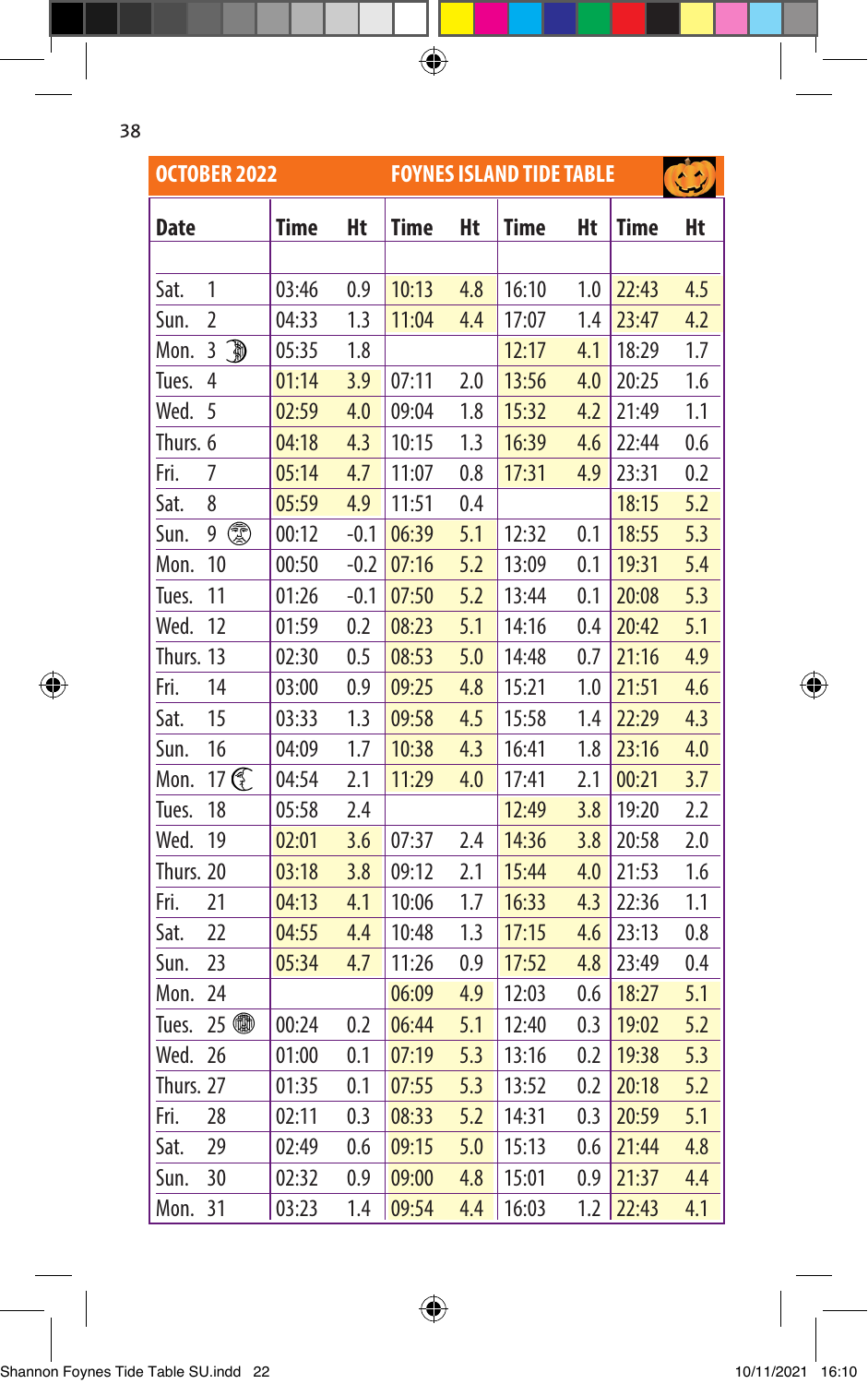| <b>NOVEMBER 2022</b> |                        |       |     |       |     | <b>FOYNES ISLAND TIDE TABLE</b> |     |             |     |
|----------------------|------------------------|-------|-----|-------|-----|---------------------------------|-----|-------------|-----|
| <b>Date</b>          |                        | Time  | Ht  | Time  | Ht  | <b>Time</b>                     | Ht  | <b>Time</b> | Ht  |
|                      |                        |       |     |       |     |                                 |     |             |     |
| Tues.                | $\mathbb{D}$<br>1      | 04:31 | 1.7 | 11:06 | 4.2 | 17:27                           | 1.5 |             |     |
| Wed.                 | $\overline{2}$         | 00:11 | 3.9 | 06:06 | 1.9 | 12:41                           | 4.1 | 19:06       | 1.3 |
| Thurs. 3             |                        | 01:49 | 4.1 | 07:43 | 1.7 | 14:13                           | 4.2 | 20:22       | 1.0 |
| Fri.                 | 4                      | 02:57 | 4.3 | 08:49 | 1.2 | 15:16                           | 4.5 | 21:16       | 0.6 |
| Sat.                 | 5                      | 03:49 | 4.6 | 09:40 | 0.8 | 16:07                           | 4.8 | 22:02       | 0.3 |
| Sun.                 | 6                      | 04:34 | 4.9 | 10:24 | 0.5 | 16:50                           | 5.0 | 22:43       | 0.2 |
| Mon.                 | 7                      | 05:13 | 5.0 | 11:05 | 0.4 | 17:30                           | 5.1 | 23:21       | 0.2 |
| Tues.                | ◎<br>8                 | 05:49 | 5.1 | 11:43 | 0.3 | 18:08                           | 5.1 | 23:57       | 0.3 |
| Wed.                 | 9                      |       |     | 06:23 | 5.1 | 12:18                           | 0.4 | 18:43       | 5.1 |
| Thurs. 10            |                        | 00:30 | 0.5 | 06:54 | 5.0 | 12:51                           | 0.6 | 19:19       | 4.9 |
| Fri.                 | 11                     | 01:01 | 0.8 | 07:26 | 4.9 | 13:24                           | 0.8 | 19:52       | 4.8 |
| Sat.                 | 12                     | 01:32 | 1.1 | 07:58 | 4.8 | 13:58                           | 1.0 | 20:27       | 4.5 |
| Sun.                 | 13                     | 02:06 | 1.3 | 08:32 | 4.6 | 14:34                           | 1.3 | 21:06       | 4.3 |
| Mon.                 | 14                     | 02:42 | 1.6 | 09:12 | 4.4 | 15:16                           | 1.6 | 21:49       | 4.1 |
| Tues.                | 15                     | 03:26 | 1.9 | 09:58 | 4.1 | 16:07                           | 1.8 | 22:44       | 3.9 |
| Wed.                 | 16 区                   | 04:20 | 2.1 | 10:58 | 3.9 | 17:15                           | 1.9 |             |     |
| Thurs. 17            |                        | 00:00 | 3.8 | 05:32 | 2.2 | 12:24                           | 3.9 | 18:43       | 1.9 |
| Fri.                 | 18                     | 01:21 | 3.9 | 07:00 | 2.1 | 13:45                           | 4.0 | 19:53       | 1.6 |
| Sat.                 | 19                     | 02:21 | 4.1 | 08:09 | 1.8 | 14:43                           | 4.2 | 20:44       | 1.2 |
| Sun.                 | 20                     | 03:10 | 4.4 | 09:01 | 1.4 | 15:30                           | 4.5 | 21:28       | 0.9 |
| Mon.                 | 21                     | 03:53 | 4.7 | 09:47 | 1.0 | 16:14                           | 4.8 | 22:10       | 0.6 |
| Tues.                | 22                     | 04:34 | 4.9 | 10:31 | 0.7 | 16:55                           | 5.0 | 22:51       | 0.4 |
| Wed.                 | $23$ to                | 05:14 | 5.1 | 11:13 | 0.4 | 17:36                           | 5.1 | 23:32       | 0.3 |
| Thurs. 24            |                        | 05:55 | 5.3 | 11:55 | 0.2 |                                 |     | 18:19       | 5.2 |
| Fri.                 | 25                     | 00:14 | 0.3 | 06:36 | 5.3 | 12:38                           | 0.2 | 19:03       | 5.1 |
| Sat.                 | 26                     | 00:55 | 0.4 | 07:20 | 5.2 | 13:22                           | 0.2 | 19:50       | 5.0 |
| Sun.                 | 27                     | 01:39 | 0.6 | 08:04 | 5.1 | 14:09                           | 0.4 | 20:39       | 4.8 |
| Mon.                 | 28                     | 02:26 | 0.9 | 08:53 | 4.8 | 15:00                           | 0.6 | 21:32       | 4.5 |
| Tues.                | 29                     | 03:19 | 1.2 | 09:46 | 4.6 | 15:59                           | 0.9 | 22:34       | 4.3 |
| Wed.                 | $30\n  \circled{30}\n$ | 04:23 | 1.5 | 10:50 | 4.3 | 17:10                           | 1.1 | 23:50       | 4.1 |
|                      |                        |       |     |       |     |                                 |     |             |     |

 $\bigoplus$ 

 $\bigoplus$ 

39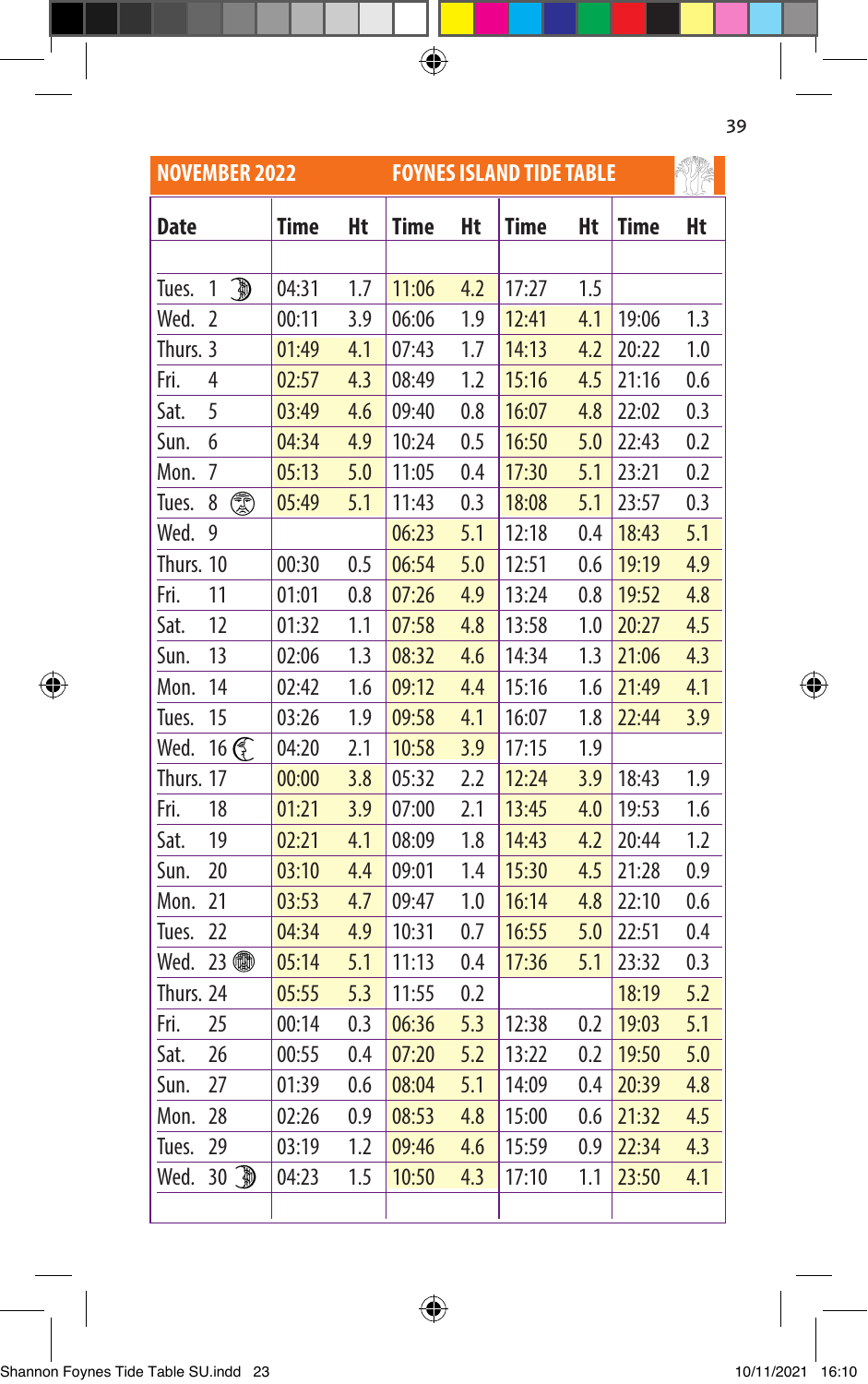$\bigoplus$ 

|           | <b>DECEMBER 2022</b> |             |     |       |     | <b>FOYNES ISLAND TIDE TABLE</b> |     |             | 風   |
|-----------|----------------------|-------------|-----|-------|-----|---------------------------------|-----|-------------|-----|
| Date      |                      | <b>Time</b> | Ht  | Time  | Ht  | <b>Time</b>                     | Ht  | <b>Time</b> | Ht  |
|           |                      |             |     |       |     |                                 |     |             |     |
| Thurs. 1  |                      | 05:40       | 1.6 |       |     | 12:10                           | 4.2 | 18:26       | 1.1 |
| Fri.      | $\overline{2}$       | 01:13       | 4.1 | 07:00 | 1.6 | 13:35                           | 4.3 | 19:36       | 1.0 |
| Sat.      | 3                    | 02:20       | 4.3 | 08:07 | 1.3 | 14:41                           | 4.4 | 20:35       | 0.9 |
| Sun.      | 4                    | 03:15       | 4.5 | 09:03 | 1.1 | 15:35                           | 4.6 | 21:25       | 0.8 |
| Mon.      | 5                    | 04:02       | 4.7 | 09:53 | 0.9 | 16:23                           | 4.7 | 22:10       | 0.7 |
| Tues.     | 6                    | 04:45       | 4.8 | 10:37 | 0.8 | 17:06                           | 4.8 | 22:51       | 0.7 |
| Wed.      | 7                    | 05:24       | 4.9 | 11:19 | 0.7 | 17:46                           | 4.9 | 23:30       | 0.8 |
| Thurs. 8  |                      | 05:59       | 4.9 | 11:57 | 0.7 |                                 |     | 18:24       | 4.8 |
| Fri.      | 9                    | 00:06       | 0.9 | 06:32 | 4.9 | 12:34                           | 0.8 | 19:00       | 4.8 |
| Sat.      | 10                   | 00:40       | 1.0 | 07:07 | 4.9 | 13:09                           | 0.8 | 19:36       | 4.7 |
| Sun.      | 11                   | 01:13       | 1.1 | 07:40 | 4.8 | 13:43                           | 1.0 | 20:12       | 4.6 |
| Mon.      | 12                   | 01:47       | 1.3 | 08:16 | 4.7 | 14:18                           | 1.1 | 20:48       | 4.4 |
| Tues.     | 13                   | 02:23       | 1.4 | 08:53 | 4.6 | 14:56                           | 1.3 | 21:27       | 4.3 |
| Wed.      | 14                   | 03:03       | 1.6 | 09:33 | 4.4 | 15:39                           | 1.5 | 22:13       | 4.1 |
| Thurs. 15 |                      | 03:49       | 1.8 | 10:21 | 4.2 | 16:30                           | 1.6 | 23:08       | 4.0 |
| Fri.      | 16 区                 | 04:43       | 1.9 | 11:20 | 4.1 | 17:31                           | 1.7 |             |     |
| Sat.      | 17                   | 00:14       | 4.0 | 05:49 | 1.9 | 12:32                           | 4.1 | 18:40       | 1.6 |
| Sun.      | 18                   | 01:21       | 4.1 | 07:02 | 1.8 | 13:42                           | 4.2 | 19:44       | 1.4 |
| Mon.      | 19                   | 02:19       | 4.4 | 08:09 | 1.6 | 14:42                           | 4.4 | 20:41       | 1.2 |
| Tues.     | 20                   | 03:12       | 4.6 | 09:07 | 1.3 | 15:35                           | 4.6 | 21:33       | 1.0 |
| Wed.      | 21                   | 04:00       | 4.8 | 10:01 | 0.9 | 16:27                           | 4.8 | 22:23       | 0.7 |
| Thurs. 22 |                      | 04:48       | 5.0 | 10:52 | 0.6 | 17:17                           | 5.0 | 23:11       | 0.6 |
| Fri.      | 23 4                 | 05:36       | 5.2 | 11:41 | 0.4 | 18:06                           | 5.1 | 23:59       | 0.5 |
| Sat.      | 24                   |             |     | 06:23 | 5.3 | 12:30                           | 0.2 | 18:55       | 5.1 |
| Sun.      | 25                   | 00:46       | 0.4 | 07:10 | 5.3 | 13:17                           | 0.1 | 19:44       | 5.0 |
| Mon.      | 26                   | 01:33       | 0.5 | 07:56 | 5.2 | 14:04                           | 0.1 | 20:32       | 4.9 |
| Tues.     | 27                   | 02:20       | 0.6 | 08:43 | 5.1 | 14:52                           | 0.3 | 21:22       | 4.7 |
| Wed.      | 28                   | 03:09       | 0.9 | 09:32 | 4.9 | 15:44                           | 0.5 | 22:14       | 4.5 |
| Thurs. 29 |                      | 04:02       | 1.1 | 10:26 | 4.6 | 16:40                           | 0.8 | 23:13       | 4.4 |
| Fri.      | $30 \text{ m}$       | 05:02       | 1.4 | 11:27 | 4.4 | 17:41                           | 1.1 |             |     |
| Sat.      | 31                   | 00:21       | 4.2 | 06:09 | 1.5 | 12:42                           | 4.3 | 18:45       | 1.3 |

 $\bigoplus$ 

 $\bigoplus$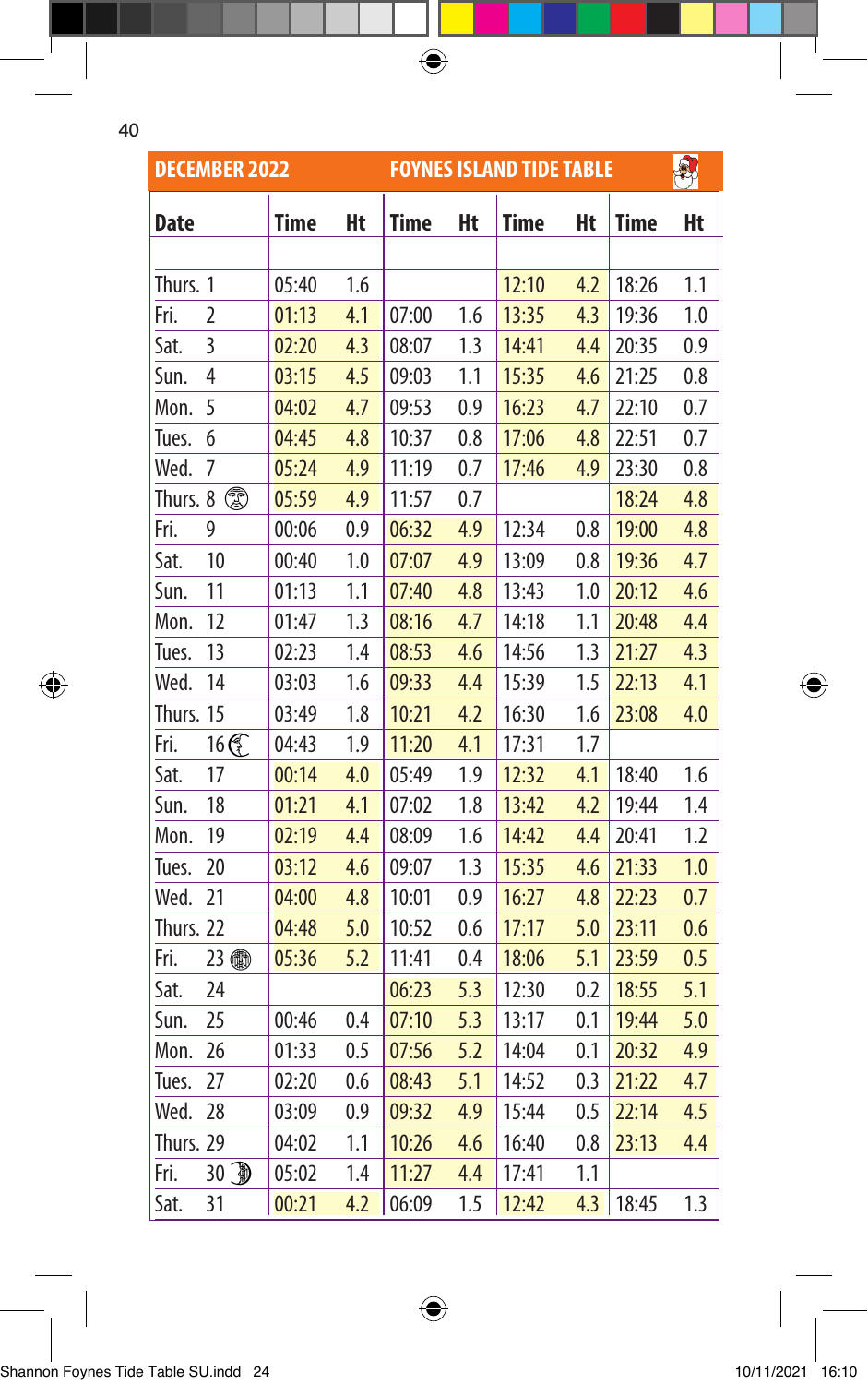| <b>JANUARY 2022</b> |                | <b>LIMERICK TIDE TABLE</b> |     | $55 - 3$         |     |
|---------------------|----------------|----------------------------|-----|------------------|-----|
|                     |                | <b>Morning</b>             |     | <b>Afternoon</b> |     |
| <b>Day</b>          | <b>Date</b>    |                            | Ht  |                  | Ht  |
| Sat.                | 1              | 04:45                      | 6.7 | 17:13            | 6.7 |
| Sun.                | $\overline{2}$ | 05:35                      | 6.9 | 18:06            | 6.9 |
| Mon.                | $\overline{3}$ | 06:25                      | 7.1 | 18:56            | 6.9 |
| Tues.               | 4              | 07:14                      | 7.2 | 19:46            | 6.9 |
| Wed.                | 5              | 08:03                      | 7.1 | 20:36            | 6.8 |
| Thurs.              | 6              | 08:51                      | 7.0 | 21:25            | 6.6 |
| Fri.                | 7              | 09:38                      | 6.7 | 22:14            | 6.3 |
| Sat.                | 8              | 10:27                      | 6.4 | 23:06            | 6.1 |
| Sun.                | 9              | 11:19                      | 6.1 |                  |     |
| Mon.                | 10             | 00:01                      | 5.8 | 12:15            | 5.9 |
| Tues.               | 11             | 01:02                      | 5.7 | 13:25            | 5.7 |
| Wed.                | 12             | 02:14                      | 5.6 | 14:43            | 5.6 |
| Thurs.              | 13             | 03:19                      | 5.7 | 15:46            | 5.7 |
| Fri.                | 14             | 04:11                      | 5.8 | 16:36            | 5.8 |
| Sat.                | 15             | 04:54                      | 6.0 | 17:18            | 6.0 |
| Sun.                | 16             | 05:32                      | 6.2 | 17:57            | 6.1 |
| Mon.                | 17             | 06:10                      | 6.4 | 18:35            | 6.3 |
| Tues.               | 18             | 06:47                      | 6.5 | 19:12            | 6.4 |
| Wed.                | 19             | 07:23                      | 6.6 | 19:49            | 6.4 |
| Thurs.              | 20             | 07:57                      | 6.6 | 20:24            | 6.4 |
| Fri.                | 21             | 08:28                      | 6.5 | 20:58            | 6.3 |
| Sat.                | 22             | 09:01                      | 6.5 | 21:34            | 6.2 |
| Sun.                | 23             | 09:41                      | 6.4 | 22:16            | 6.1 |
| Mon.                | 24             | 10:27                      | 6.2 | 23:04            | 6.0 |
| Tues.               | 25             | 11:22                      | 6.1 |                  |     |
| Wed.                | 26             | 00:01                      | 5.9 | 12:24            | 5.9 |
| Thurs.              | 27             | 01:06                      | 5.8 | 13:36            | 5.8 |
| Fri.                | 28             | 02:20                      | 5.9 | 14:58            | 5.9 |
| Sat.                | 29             | 03:34                      | 6.1 | 16:10            | 6.2 |
| Sun.                | 30             | 04:35                      | 6.5 | 17:08            | 6.5 |
| Mon.                | 31             | 05:29                      | 6.8 | 18:00            | 6.7 |
|                     |                |                            |     |                  |     |

 $\bigoplus$ 

41

I

 $\overline{\phantom{a}}$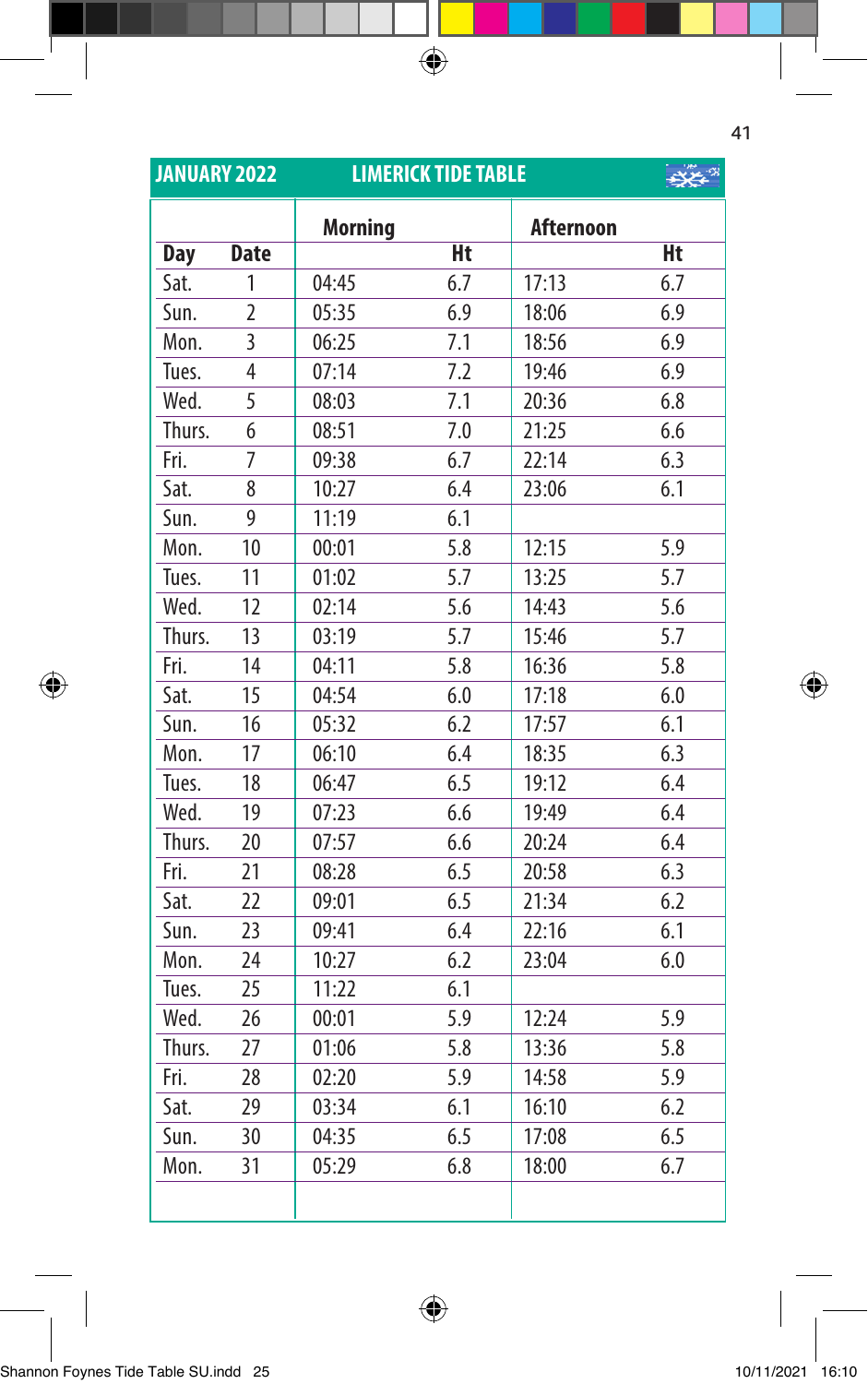⊕

|            | <b>FEBRUARY 2022</b> | <b>LIMERICK TIDE TABLE</b> | <b>Property</b> |                  |     |
|------------|----------------------|----------------------------|-----------------|------------------|-----|
|            |                      | <b>Morning</b>             |                 | <b>Afternoon</b> |     |
| <b>Day</b> | <b>Date</b>          |                            | Ht              |                  | Ht  |
| Tues.      | 1                    | 06:18                      | 7.0             | 18:48            | 6.9 |
| Wed.       | $\overline{2}$       | 07:04                      | 7.2             | 19:34            | 7.0 |
| Thurs.     | 3                    | 07:49                      | 7.2             | 20:18            | 6.9 |
| Fri.       | 4                    | 08:32                      | 7.1             | 21:00            | 6.7 |
| Sat.       | 5                    | 09:13                      | 6.9             | 21:41            | 6.5 |
| Sun.       | 6                    | 09:55                      | 6.5             | 22:22            | 6.2 |
| Mon.       | $\overline{7}$       | 10:38                      | 6.2             | 23:06            | 5.9 |
| Tues.      | 8                    | 11:24                      | 5.9             | 23:53            | 5.7 |
| Wed.       | 9                    |                            |                 | 12:16            | 5.6 |
| Thurs.     | 10                   | 00:47                      | 5.5             | 13:21            | 5.4 |
| Fri.       | 11                   | 02:03                      | 5.4             | 15:16            | 5.4 |
| Sat.       | 12                   | 03:48                      | 5.6             | 16:22            | 5.6 |
| Sun.       | 13                   | 04:40                      | 5.8             | 17:06            | 5.8 |
| Mon.       | 14                   | 05:20                      | 6.1             | 17:44            | 6.1 |
| Tues.      | 15                   | 05:57                      | 6.3             | 18:20            | 6.3 |
| Wed.       | 16                   | 06:32                      | 6.5             | 18:54            | 6.4 |
| Thurs.     | 17                   | 07:05                      | 6.6             | 19:28            | 6.5 |
| Fri.       | 18                   | 07:36                      | 6.7             | 20:00            | 6.6 |
| Sat.       | 19                   | 08:06                      | 6.7             | 20:32            | 6.6 |
| Sun.       | 20                   | 08:39                      | 6.7             | 21:06            | 6.5 |
| Mon.       | 21                   | 09:17                      | 6.6             | 21:46            | 6.3 |
| Tues.      | 22                   | 10:01                      | 6.4             | 22:31            | 6.1 |
| Wed.       | 23                   | 10:53                      | 6.1             | 23:26            | 5.9 |
| Thurs.     | 24                   | 11:56                      | 5.8             |                  |     |
| Fri.       | 25                   | 00:33                      | 5.7             | 13:17            | 5.6 |
| Sat.       | 26                   | 02:01                      | 5.7             | 14:54            | 5.6 |
| Sun.       | 27                   | 03:27                      | 5.9             | 16:09            | 6.0 |
| Mon.       | 28                   | 04:30                      | 6.3             | 17:05            | 6.3 |
|            |                      |                            |                 |                  |     |

 $\bigoplus$ 

 $\bigoplus$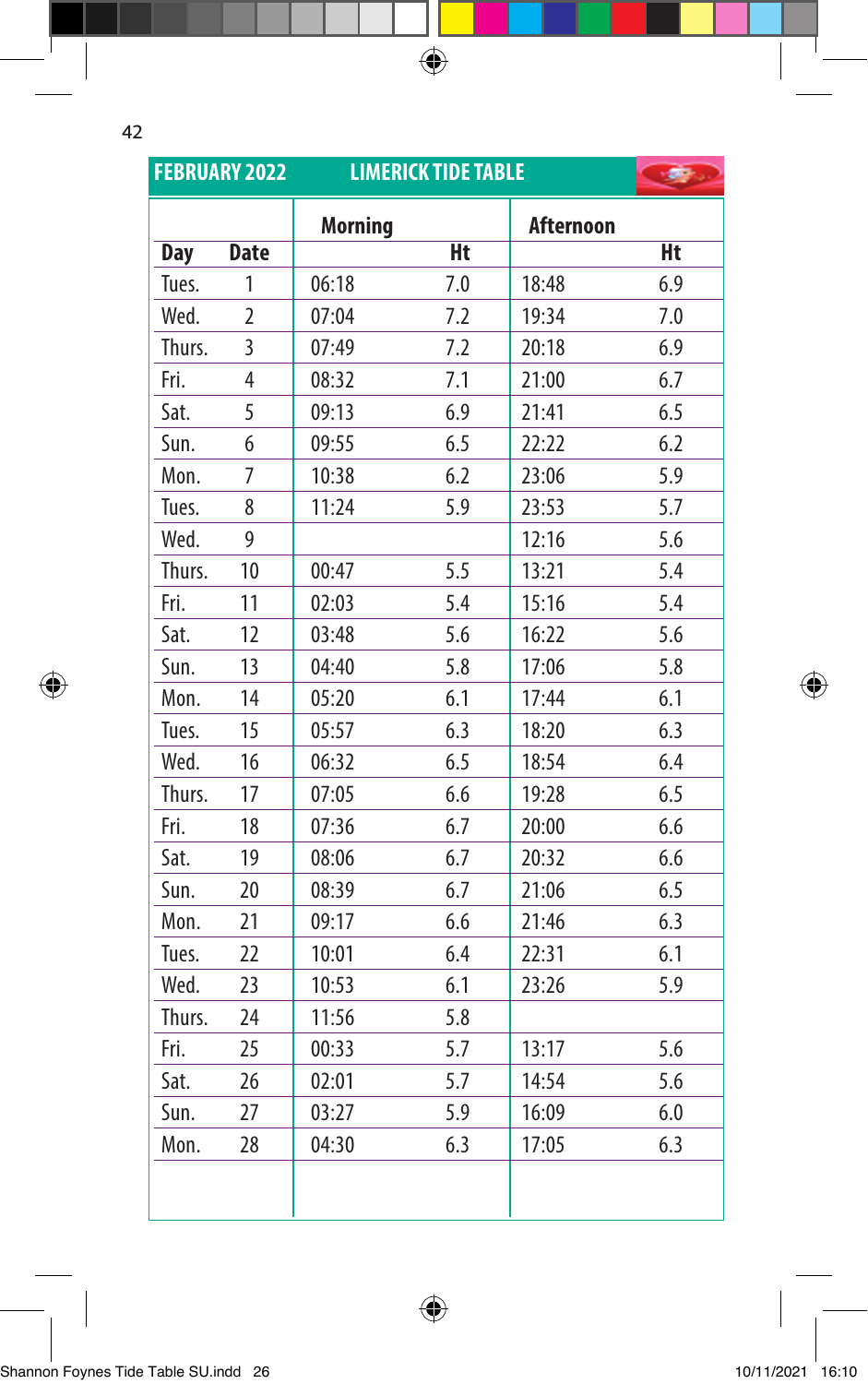| <b>MARCH 2022</b> |                | <b>LIMERICK TIDE TABLE</b> |                  |                  |                  |
|-------------------|----------------|----------------------------|------------------|------------------|------------------|
|                   |                | <b>Morning</b>             |                  | <b>Afternoon</b> |                  |
| <b>Day</b>        | <b>Date</b>    |                            | Ht               |                  | Ht               |
| Tues.             | 1              | 05:22                      | 6.7              | 17:52            | 6.7              |
| Wed.              | $\overline{2}$ | 06:07                      | 7.0              | 18:35            | 6.9              |
| Thurs.            | 3              | 06:50                      | 7.1              | 19:15            | 7.0              |
| Fri.              | 4              | 07:30                      | 7.1              | 19:54            | 6.9              |
| Sat.              | $\overline{5}$ | 08:08                      | 7.0              | 20:31            | 6.8              |
| Sun.              | 6              | 08:45                      | 6.8              | 21:07            | 6.5              |
| Mon.              | 7              | 09:23                      | 6.5              | 21:44            | 6.3              |
| Tues.             | 8              | 10:03                      | 6.2              | 22:24            | 6.0              |
| Wed.              | 9              | 10:47                      | 5.8              | 23:09            | 5.7              |
| Thurs.            | 10             | 11:37                      | 5.5              |                  |                  |
| Fri.              | 11             | 00:01                      | 5.5              | 12:34            | 5.3              |
| Sat.              | 12             | 01:00                      | 5.3              | 13:50            | $\overline{5.2}$ |
| Sun.              | 13             | 03:26                      | $\overline{5.3}$ | 16:07            | 5.4              |
| Mon.              | 14             | 04:23                      | 5.6              | 16:49            | 5.7              |
| Tues.             | 15             | 05:02                      | 5.9              | 17:24            | 6.0              |
| Wed.              | 16             | 05:36                      | 6.2              | 17:56            | 6.3              |
| Thurs.            | 17             | 06:07                      | 6.4              | 18:28            | 6.5              |
| Fri.              | 18             | 06:38                      | 6.7              | 18:59            | 6.6              |
| Sat.              | 19             | 07:08                      | 6.8              | 19:30            | 6.7              |
| Sun.              | 20             | 07:41                      | 6.9              | 20:04            | 6.7              |
| Mon.              | 21             | 08:17                      | 6.8              | 20:41            | 6.7              |
| Tues.             | 22             | 08:58                      | 6.7              | 21:21            | 6.5              |
| Wed.              | 23             | 09:43                      | 6.4              | 22:07            | 6.2              |
| Thurs.            | 24             | 10:36                      | 6.0              | 23:02            | 5.9              |
| Fri.              | 25             | 11:44                      | 5.6              |                  |                  |
| Sat.              | 26             | 00:14                      | 5.6              | 13:13            | 5.4              |
| Sun.              | 27             | 01:53                      | 5.6              | 15:55            | 5.5              |
| Mon.              | 28             | 04:20                      | 5.8              | 17:04            | 5.9              |
| Tues.             | 29             | 05:20                      | 6.2              | 17:53            | 6.3              |
| Wed.              | 30             | 06:07                      | 6.5              | 18:35            | 6.6              |
| Thurs.            | 31             | 06:50                      | 6.8              | 19:14            | 6.8              |
|                   |                |                            |                  |                  |                  |

 $\bigoplus$ 

43

Shannon Foynes Tide Table SU.indd 27 10/11/2021 16:10

I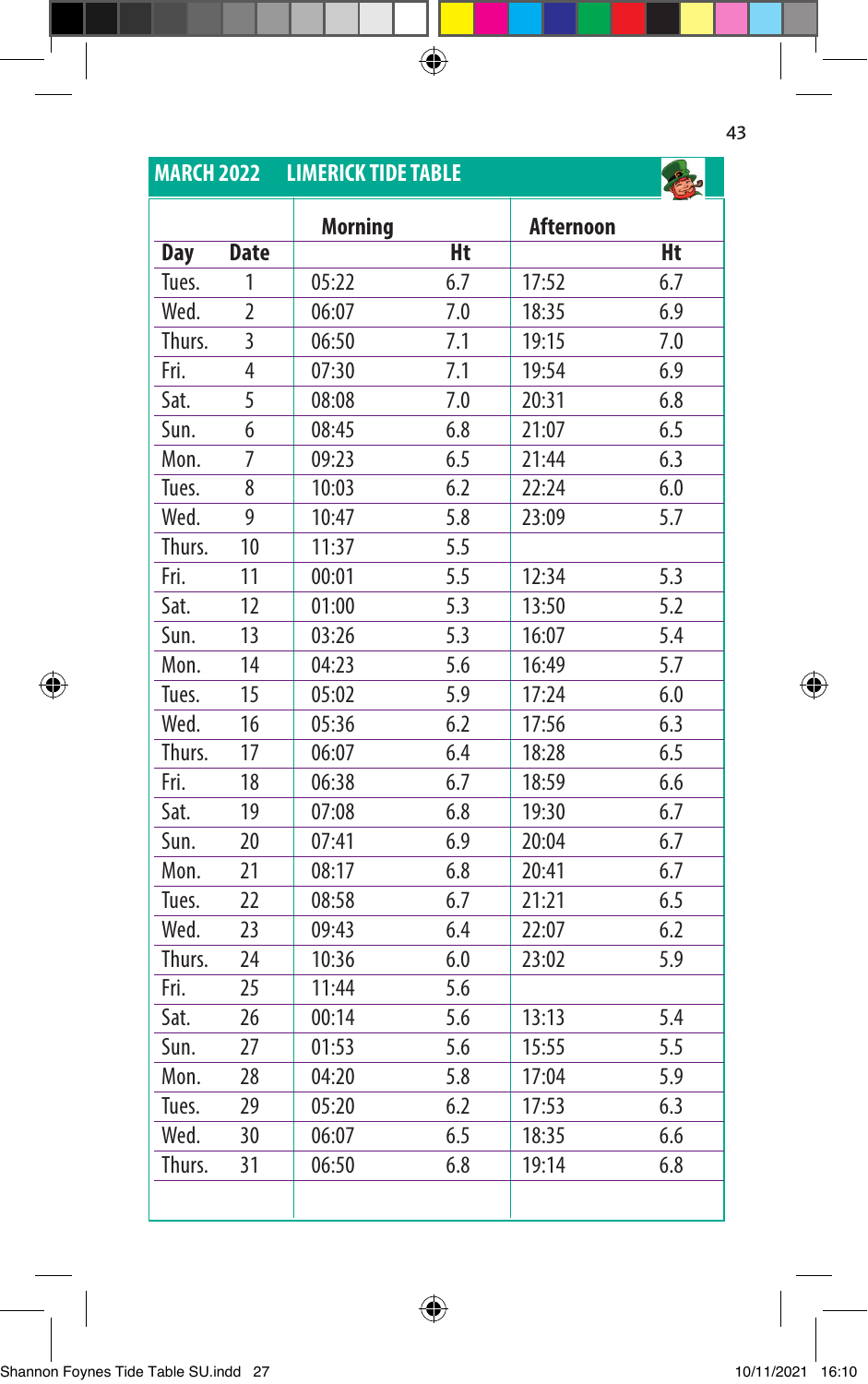T

 $\bigoplus$ 

| <b>APRIL 2022</b> |                | <b>LIMERICK TIDE TABLE</b> |           |                  |                  |
|-------------------|----------------|----------------------------|-----------|------------------|------------------|
|                   |                | <b>Morning</b>             |           | <b>Afternoon</b> |                  |
| <b>Day</b>        | <b>Date</b>    |                            | <b>Ht</b> |                  | Ht               |
| Fri.              | 1              | 07:29                      | 6.9       | 19:51            | 6.8              |
| Sat.              | $\overline{2}$ | 08:06                      | 6.9       | 20:26            | 6.8              |
| Sun.              | 3              | 08:42                      | 6.8       | 21:00            | 6.7              |
| Mon.              | 4              | 09:18                      | 6.6       | 21:34            | 6.5              |
| Tues.             | 5              | 09:55                      | 6.4       | 22:11            | 6.3              |
| Wed.              | 6              | 10:34                      | 6.1       | 22:51            | 6.0              |
| Thurs.            | $\overline{7}$ | 11:18                      | 5.8       | 23:36            | 5.8              |
| Fri.              | 8              |                            |           | 12:07            | 5.5              |
| Sat.              | 9              | 00:26                      | 5.5       | 13:02            | 5.3              |
| Sun.              | 10             | 01:22                      | 5.3       | 14:06            | $\overline{5.1}$ |
| Mon.              | 11             | 02:29                      | 5.2       | 16:32            | 5.3              |
| Tues.             | 12             | 04:47                      | 5.4       | 17:17            | 5.6              |
| Wed.              | 13             | 05:28                      | 5.8       | 17:51            | 5.9              |
| Thurs.            | 14             | 06:01                      | 6.1       | 18:21            | 6.2              |
| Fri.              | 15             | 06:31                      | 6.4       | 18:51            | 6.5              |
| Sat.              | 16             | 07:03                      | 6.7       | 19:24            | 6.7              |
| Sun.              | 17             | 07:38                      | 6.8       | 19:59            | 6.9              |
| Mon.              | 18             | 08:17                      | 6.9       | 20:38            | 6.9              |
| Tues.             | 19             | 08:59                      | 6.8       | 21:19            | 6.8              |
| Wed.              | 20             | 09:44                      | 6.6       | 22:04            | 6.6              |
| Thurs.            | 21             | 10:34                      | 6.3       | 22:54            | 6.3              |
| Fri.              | 22             | 11:32                      | 5.9       | 23:53            | 5.9              |
| Sat.              | 23             |                            |           | 12:42            | 5.6              |
| Sun.              | 24             | 01:07                      | 5.7       | 14:12            | 5.5              |
| Mon.              | 25             | 02:42                      | 5.6       | 15:43            | 5.6              |
| Tues.             | 26             | 04:02                      | 5.8       | 16:44            | $\overline{5.9}$ |
| Wed.              | 27             | 04:59                      | 6.1       | 17:31            | 6.2              |
| Thurs.            | 28             | 05:46                      | 6.3       | 18:12            | 6.4              |
| Fri.              | 29             | 06:27                      | 6.5       | 18:49            | 6.6              |
| Sat.              | 30             | 07:06                      | 6.6       | 19:24            | 6.6              |
|                   |                |                            |           |                  |                  |

 $\bigoplus$ 

 $\bigoplus$ 

 $\bigoplus$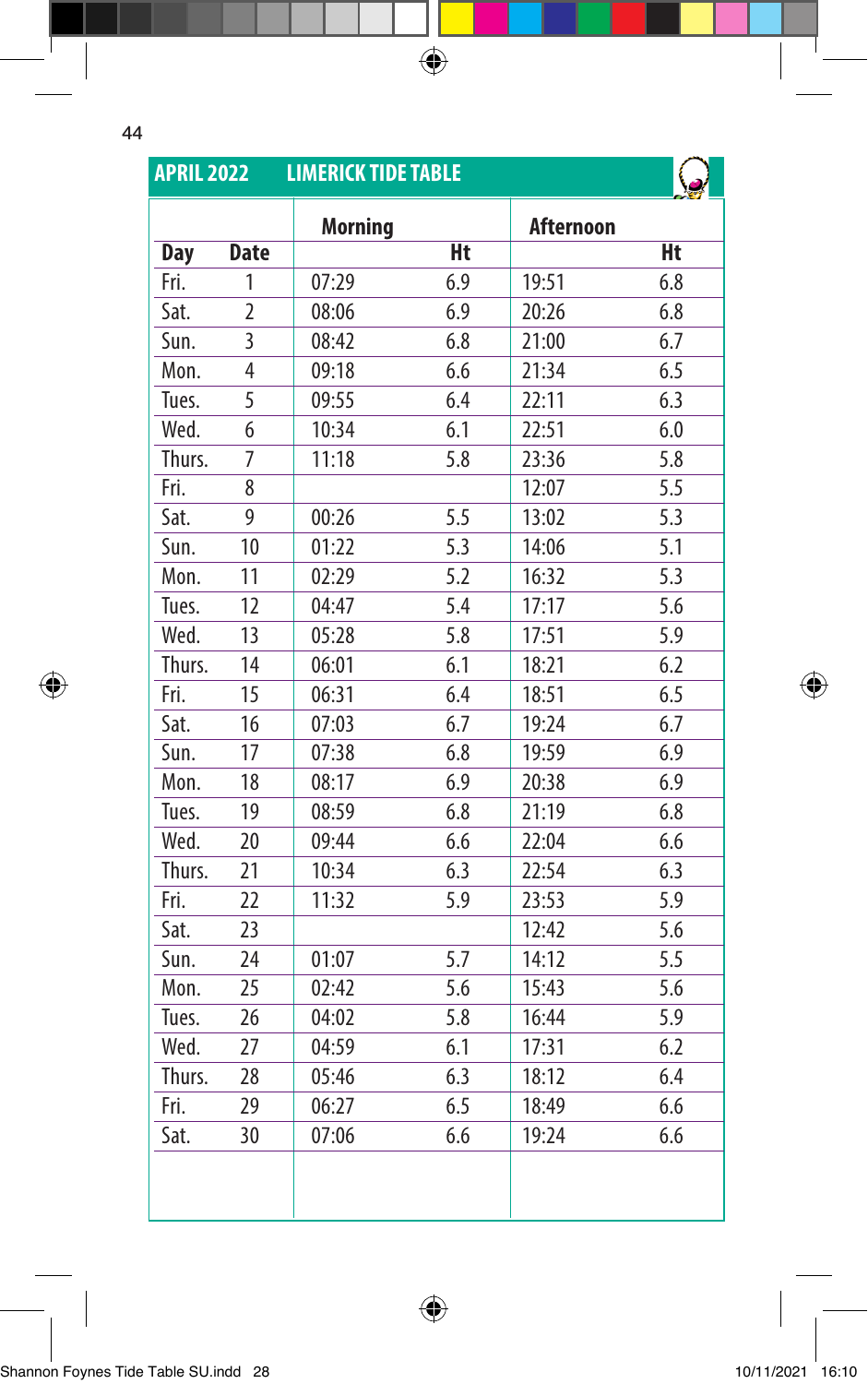| <b>MAY 2022</b> |                | <b>LIMERICK TIDE TABLE</b> |                  |                  |                  |
|-----------------|----------------|----------------------------|------------------|------------------|------------------|
|                 |                | <b>Morning</b>             |                  | <b>Afternoon</b> |                  |
| <b>Day</b>      | <b>Date</b>    |                            | Ht               |                  | Ht               |
| Sun.            | 1              | 07:42                      | 6.6              | 19:58            | 6.6              |
| Mon.            | $\overline{2}$ | 08:17                      | 6.5              | 20:31            | 6.6              |
| Tues.           | 3              | 08:53                      | 6.4              | 21:06            | 6.4              |
| Wed.            | 4              | 09:31                      | 6.2              | 21:44            | 6.3              |
| Thurs.          | 5              | 10:11                      | 6.0              | 22:23            | 6.1              |
| Fri.            | 6              | 10:54                      | 5.8              | 23:06            | 5.8              |
| Sat.            | 7              | 11:41                      | 5.5              | 23:54            | 5.6              |
| Sun.            | 8              |                            |                  | 12:33            | 5.4              |
| Mon.            | 9              | 00:47                      | 5.4              | 13:31            | 5.3              |
| Tues.           | 10             | 01:47                      | 5.3              | 14:40            | 5.3              |
| Wed.            | 11             | 02:54                      | 5.4              | 16:09            | 5.6              |
| Thurs.          | 12             | 04:16                      | $5.\overline{7}$ | 16:57            | $\overline{5.9}$ |
| Fri.            | 13             | 05:06                      | 6.0              | 17:33            | 6.2              |
| Sat.            | 14             | 05:47                      | 6.4              | 18:10            | 6.5              |
| Sun.            | 15             | 06:28                      | 6.6              | 18:50            | 6.8              |
| Mon.            | 16             | 07:11                      | 6.8              | 19:32            | 6.9              |
| Tues.           | 17             | 07:56                      | 6.9              | 20:16            | 7.0              |
| Wed.            | 18             | 08:44                      | 6.8              | 21:03            | 6.9              |
| Thurs.          | 19             | 09:35                      | 6.6              | 21:53            | 6.7              |
| Fri.            | 20             | 10:29                      | 6.3              | 22:47            | 6.4              |
| Sat.            | 21             | 11:28                      | 6.0              | 23:46            | 6.1              |
| Sun.            | 22             |                            |                  | 12:35            | 5.8              |
| Mon.            | 23             | 00:55                      | 5.9              | 13:54            | 5.7              |
| Tues.           | 24             | 02:17                      | 5.8              | 15:11            | 5.7              |
| Wed.            | 25             | 03:31                      | 5.8              | 16:12            | 5.9              |
| Thurs.          | 26             | 04:30                      | 5.9              | 17:01            | 6.0              |
| Fri.            | 27             | 05:19                      | 6.1              | 17:44            | 6.2              |
| Sat.            | 28             | 06:02                      | 6.2              | 18:22            | 6.3              |
| Sun.            | 29             | 06:41                      | 6.2              | 18:57            | 6.4              |
| Mon.            | 30             | 07:19                      | 6.3              | 19:32            | 6.4              |
| Tues.           | 31             | 07:56                      | 6.3              | 20:08            | 6.4              |
|                 |                |                            |                  |                  |                  |

 $\bigoplus$ 

45

Shannon Foynes Tide Table SU.indd 29 10/11/2021 16:10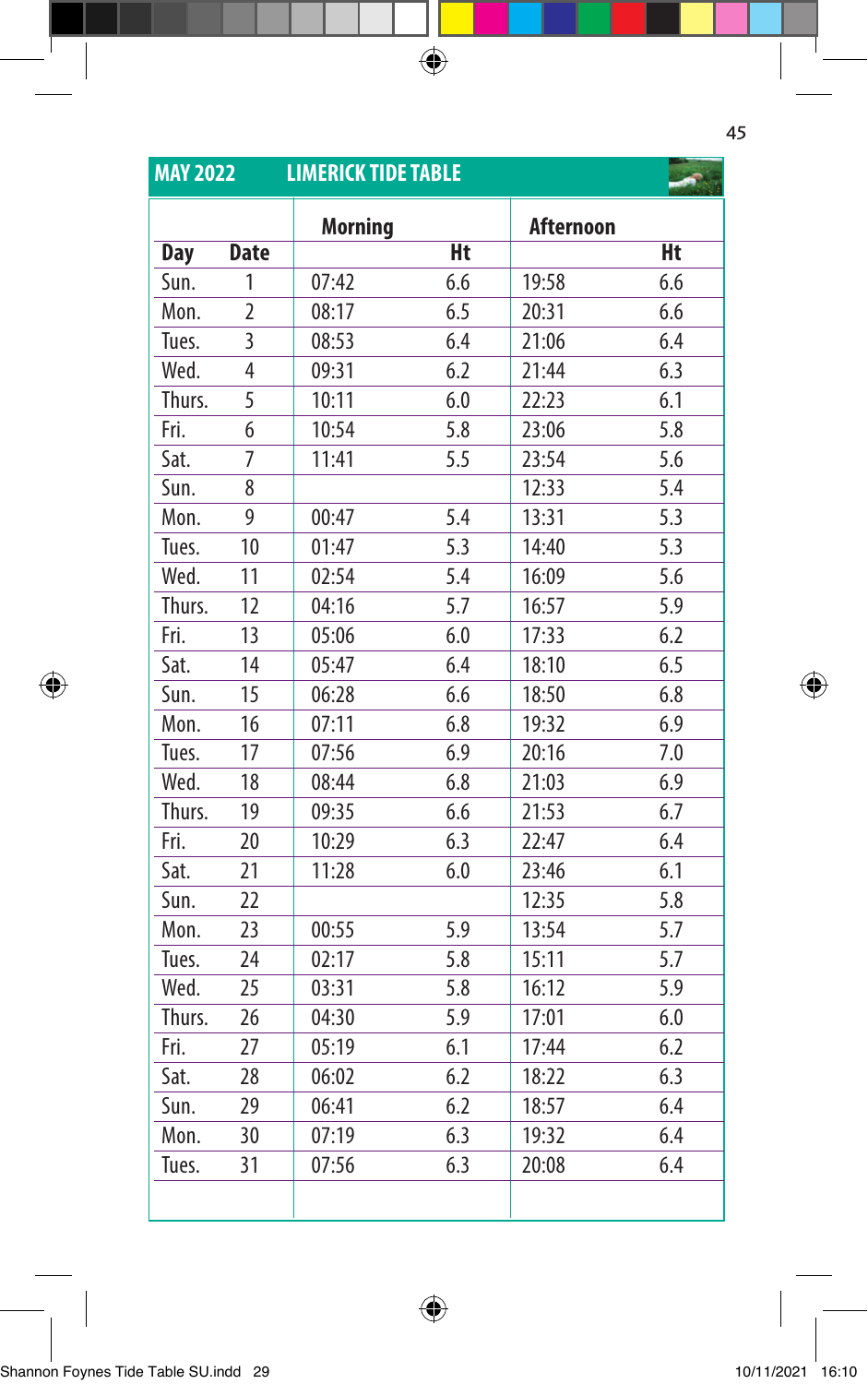$\bigoplus$ 

| <b>JUNE 2022</b> |                | <b>LIMERICK TIDE TABLE</b> |     |                  |     |
|------------------|----------------|----------------------------|-----|------------------|-----|
|                  |                | <b>Morning</b>             |     | <b>Afternoon</b> |     |
| <b>Day</b>       | <b>Date</b>    |                            | Ht  |                  | Ht  |
| Wed.             | 1              | 08:33                      | 6.2 | 20:44            | 6.4 |
| Thurs.           | $\overline{2}$ | 09:12                      | 6.1 | 21:22            | 6.3 |
| Fri.             | 3              | 09:51                      | 6.0 | 22:00            | 6.1 |
| Sat.             | 4              | 10:32                      | 5.9 | 22:39            | 5.9 |
| Sun.             | 5              | 11:15                      | 5.7 | 23:22            | 5.8 |
| Mon.             | 6              |                            |     | 12:03            | 5.6 |
| Tues.            | 7              | 00:12                      | 5.6 | 12:55            | 5.5 |
| Wed.             | 8              | 01:06                      | 5.6 | 13:52            | 5.5 |
| Thurs.           | $\overline{9}$ | 02:05                      | 5.6 | 14:54            | 5.7 |
| Fri.             | 10             | 03:08                      | 5.8 | 15:54            | 5.9 |
| Sat.             | 11             | 04:11                      | 6.0 | 16:48            | 6.2 |
| Sun.             | 12             | 05:08                      | 6.3 | 17:36            | 6.5 |
| Mon.             | 13             | 06:00                      | 6.5 | 18:24            | 6.8 |
| Tues.            | 14             | 06:51                      | 6.7 | 19:12            | 6.9 |
| Wed.             | 15             | 07:42                      | 6.8 | 20:01            | 7.0 |
| Thurs.           | 16             | 08:34                      | 6.8 | 20:51            | 7.0 |
| Fri.             | 17             | 09:26                      | 6.7 | 21:43            | 6.8 |
| Sat.             | 18             | 10:19                      | 6.5 | 22:36            | 6.6 |
| Sun.             | 19             | 11:15                      | 6.2 | 23:32            | 6.4 |
| Mon.             | 20             |                            |     | 12:14            | 6.0 |
| Tues.            | 21             | 00:32                      | 6.1 | 13:19            | 5.8 |
| Wed.             | 22             | 01:39                      | 5.9 | 14:27            | 5.8 |
| Thurs.           | 23             | 02:49                      | 5.8 | 15:31            | 5.8 |
| Fri.             | 24             | 03:55                      | 5.7 | 16:27            | 5.8 |
| Sat.             | 25             | 04:50                      | 5.8 | 17:15            | 5.9 |
| Sun.             | 26             | 05:38                      | 5.9 | 17:57            | 6.1 |
| Mon.             | 27             | 06:21                      | 6.0 | 18:35            | 6.2 |
| Tues.            | 28             | 07:00                      | 6.1 | 19:12            | 6.3 |
| Wed.             | 29             | 07:39                      | 6.1 | 19:50            | 6.4 |
| Thurs.           | 30             | 08:17                      | 6.2 | 20:27            | 6.4 |
|                  |                |                            |     |                  |     |

 $\bigoplus$ 

 $\bigoplus$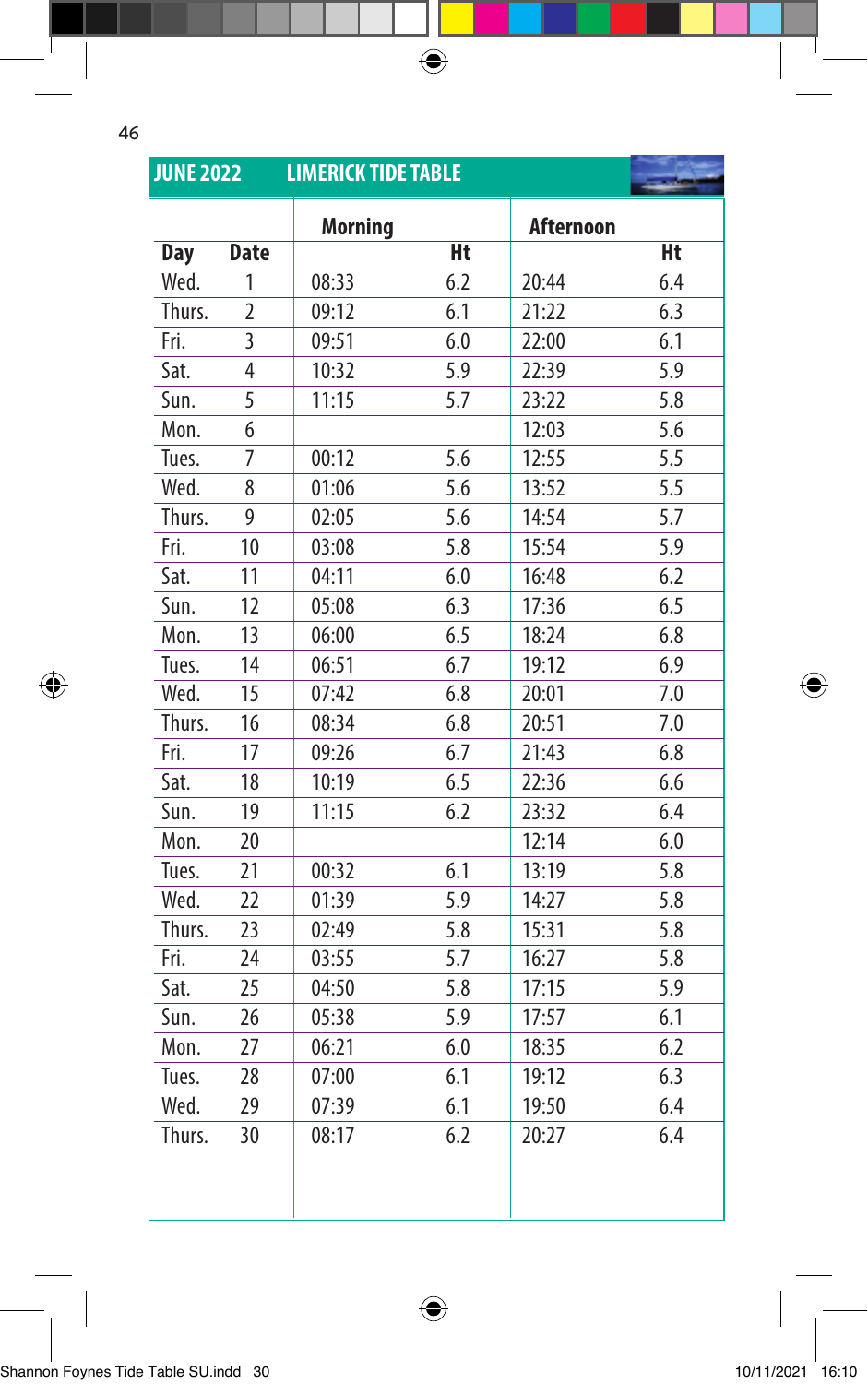| <b>JULY 2022</b> |                | <b>LIMERICK TIDE TABLE</b> |     |                  |     |
|------------------|----------------|----------------------------|-----|------------------|-----|
|                  |                | <b>Morning</b>             |     | <b>Afternoon</b> |     |
| <b>Day</b>       | <b>Date</b>    |                            | Ht  |                  | Ht  |
| Fri.             | 1              | 08:56                      | 6.2 | 21:04            | 6.3 |
| Sat.             | $\overline{2}$ | 09:33                      | 6.1 | 21:39            | 6.2 |
| Sun.             | 3              | 10:10                      | 6.0 | 22:13            | 6.1 |
| Mon.             | 4              | 10:47                      | 5.9 | 22:50            | 6.0 |
| Tues.            | 5              | 11:29                      | 5.8 | 23:35            | 5.9 |
| Wed.             | 6              |                            |     | 12:16            | 5.7 |
| Thurs.           | 7              | 00:27                      | 5.8 | 13:10            | 5.7 |
| Fri.             | 8              | 01:25                      | 5.8 | 14:08            | 5.8 |
| Sat.             | 9              | 02:27                      | 5.8 | 15:11            | 5.9 |
| Sun.             | 10             | 03:35                      | 5.9 | 16:15            | 6.1 |
| Mon.             | 11             | 04:44                      | 6.1 | 17:14            | 6.4 |
| Tues.            | 12             | 05:45                      | 6.4 | 18:08            | 6.7 |
| Wed.             | 13             | 06:40                      | 6.6 | 19:00            | 6.9 |
| Thurs.           | 14             | 07:33                      | 6.8 | 19:51            | 7.1 |
| Fri.             | 15             | 08:24                      | 6.8 | 20:40            | 7.1 |
| Sat.             | 16             | 09:14                      | 6.8 | 21:29            | 7.0 |
| Sun.             | 17             | 10:03                      | 6.7 | 22:18            | 6.8 |
| Mon.             | 18             | 10:52                      | 6.5 | 23:07            | 6.6 |
| Tues.            | 19             | 11:41                      | 6.2 | 23:57            | 6.3 |
| Wed.             | 20             |                            |     | 12:33            | 5.9 |
| Thurs.           | 21             | 00:51                      | 5.9 | 13:30            | 5.7 |
| Fri.             | 22             | 01:53                      | 5.7 | 14:38            | 5.6 |
| Sat.             | 23             | 03:12                      | 5.5 | 15:50            | 5.6 |
| Sun.             | 24             | 04:24                      | 5.5 | 16:51            | 5.7 |
| Mon.             | 25             | 05:21                      | 5.6 | 17:39            | 5.9 |
| Tues.            | 26             | 06:07                      | 5.8 | 18:20            | 6.1 |
| Wed.             | 27             | 06:47                      | 5.9 | 18:58            | 6.2 |
| Thurs.           | 28             | 07:25                      | 6.1 | 19:36            | 6.4 |
| Fri.             | 29             | 08:01                      | 6.2 | 20:12            | 6.4 |
| Sat.             | 30             | 08:37                      | 6.3 | 20:46            | 6.4 |
| Sun.             | 31             | 09:12                      | 6.3 | 21:17            | 6.4 |
|                  |                |                            |     |                  |     |

47

 $\overline{\phantom{a}}$ 

 $\bigoplus$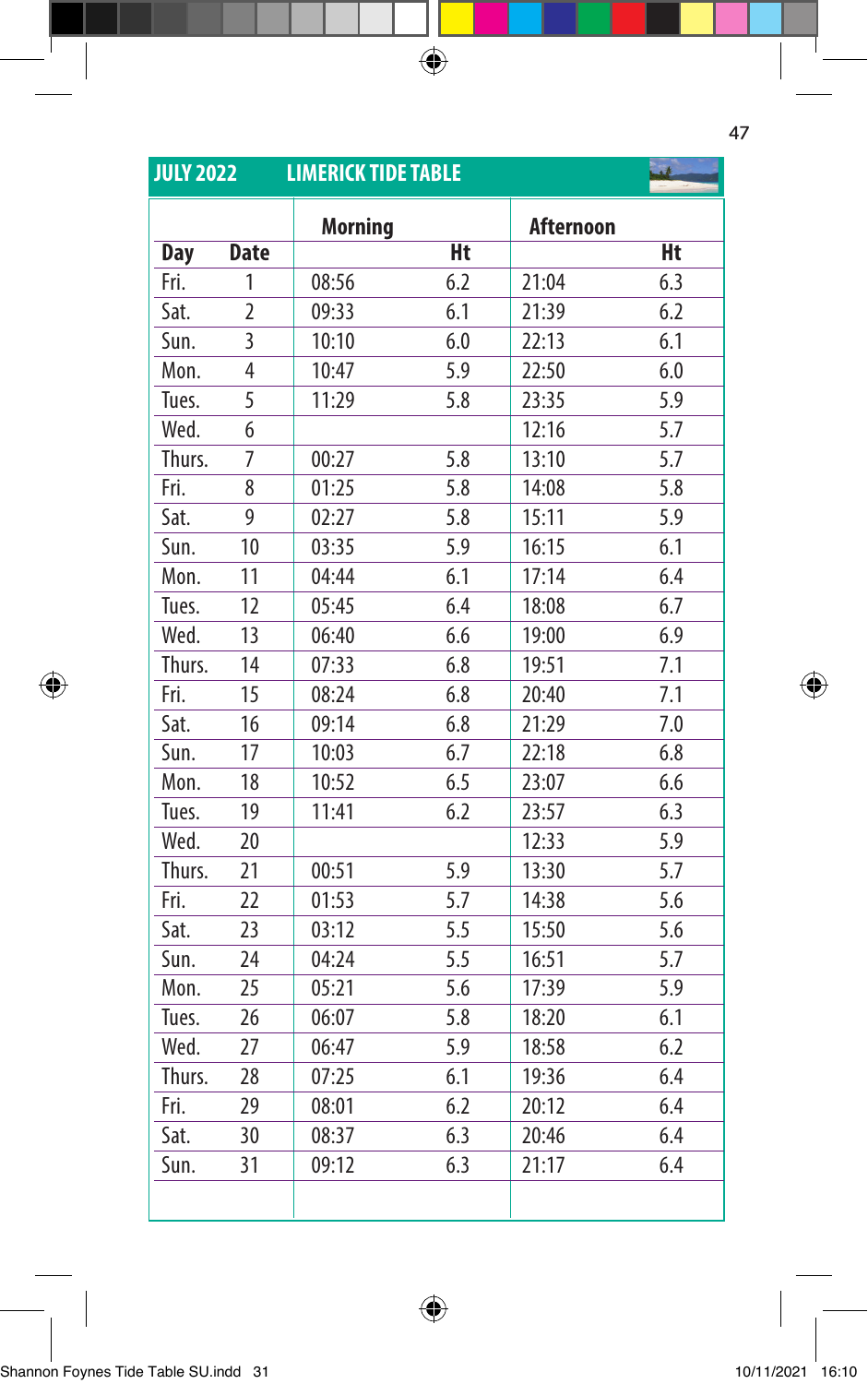$\bigoplus$ 

|            |                | <b>AUGUST 2022 LIMERICK TIDE TABLE</b> |     |                  |     |
|------------|----------------|----------------------------------------|-----|------------------|-----|
|            |                | <b>Morning</b>                         |     | <b>Afternoon</b> |     |
| <b>Day</b> | <b>Date</b>    |                                        | Ht  |                  | Ht  |
| Mon.       | 1              | 09:44                                  | 6.2 | 21:45            | 6.4 |
| Tues.      | $\overline{2}$ | 10:16                                  | 6.2 | 22:19            | 6.3 |
| Wed.       | 3              | 10:53                                  | 6.1 | 23:01            | 6.2 |
| Thurs.     | 4              | 11:37                                  | 6.0 | 23:51            | 6.0 |
| Fri.       | 5              |                                        |     | 12:29            | 5.8 |
| Sat.       | 6              | 00:49                                  | 5.8 | 13:30            | 5.8 |
| Sun.       | 7              | 01:56                                  | 5.7 | 14:39            | 5.8 |
| Mon.       | 8              | 03:14                                  | 5.7 | 15:56            | 5.9 |
| Tues.      | 9              | 04:35                                  | 5.9 | 17:04            | 6.3 |
| Wed.       | 10             | 05:40                                  | 6.2 | 18:01            | 6.6 |
| Thurs.     | 11             | 06:35                                  | 6.5 | 18:52            | 6.9 |
| Fri.       | 12             | 07:24                                  | 6.8 | 19:40            | 7.1 |
| Sat.       | 13             | 08:10                                  | 6.9 | 20:25            | 7.2 |
| Sun.       | 14             | 08:55                                  | 6.9 | 21:10            | 7.1 |
| Mon.       | 15             | 09:38                                  | 6.8 | 21:53            | 6.9 |
| Tues.      | 16             | 10:20                                  | 6.6 | 22:35            | 6.6 |
| Wed.       | 17             | 11:02                                  | 6.3 | 23:19            | 6.3 |
| Thurs.     | 18             | 11:45                                  | 6.0 |                  |     |
| Fri.       | 19             | 00:05                                  | 5.9 | 12:32            | 5.7 |
| Sat.       | 20             | 00:56                                  | 5.6 | 13:25            | 5.5 |
| Sun.       | 21             | 02:00                                  | 5.3 | 14:40            | 5.4 |
| Mon.       | 22             | 04:07                                  | 5.3 | 16:36            | 5.5 |
| Tues.      | 23             | 05:11                                  | 5.4 | 17:28            | 5.7 |
| Wed.       | 24             | 05:57                                  | 5.7 | 18:09            | 6.0 |
| Thurs.     | 25             | 06:34                                  | 5.9 | 18:45            | 6.2 |
| Fri.       | 26             | 07:08                                  | 6.1 | 19:19            | 6.4 |
| Sat.       | 27             | 07:41                                  | 6.3 | 19:52            | 6.5 |
| Sun.       | 28             | 08:14                                  | 6.4 | 20:22            | 6.6 |
| Mon.       | 29             | 08:44                                  | 6.4 | 20:49            | 6.6 |
| Tues.      | 30             | 09:14                                  | 6.4 | 21:17            | 6.6 |
| Wed.       | 31             | 09:44                                  | 6.4 | 21:51            | 6.5 |
|            |                |                                        |     |                  |     |

 $\bigoplus$ 

 $\bigoplus$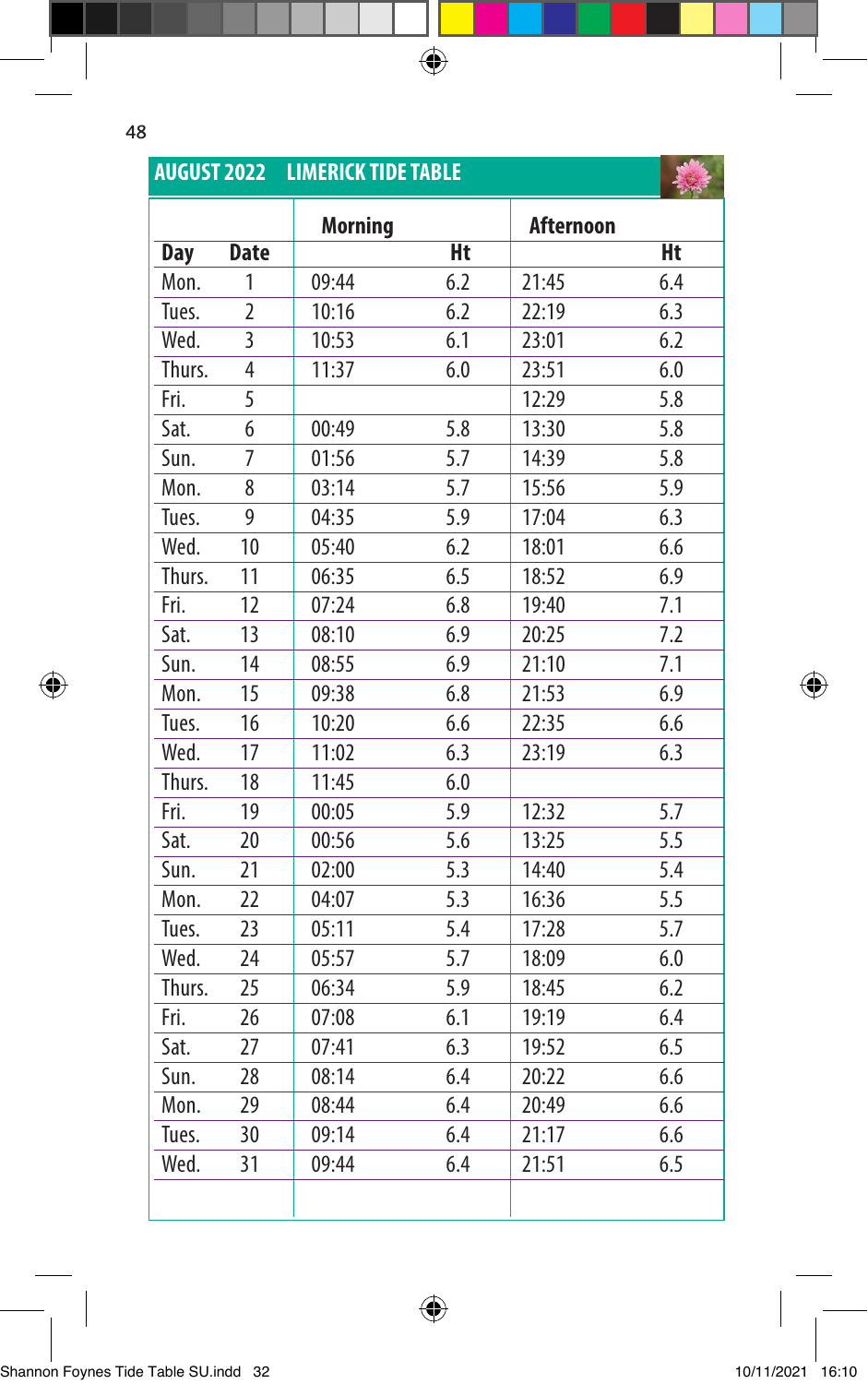|            | <b>SEPTEMBER 2022</b> | <b>LIMERICK TIDE TABLE</b> | 表示的       |                  |           |
|------------|-----------------------|----------------------------|-----------|------------------|-----------|
|            |                       | <b>Morning</b>             |           | <b>Afternoon</b> |           |
| <b>Day</b> | <b>Date</b>           |                            | <b>Ht</b> |                  | <b>Ht</b> |
| Thurs.     | 1                     | 10:19                      | 6.3       | 22:33            | 6.3       |
| Fri.       | $\overline{2}$        | 11:02                      | 6.1       | 23:22            | 6.0       |
| Sat.       | $\overline{3}$        | 11:54                      | 5.9       |                  |           |
| Sun.       | $\overline{4}$        | 00:22                      | 5.7       | 12:59            | 5.7       |
| Mon.       | $\overline{5}$        | 01:37                      | 5.5       | 14:18            | 5.6       |
| Tues.      | 6                     | 03:09                      | 5.5       | 15:49            | 5.8       |
| Wed.       | $\overline{7}$        | 04:38                      | 5.8       | 17:01            | 6.2       |
| Thurs.     | 8                     | 05:39                      | 6.2       | 17:55            | 6.6       |
| Fri.       | 9                     | 06:27                      | 6.5       | 18:41            | 6.9       |
| Sat.       | 10                    | 07:10                      | 6.8       | 19:24            | 7.1       |
| Sun.       | 11                    | 07:51                      | 6.9       | 20:06            | 7.2       |
| Mon.       | 12                    | 08:31                      | 6.9       | 20:45            | 7.1       |
| Tues.      | 13                    | 09:09                      | 6.8       | 21:24            | 6.9       |
| Wed.       | 14                    | 09:45                      | 6.6       | 22:03            | 6.6       |
| Thurs.     | 15                    | 10:23                      | 6.3       | 22:44            | 6.2       |
| Fri.       | 16                    | 11:04                      | 6.0       | 23:28            | 5.8       |
| Sat.       | 17                    | 11:49                      | 5.7       |                  |           |
| Sun.       | 18                    | 00:18                      | 5.5       | 12:40            | 5.5       |
| Mon.       | 19                    | 01:15                      | 5.2       | 13:40            | 5.3       |
| Tues.      | 20                    | 03:53                      | 5.1       | 16:18            | 5.4       |
| Wed.       | 21                    | 04:55                      | 5.4       | 17:09            | 5.6       |
| Thurs.     | 22                    | 05:37                      | 5.7       | 17:48            | 5.9       |
| Fri.       | 23                    | 06:12                      | 5.9       | 18:22            | 6.2       |
| Sat.       | 24                    | 06:43                      | 6.2       | 18:53            | 6.4       |
| Sun.       | 25                    | 07:13                      | 6.4       | 19:23            | 6.6       |
| Mon.       | 26                    | 07:42                      | 6.5       | 19:51            | 6.7       |
| Tues.      | 27                    | 08:11                      | 6.6       | 20:20            | 6.7       |
| Wed.       | 28                    | 08:41                      | 6.6       | 20:52            | 6.7       |
| Thurs.     | 29                    | 09:15                      | 6.6       | 21:30            | 6.6       |
| Fri.       | 30                    | 09:53                      | 6.5       | 22:14            | 6.3       |
|            |                       |                            |           |                  |           |

 $\bigoplus$ 

49

I

 $\overline{\phantom{a}}$ 

 $\bigoplus$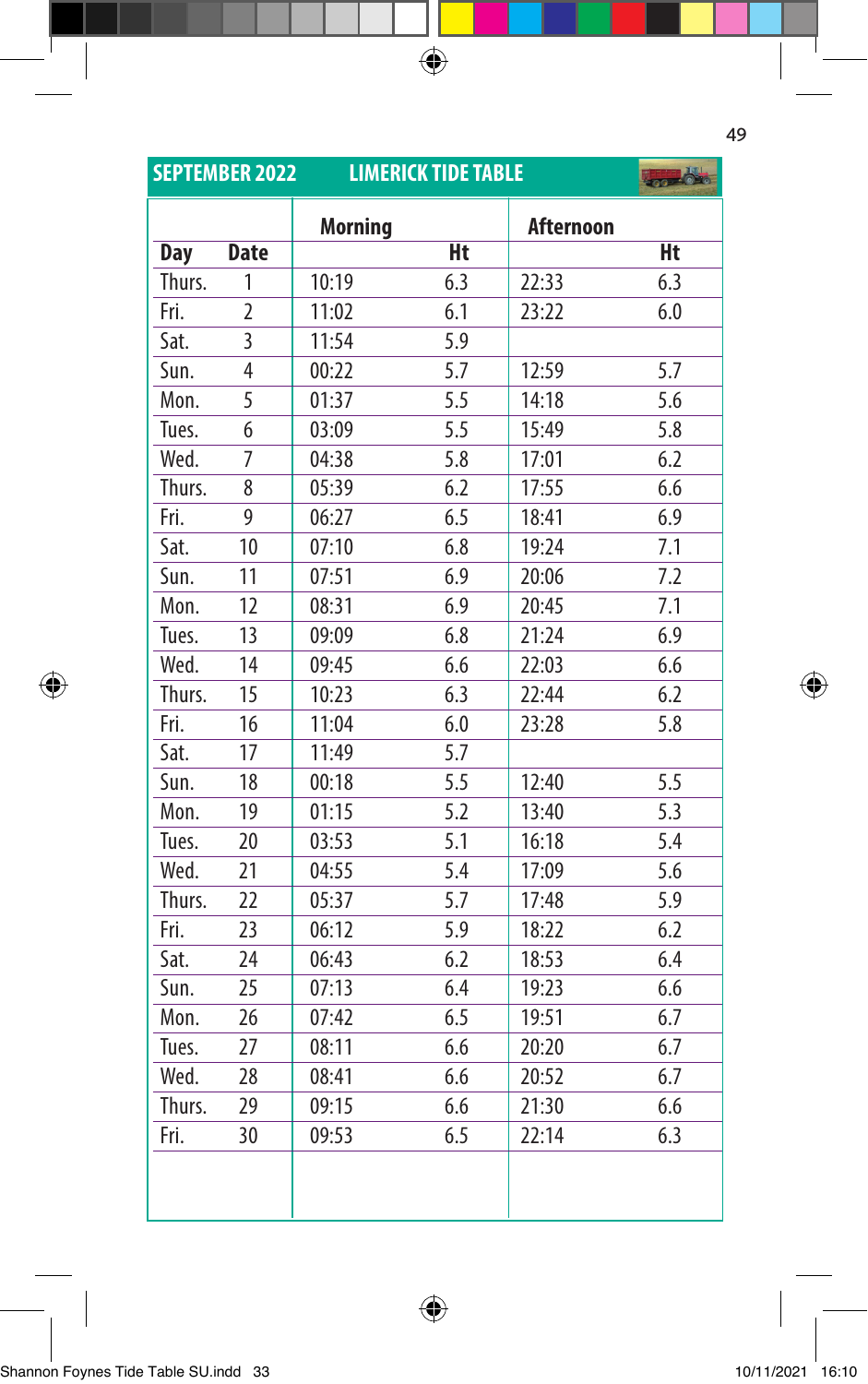$\bigoplus$ 

|            |                | <b>OCTOBER 2022 LIMERICK TIDE TABLE</b> |     |           |     |
|------------|----------------|-----------------------------------------|-----|-----------|-----|
|            |                | <b>Morning</b>                          |     | Afternoon |     |
| <b>Day</b> | <b>Date</b>    |                                         | Ht  |           | Ht  |
| Sat.       | 1              | 10:37                                   | 6.2 | 23:05     | 6.0 |
| Sun.       | $\overline{2}$ | 11:31                                   | 5.9 |           |     |
| Mon.       | 3              | 00:10                                   | 5.6 | 12:40     | 5.7 |
| Tues.      | 4              | 01:32                                   | 5.4 | 14:08     | 5.6 |
| Wed.       | 5              | 03:16                                   | 5.5 | 15:44     | 5.8 |
| Thurs.     | 6              | 04:36                                   | 5.8 | 16:51     | 6.2 |
| Fri.       | 7              | 05:28                                   | 6.2 | 17:40     | 6.5 |
| Sat.       | 8              | 06:11                                   | 6.5 | 18:24     | 6.8 |
| Sun.       | 9              | 06:50                                   | 6.8 | 19:04     | 7.0 |
| Mon.       | 10             | 07:28                                   | 6.9 | 19:43     | 7.0 |
| Tues.      | 11             | 08:03                                   | 6.9 | 20:20     | 6.9 |
| Wed.       | 12             | 08:38                                   | 6.8 | 20:56     | 6.7 |
| Thurs.     | 13             | 09:13                                   | 6.6 | 21:35     | 6.4 |
| Fri.       | 14             | 09:50                                   | 6.4 | 22:15     | 6.1 |
| Sat.       | 15             | 10:31                                   | 6.1 | 22:59     | 5.8 |
| Sun.       | 16             | 11:16                                   | 5.8 | 23:48     | 5.5 |
| Mon.       | 17             |                                         |     | 12:06     | 5.6 |
| Tues.      | 18             | 00:44                                   | 5.3 | 13:03     | 5.4 |
| Wed.       | 19             | 01:50                                   | 5.1 | 14:13     | 5.3 |
| Thurs.     | 20             | 04:21                                   | 5.3 | 16:34     | 5.5 |
| Fri.       | 21             | 05:04                                   | 5.6 | 17:14     | 5.8 |
| Sat.       | 22             | 05:38                                   | 5.9 | 17:48     | 6.1 |
| Sun.       | 23             | 06:08                                   | 6.2 | 18:18     | 6.4 |
| Mon.       | 24             | 06:36                                   | 6.4 | 18:47     | 6.6 |
| Tues.      | 25             | 07:05                                   | 6.6 | 19:18     | 6.7 |
| Wed.       | 26             | 07:38                                   | 6.8 | 19:53     | 6.8 |
| Thurs.     | 27             | 08:13                                   | 6.8 | 20:33     | 6.8 |
| Fri.       | 28             | 08:53                                   | 6.8 | 21:17     | 6.6 |
| Sat.       | 29             | 09:36                                   | 6.6 | 22:06     | 6.3 |
| Sun.       | 30             | 09:25                                   | 6.3 | 22:02     | 6.0 |
| Mon.       | 31             | 10:22                                   | 6.0 | 23:09     | 5.7 |
|            |                |                                         |     |           |     |

 $\bigoplus$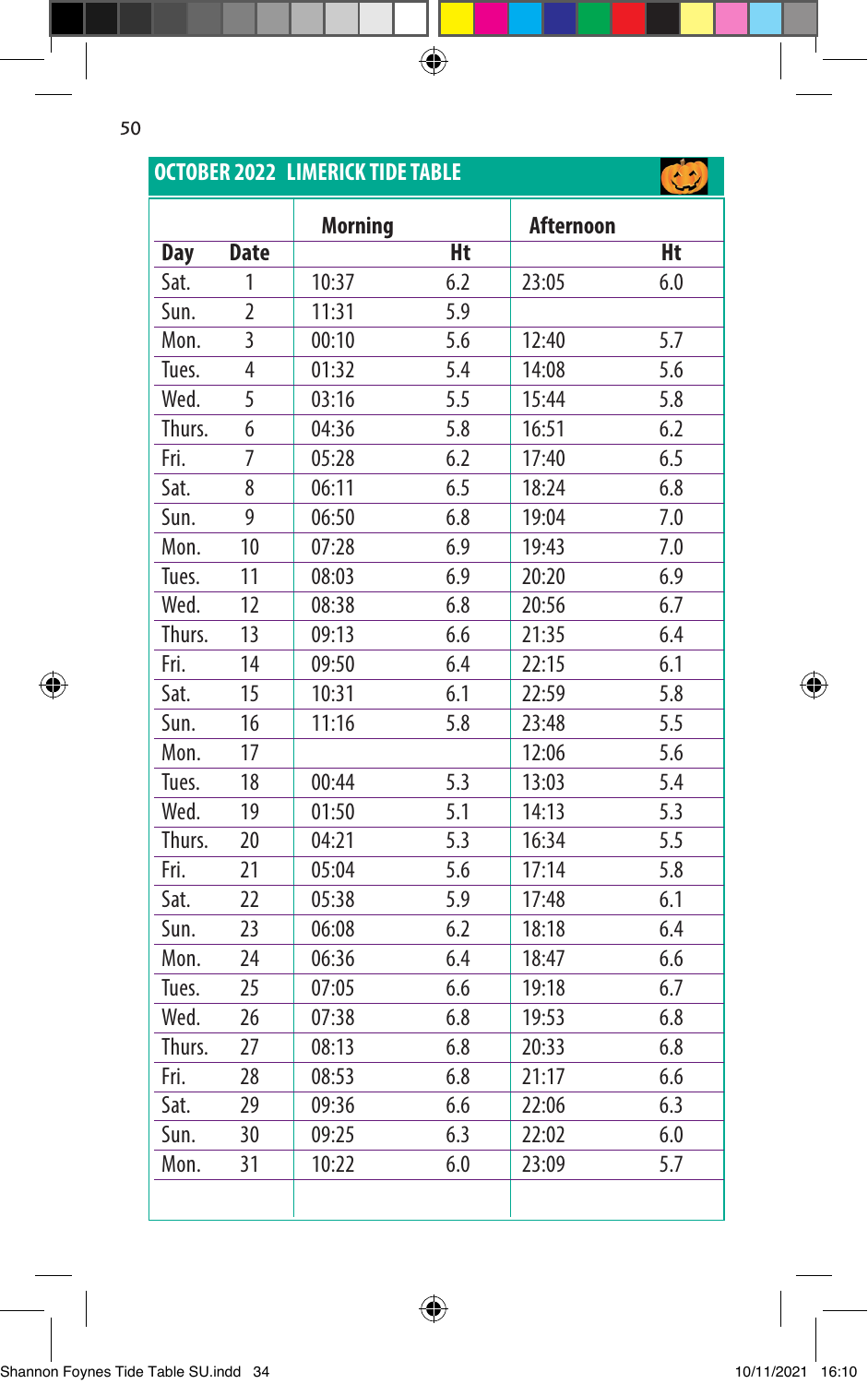|            | <b>NOVEMBER 2022</b>    | <b>LIMERICK TIDE TABLE</b> |     |                  |     |
|------------|-------------------------|----------------------------|-----|------------------|-----|
|            |                         | <b>Morning</b>             |     | <b>Afternoon</b> |     |
| <b>Day</b> | <b>Date</b>             |                            | Ht  |                  | Ht  |
| Tues.      | 1                       | 11:32                      | 5.8 |                  |     |
| Wed.       | $\overline{2}$          | 00:30                      | 5.5 | 12:57            | 5.7 |
| Thurs.     | 3                       | 02:05                      | 5.6 | 14:26            | 5.8 |
| Fri.       | $\overline{\mathbf{4}}$ | 03:16                      | 5.9 | 15:29            | 6.1 |
| Sat.       | 5                       | 04:06                      | 6.2 | 16:19            | 6.4 |
| Sun.       | 6                       | 04:48                      | 6.5 | 17:02            | 6.6 |
| Mon.       | 7                       | 05:26                      | 6.6 | 17:42            | 6.7 |
| Tues.      | 8                       | 06:02                      | 6.7 | 18:20            | 6.7 |
| Wed.       | 9                       | 06:36                      | 6.7 | 18:57            | 6.6 |
| Thurs.     | 10                      | 07:11                      | 6.7 | 19:34            | 6.5 |
| Fri.       | 11                      | 07:46                      | 6.6 | 20:12            | 6.3 |
| Sat.       | 12                      | 08:24                      | 6.4 | 20:52            | 6.1 |
| Sun.       | 13                      | 09:04                      | 6.2 | 21:36            | 5.9 |
| Mon.       | 14                      | 09:48                      | 6.0 | 22:23            | 5.6 |
| Tues.      | 15                      | 10:36                      | 5.7 | 23:15            | 5.4 |
| Wed.       | 16                      | 11:29                      | 5.5 |                  |     |
| Thurs.     | 17                      | 00:13                      | 5.3 | 12:28            | 5.4 |
| Fri.       | 18                      | 01:23                      | 5.3 | 13:38            | 5.5 |
| Sat.       | 19                      | 03:02                      | 5.6 | 15:10            | 5.7 |
| Sun.       | 20                      | 03:45                      | 5.8 | 15:55            | 6.0 |
| Mon.       | 21                      | 04:19                      | 6.2 | 16:32            | 6.3 |
| Tues.      | 22                      | 04:53                      | 6.5 | 17:09            | 6.6 |
| Wed.       | 23                      | 05:30                      | 6.7 | 17:50            | 6.7 |
| Thurs.     | 24                      | 06:10                      | 6.9 | 18:33            | 6.8 |
| Fri.       | 25                      | 06:53                      | 6.9 | 19:20            | 6.8 |
| Sat.       | 26                      | 07:38                      | 6.9 | 20:09            | 6.7 |
| Sun.       | 27                      | 08:27                      | 6.8 | 21:01            | 6.4 |
| Mon.       | 28                      | 09:18                      | 6.6 | 21:58            | 6.2 |
| Tues.      | 29                      | 10:15                      | 6.3 | 23:01            | 5.9 |
| Wed.       | 30                      | 11:19                      | 6.1 |                  |     |
|            |                         |                            |     |                  |     |
|            |                         |                            |     |                  |     |

 $\bigoplus$ 

## |<br>Shannon Foynes Tide Table SU.indd 35 10/11/2021 16:10 10/11/2021 16:10 I

 $\bigoplus$ 

51